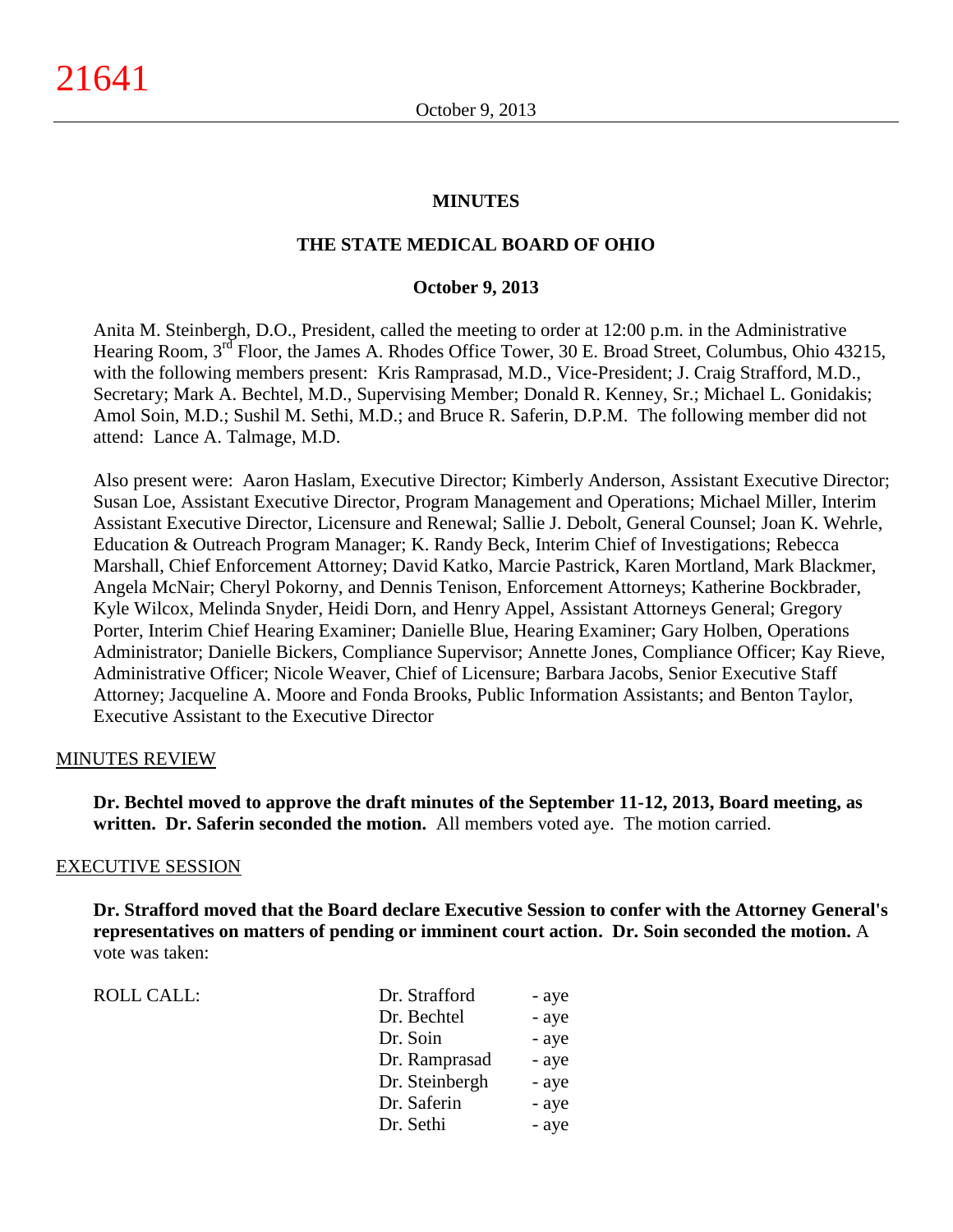October 9, 2013

| Mr. Kenney    | - aye |
|---------------|-------|
| Mr. Gonidakis | - aye |

The motion carried.

Pursuant to Section 121.22(G)(3), Ohio Revised Code, the Board went into executive session with Mr. Haslam, Ms. Anderson, Ms. Loe, Ms. Debolt, Ms. Wehrle, Mr. Beck, Ms. Marshall, the Enforcement Attorneys, the Assistant Attorneys General, Ms. Rieve, Ms. Weaver, Ms. Jacobs, Ms. Moore, Ms. Brooks, and Mr. Taylor in attendance.

The Board returned to public session.

### APPLICANTS FOR LICENSURE

**Dr. Soin moved to approve for licensure, contingent upon all requested documents being received and approved in accordance with licensure protocols, the physician applicants listed in Exhibit "A," the physician assistant applicants listed in Exhibit "B," the massage therapy applicants listed in Exhibit "C," the radiologist assistant applicants listed in Exhibit "D," and the Oriental medical practitioner applicants listed in Exhibit "E." Dr. Saferin seconded the motion.** A vote was taken:

| <b>ROLL CALL:</b> | Dr. Strafford  | - aye |
|-------------------|----------------|-------|
|                   | Dr. Bechtel    | - aye |
|                   | Dr. Soin       | - aye |
|                   | Dr. Ramprasad  | - aye |
|                   | Dr. Steinbergh | - aye |
|                   | Dr. Saferin    | - aye |
|                   | Dr. Sethi      | - aye |
|                   | Mr. Kenney     | - aye |
|                   | Mr. Gonidakis  | - aye |

The motion carried.

### REPORTS AND RECOMMENDATIONS

Dr. Steinbergh announced that the Board would now consider the Reports and Recommendations appearing on its agenda.

Dr. Steinbergh asked whether each member of the Board had received, read and considered the hearing records, the Findings of Fact, Conclusions of Law, Proposed Orders, and any objections filed in the matters of: Steven Francis Brezny, M.D.; Ronald Michael Johns, P.A.; and Mahendrakumar Chiman Shah, M.D.

A roll call was taken: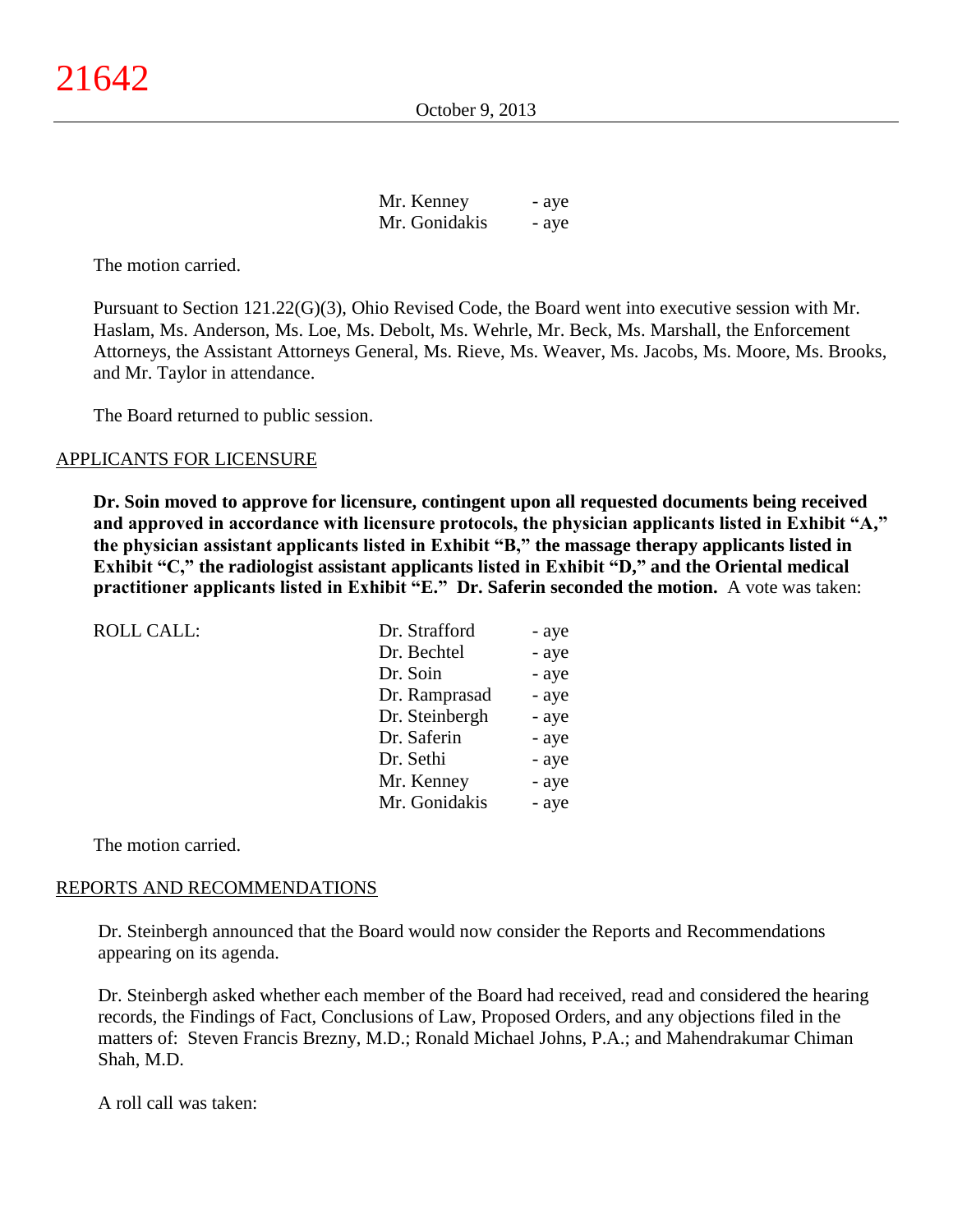### ROLL CALL:

| Dr. Strafford  | - aye                                      |
|----------------|--------------------------------------------|
| Dr. Bechtel    | - aye                                      |
| Dr. Soin       | - aye                                      |
| Dr. Ramprasad  | - aye                                      |
| Dr. Steinbergh | - aye (except in the matter of Dr. Brezny) |
| Dr. Saferin    | - aye                                      |
| Dr. Sethi      | - aye                                      |
| Mr. Kenney     | - aye                                      |
| Mr. Gonidakis  | - aye                                      |
|                |                                            |

Dr. Steinbergh noted that she did not read or consider the hearing record and other materials concerning Dr. Brezny. Dr. Steinbergh will recuse from the discussion and vote in that matter.

Dr. Steinbergh asked whether each member of the Board understands that the disciplinary guidelines do not limit any sanction to be imposed, and that the range of sanctions available in each matter runs from dismissal to permanent revocation or permanent denial. A roll call was taken:

| <b>ROLL CALL:</b> | Dr. Strafford  | - aye |
|-------------------|----------------|-------|
|                   | Dr. Bechtel    | - aye |
|                   | Dr. Soin       | - aye |
|                   | Dr. Ramprasad  | - aye |
|                   | Dr. Steinbergh | - aye |
|                   | Dr. Saferin    | - aye |
|                   | Dr. Sethi      | - aye |
|                   | Mr. Kenney     | - aye |
|                   | Mr. Gonidakis  | - aye |
|                   |                |       |

Dr. Steinbergh noted that, in accordance with the provision in section 4731.22(F)(2), Ohio Revised Code, specifying that no member of the Board who supervises the investigation of a case shall participate in further adjudication of the case, the Secretary and Supervising Member must abstain from further participation in the adjudication of any disciplinary matters. In the matters before the Board today, Dr. Strafford served as Secretary, Dr. Bechtel served as Supervising Member, and Dr. Steinbergh acted as Acting Secretary in the matter of Dr. Brezny.

Dr. Steinbergh reminded all parties that no oral motions may be made during these proceedings.

The original Reports and Recommendations shall be maintained in the exhibits section of this Journal.

#### STEVEN FRANCIS BREZNY, M.D. Case No. 13-CRF-020

Dr. Steinbergh directed the Board's attention to the matter of Steven Francis Brezny, M.D. She advised that no objections were filed. Mr. Porter was the Hearing Examiner.

Dr. Steinbergh continued that a request to address the Board has been timely filed on behalf of Dr. Brezny.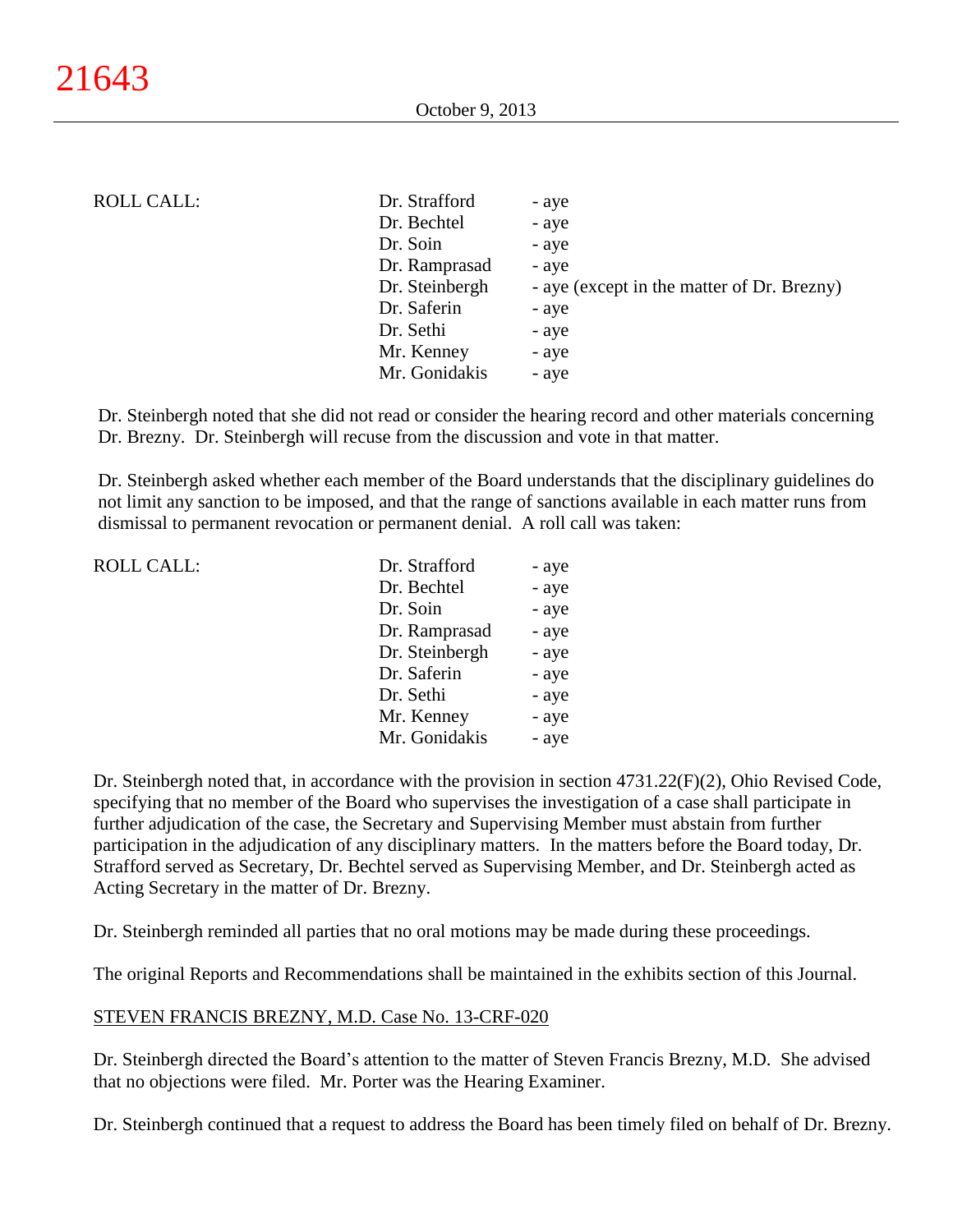Five minutes will be allowed for that address.

Dr. Brezny was represented by his attorney, Elizabeth Collis.

Ms. Collis stated that in October 2010, the Medical Board issued a subpoena to Dr. Brezny for certain medical records. Dr. Brezny was able to submit some of the requested records to the Board, but he was unable to submit some records because his office-based computer system failed.

Ms. Collis continued that in November 2010, the Board ordered Dr. Brezny to a psychiatric evaluation, scheduled for December 2010. At that time, Dr. Brezny was in the midst of a divorce, his home was being foreclosed on, and his practice was failing because he was unable to maintain his bills. Because Dr. Brezny did not have the \$1,400.00 required to pay for the psychiatric evaluation, he asked that it be rescheduled. The evaluation was rescheduled for January 2011, but Dr. Brezny still did not have the necessary funds at that time. Based on Dr. Brezny's failure to submit to the evaluation and to fully comply with the Board's subpoena request, the Board suspended Dr. Brezny's medical license in February 2011, and it remains suspended at this time.

In July 2011, the Board issued an Order establishing conditions for reinstatement of Dr. Brezny's medical license, including two psychiatric evaluations and compliance with the Board's subpoena for medical records. Ms. Collis stated that Dr. Brezny has submitted two psychiatric evaluations with board-approved psychiatrists, both of which determined that Dr. Brezny is fit to practice medicine.

Ms. Collis continued that Dr. Brezny has submitted an application for reinstatement of his license; attached to that application is a document outlining all the steps Dr. Brezny has taken to comply with the Board's subpoena, including retaining office-based computer experts in an attempt to retrieve the medical records. Unfortunately, those efforts were unsuccessful. Ms. Collis further noted that Dr. Brezny delivered his entire central processing unit (CPU) to the medical board intact so that the Board could attempt to retrieve the records itself.

In April 2013, the Board issued a Notice proposing to deny Dr. Brezny's reinstatement application based solely on the fact that Dr. Brezny has failed to comply with the Board's subpoena. Ms. Collis stated that following another hearing, the Hearing Examiner has recommended that the Board delete the requirement that he comply with the Board's subpoena because it is impossible. Ms. Collis noted that Dr. Brezny is in compliance with all other requirements of the Board, his license has been suspended for two years, and he has never been determined to be mentally unfit to practice medicine. Ms. Collis asked the Board to affirm the Hearing Examiner's recommendation and to reinstate Dr. Brezny's medical license.

Dr. Brezny stated that he has taken all steps to comply with the Board's July 2011 Order, including obtaining two psychiatric evaluations which found that he is fit to practice medicine. Dr. Brezny stated that he has taken extensive steps to comply with the Board's subpoena, including working with two computer experts to retrieve the medical records from the computer system. When those attempts failed, Dr. Brezny delivered the computer server intact to the Board for its inspection. Dr. Brezny stated that the Hearing Examiner has ruled that the subpoena is impossible to meet.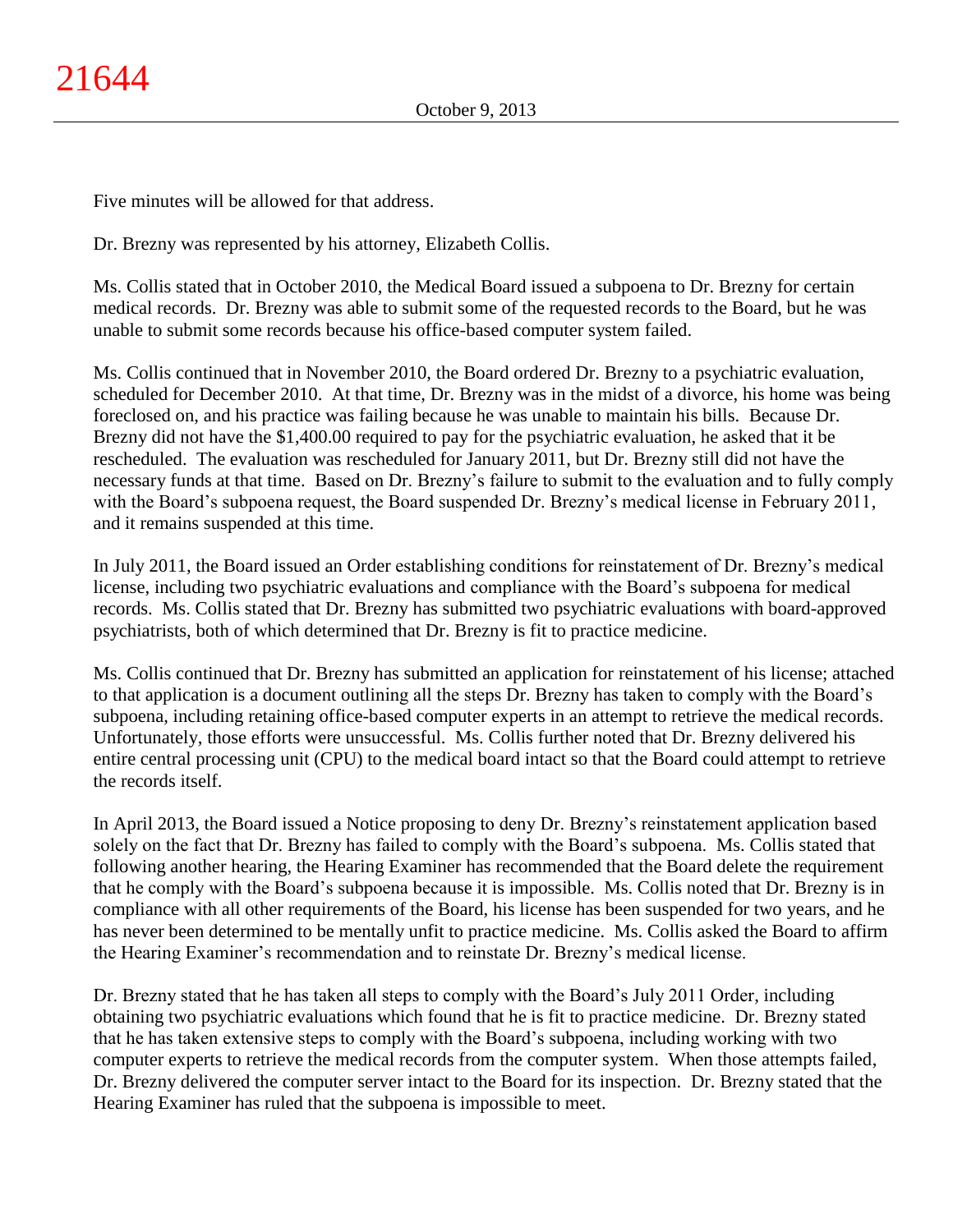Dr. Brezny stated that he has been out of practice for two years. Dr. Brezny stated that he has completed his return-to-work evaluations and has never been found to be mentally unfit to practice medicine. Dr. Brezny asked the Board to approve the Report and Recommendation and to reinstate his medical license.

Dr. Steinbergh asked if the Assistant Attorney General would like to respond. Mr. Appel stated that he would like to respond.

Mr. Appel stated that the Board's July 2011 Order required two things of Dr. Brezny. First, Dr. Brezny was required to obtain psychiatric evaluations from two board-approved psychiatrists, which Dr. Brezny has done. Mr. Appel noted that both psychiatrists opined that Dr. Brezny is able to resume the practice of medicine, though one psychiatrist strongly encouraged Dr. Brezny not to return to solo practice and to instead seek out a more structured environment.

Mr. Appel stated that the crux of the matter currently before the Board is the fact that Dr. Brezny has yet to provide 30 of 37 subpoenaed medical records. Mr. Appel stated that Dr. Brezny has presented evidence that he hired computer experts in an attempt to retrieve data from the computer server. Dr. Brezny also brought the server to the Board's offices, though the Board staff was also unsuccessful in retrieving the data. Mr. Appel stated that the question before the Board is whether to waive the requirement that Dr. Brezny provide all of the subpoenaed documents. Mr. Appel stated that this matter turns on the Board's expertise as physicians and as Board members. Mr. Appel stated that the Board must rely on its sound discretion as to whether Dr. Brezny should be required to provide the additional 30 patient records in light of the impossibility of pulling that data from the server.

# **Dr. Soin moved to approve and confirm Mr. Porter's Findings of Fact, Conclusions of Law, and Proposed Order in the matter of Steven Francis Brezny, M.D. Dr. Ramprasad seconded the motion.**

Dr. Steinbergh stated that she would now entertain discussion in the above matter.

Dr. Ramprasad stated that Dr. Brezny was sent a subpoena on October 5, 2010, and was required to provide 37 patient records by October 25, 2010. Dr. Brezny had provided seven patient records by January 2011, at which time Dr. Brezny was evicted from his office. Dr. Brezny had indicated that he had been extremely busy and could not turn over the patient records in October 2010, November 2010, or December 2010. When Dr. Brezny was evicted from his office in January 2011, he no longer had access to his computer server. Dr. Brezny has acknowledged that he did not ask his landlord to allow him access to the records following the eviction, nor did he ask the Medical Board to subpoena the records that were in a storage facility in the initial time period.

Dr. Ramprasad continued that, according to Dr. Brezny, one of the system's hard drives failed in October 2010 and another failed in December 2010. Dr. Brezny hired a company to fix the system, which was unsuccessful. Dr. Brezny then brought the server to the Medical Board, but the Medical Board does not have the expertise to repair the server. Dr. Ramprasad stated that Dr. Brezny had time to recover the records when he was initially subpoenaed and for three months afterwards, but did not do so at that time.

Dr. Ramprasad suggested amending Finding of Fact #4 of the Report and Recommendation to indicate that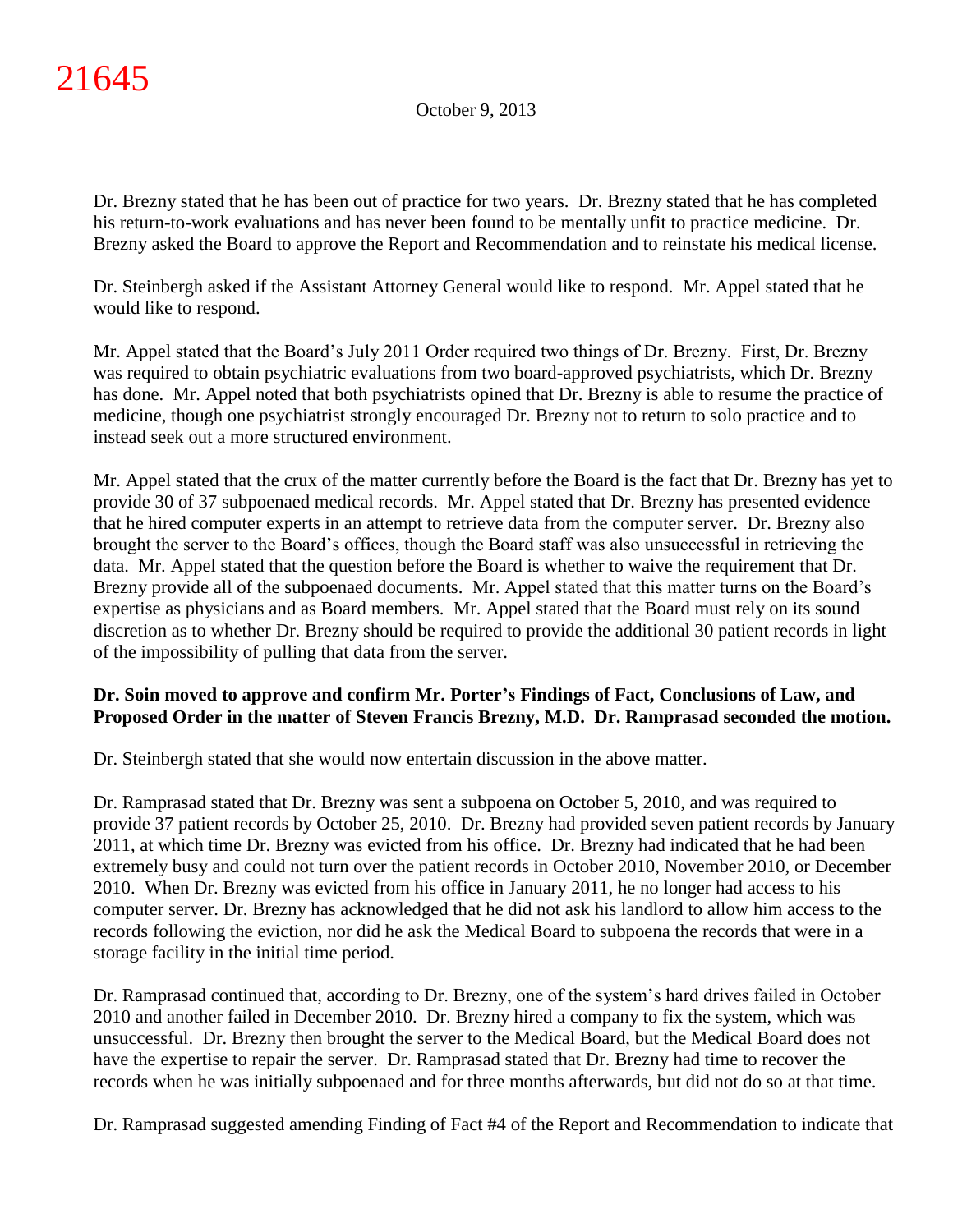the evidence is insufficient to support a finding that Dr. Brezny has taken all reasonable measures to comply with the Board's subpoena or with Paragraph B.2 of the Board's July 2011 Order. Dr. Ramprasad stated that Dr. Brezny should take additional measures to retrieve the subpoenaed records, including seeking additional computer service providers to examine the server. Dr. Ramprasad stated that he had discussed this matter with the Board's Information Technologies staff and determined that there are possible ways of retrieving the data.

Dr. Ramprasad stated that, given the fact that Dr. Brezny could have provided the documents in the three months following the service of the subpoena and the possibility that he may still be able to retrieve the records, he wished to offer amendments to the Report and Recommendation. In addition to his suggestions regarding Finding of Fact #4, Dr. Ramprasad also suggested that the Conclusion of Law of the Report and Recommendation be amended to reflect the amended Finding of Fact #4. Dr. Ramprasad further suggested that the Proposed Order be amended to deny Dr. Brezny's application for reinstatement.

## **Dr. Ramprasad moved to amend Finding of Fact #4 of the Report and Recommendation to read as follows:**

4. The evidence is insufficient to support a finding that Dr. Brezny has taken all reasonable measures to comply with the Board's October 2010 subpoena and paragraph B.2 of the July 2011 Board Order. The Board finds that Dr. Brezny should take additional measures to retrieve the missing data, to include seeking additional computer service provider(s) to examine his server and retrieve the necessary information.

# **Dr. Ramprasad further moved to amend the Conclusion of Law of the Report and Recommendation to read as follows:**

As set forth in the Findings of Fact, although Steven Francis Brezny, M.D., has requested reinstatement of his certificate to practice medicine and surgery in Ohio, he has failed to fulfill the condition for reinstatement set forth in paragraph B.2 of the July 2011 Board Order. Moreover, the evidence does not establish that Dr. Brezny has exhausted all reasonable measures to fulfill that condition. Accordingly, his application for reinstatement must be denied.

# **Dr. Ramprasad further moved to amend the Proposed Order of the Report and Recommendation to read as follows:**

It is hereby ORDERED that:

- A. The application of Steven Francis Brezny, M.D., for reinstatement of his certificate to practice medicine and surgery in Ohio is DENIED.
- B. All terms and conditions of the July 2011 Entry of Order shall remain in full force and effect.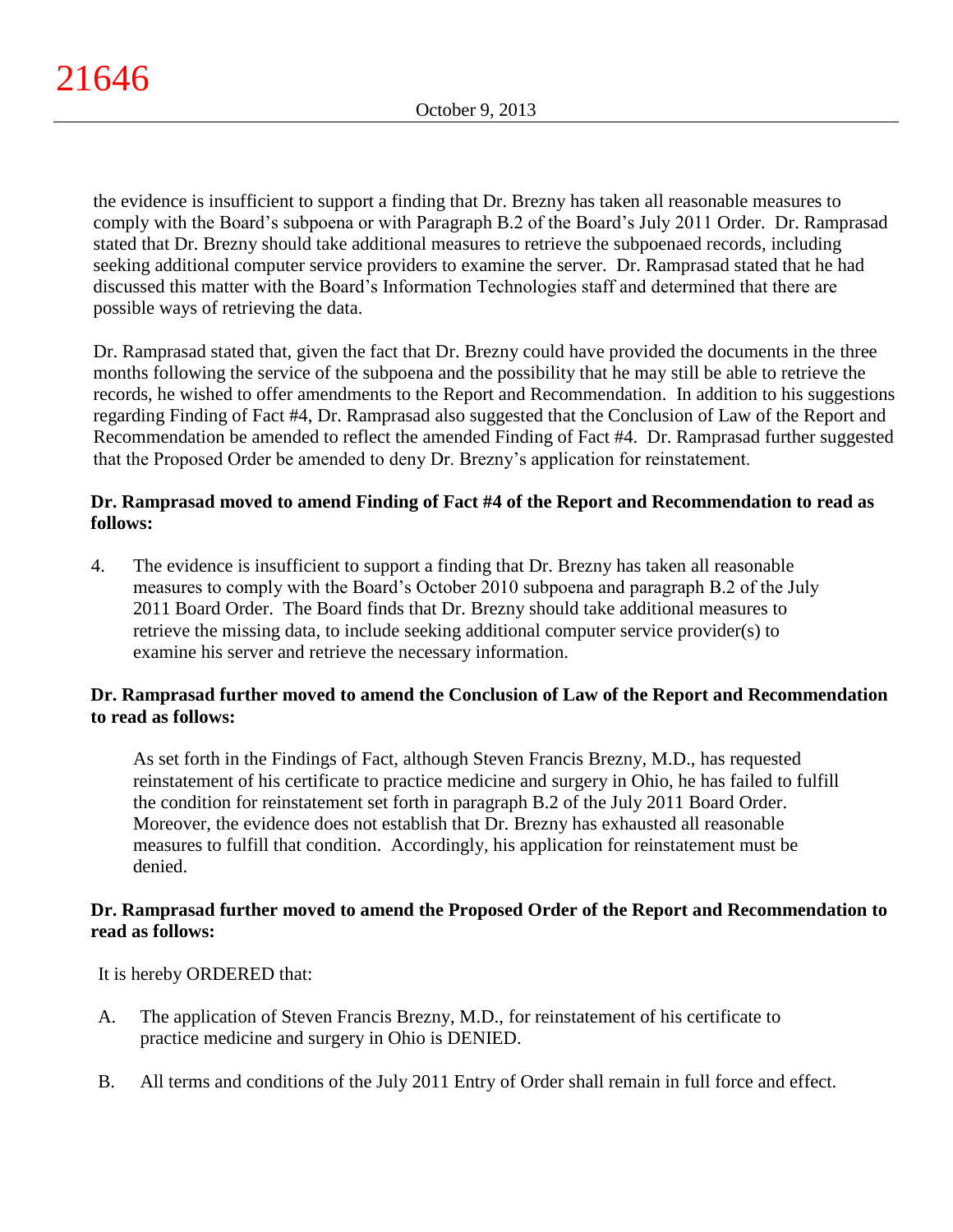This Order shall become effective immediately upon the mailing of the notification of approval by the Board.

### **Dr. Saferin seconded the motion.** A vote was taken:

ROLL CALL:

| Dr. Strafford  | - abstain |
|----------------|-----------|
| Dr. Bechtel    | - abstain |
| Dr. Soin       | - aye     |
| Dr. Ramprasad  | - aye     |
| Dr. Steinbergh | - abstain |
| Dr. Saferin    | - aye     |
| Dr. Sethi      | - aye     |
| Mr. Kenney     | - aye     |
| Mr. Gonidakis  | - aye     |

The motion to amend carried.

**Dr. Saferin moved to approve and confirm Mr. Porter's Findings of Fact, Conclusions of Law, and Proposed Order, as amended, in the matter of Steven Francis Brezny, M.D. Dr. Soin seconded the motion.** A vote was taken:

| <b>ROLL CALL:</b> | Dr. Strafford  | - abstain |
|-------------------|----------------|-----------|
|                   | Dr. Bechtel    | - abstain |
|                   | Dr. Soin       | - aye     |
|                   | Dr. Ramprasad  | - aye     |
|                   | Dr. Steinbergh | - abstain |
|                   | Dr. Saferin    | - aye     |
|                   | Dr. Sethi      | - aye     |
|                   | Mr. Kenney     | - aye     |
|                   | Mr. Gonidakis  | - aye     |
|                   |                |           |

The motion to approve carried.

## RONALD MICHAEL JOHNS, P.A., Case No. 13-CRF-039

Dr. Steinbergh directed the Board's attention to the matter of Ronald Michael Johns, P.A. She advised that no objections were filed. Ms. Blue was the Hearing Examiner.

# **Dr. Soin moved to approve and confirm Ms. Blue's Findings of Fact, Conclusions of Law, and Proposed Order in the matter of Ronald Michael Johns, P.A. Dr. Ramprasad seconded the motion.**

Dr. Steinbergh stated that she would now entertain discussion in the above matter.

Mr. Kenney stated that Mr. Johns was first licensed as a physician assistant in Ohio in 2006. In 2008, Mr.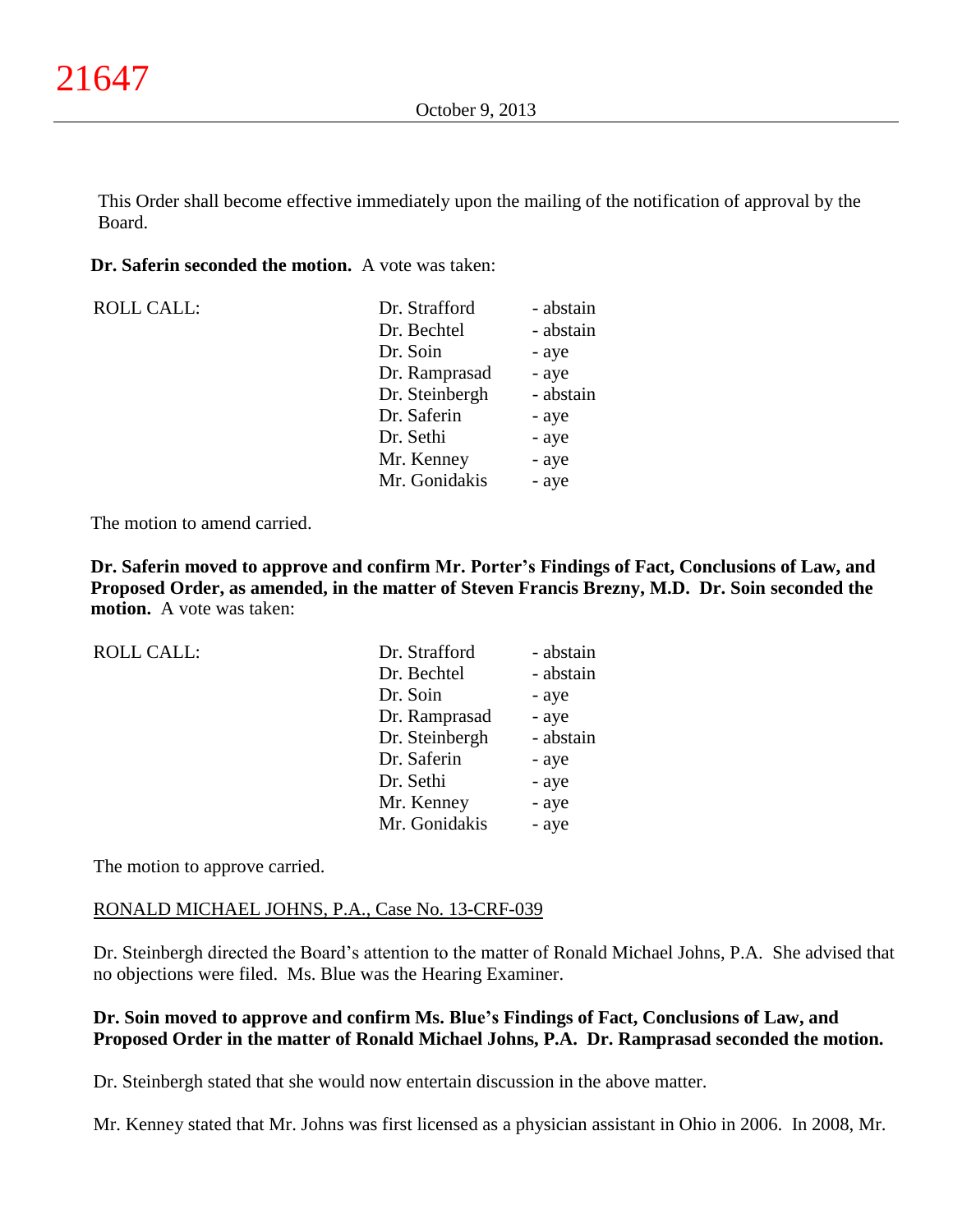Johns was released from his employment due to allegations of drug abuse. Mr. Johns' physician assistant license expired in 2010 and was revoked by the Medical Board later that year. Also in 2010, Mr. Johns permanently surrendered his paramedic certificate. In 2012, Mr. Johns submitted an application to the Medical Board for another physician assistant license.

Reviewing Mr. Johns' history, Mr. Kenney stated that Mr. Johns entered into a Step I Consent Agreement in 2009. At that time, Mr. Johns made admissions that he was chemically dependent and had inappropriately obtained controlled substances for his own use. The Step I Consent Agreement suspended Mr. Johns' physician assistant license for no less than 180 days, subject to terms and conditions including successful completion of at least 28 days of inpatient treatment. In July 2010, the Board issued a citation to Mr. Johns based on allegations that he had failed to comply with his Step I Consent Agreement. Mr. Johns did not request a hearing, and subsequently the Board accepted the Proposed Findings that Mr. Johns was impaired and had failed to comply with his Consent Agreement's stipulation that he complete 28 days of inpatient treatment in a Board-approved facility. In November 2010, Mr. Johns pleaded guilty to, and was found guilty of, several counts of aggravated possession of drugs and illegal processing of drug documents. Mr. Johns now claims that his sobriety dates from January 13, 2011, but he submitted no documentation to support this claim.

Mr. Kenney noted the Hearing Examiner's Conclusions of Law, which stated that Mr. Johns' acts, conduct, and/or omissions establish impairment of Mr. Johns' ability to practice as a physician assistant based on acceptable and prevailing standards due to habitual or excessive use of drugs and alcohol. The Conclusions of Law also state that Mr. Johns does not qualify for a license to practice as a physician assistant because he does not hold a current certification by the National Commission on Certification of Physician Assistants.

Mr. Kenney stated that the Hearing Examiner recommends that the Board non-permanently deny Mr. Johns' application for licensure. However, Mr. Kenney reiterated that Mr. Johns has not successfully completed 28 days of treatment by a Board-approved provider, there is no documentation of Mr. Johns' continuing sobriety, and Mr. Johns was found guilty of 10 drug-related felonies. Further, Mr. Johns has permanently surrendered his paramedic certificate in Ohio. Mr. Kenney stated that he disagrees with the Hearing Examiner and, based on the Findings of Fact and Conclusions of Law, suggested that Mr. Johns' application be permanently denied.

**Mr. Kenney moved to amend the Proposed Order of the Report and Recommendation to permanently deny Mr. Johns' application for a license to practice as a physician assistant in Ohio. Dr. Ramprasad seconded the motion.** A vote was taken:

| ROLL CALL: | Dr. Strafford  | - abstain |
|------------|----------------|-----------|
|            | Dr. Bechtel    | - abstain |
|            | Dr. Soin       | - aye     |
|            | Dr. Ramprasad  | - aye     |
|            | Dr. Steinbergh | - aye     |
|            | Dr. Saferin    | - aye     |
|            | Dr. Sethi      | - aye     |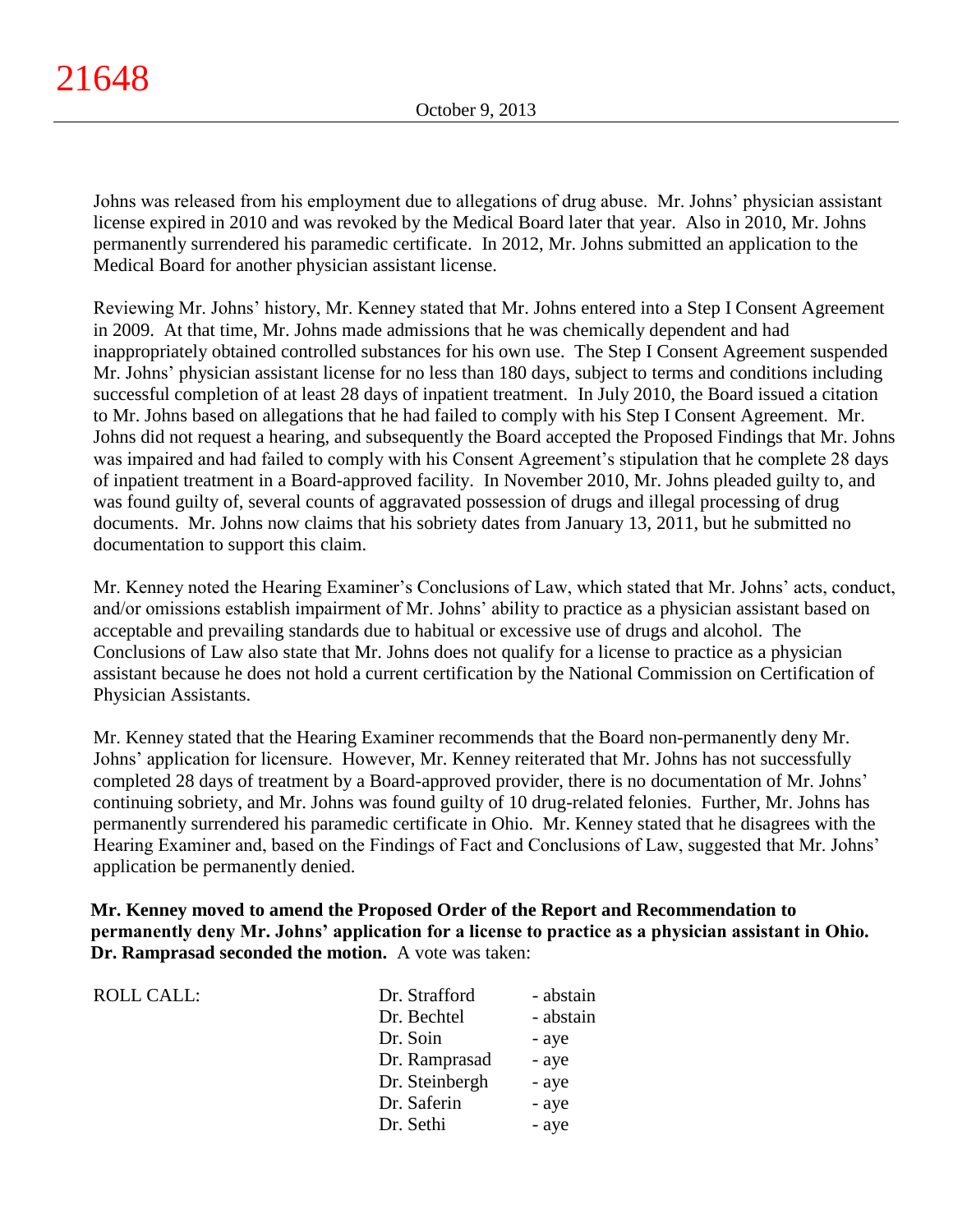| Mr. Kenney    | - aye |
|---------------|-------|
| Mr. Gonidakis | - aye |

The motion to amend carried.

**Dr. Soin moved to approve and confirm Ms. Blue's Findings of Fact, Conclusions of Law, and Proposed Order, as amended, in the matter of Ronald Michael Johns, P.A. Mr. Kenney seconded the motion.** A vote was taken:

ROLL CALL:

| Dr. Strafford  | - abstain |
|----------------|-----------|
| Dr. Bechtel    | - abstain |
| Dr. Soin       | - aye     |
| Dr. Ramprasad  | - aye     |
| Dr. Steinbergh | - aye     |
| Dr. Saferin    | - aye     |
| Dr. Sethi      | - aye     |
| Mr. Kenney     | - aye     |
| Mr. Gonidakis  | - aye     |
|                |           |

The motion to approve carried.

### MAHENDRAKUMAR CHIMAN SHAH, M.D., Case No. 13-CRF-009

Dr. Steinbergh directed the Board's attention to the matter of Mahendrakumar Chiman Shah, M.D. She advised that no objections have been filed. Ms. Blue was the Hearing Examiner.

Dr. Steinbergh continued that a request to address the Board has been timely filed on behalf of Dr. Shah. Five minutes will be allowed for that address.

Dr. Shah was represented by his attorney, Jim McGovern.

Mr. McGovern stated that he fully supports the Hearing Examiner's Report and Recommendation. Mr. McGovern stated that Dr. Shah practices in the relatively underserved Route 7 corridor in Meigs County. Because of this, Mr. McGovern asked the Board to provide a wind-down period, as the Board has done in the past, so that Dr. Shah's suspension becomes effective 30 days after the effective date of the Board's Order. Mr. McGovern stated that a wind-down period would allow Dr. Shah to transition his practice and would better serve the patients who are currently under his care.

Dr. Shah apologized for and regretted his actions in West Virginia. Dr. Shah thanked the Hearing Examiner, Ms. Blue, and the Assistant Attorney General, Ms. Snyder, for giving him the opportunity to explain everything at the hearing. Dr. Shah stated that he had practiced medicine in West Virginia for 30 years, but is now practicing in Meigs County, Ohio, which is a poor area with no physician within a 10 mile area. Dr. Shah stated that he practices without a Drug Enforcement Administration (DEA) certificate and has learned to treat pain and other conditions without prescribing controlled substances.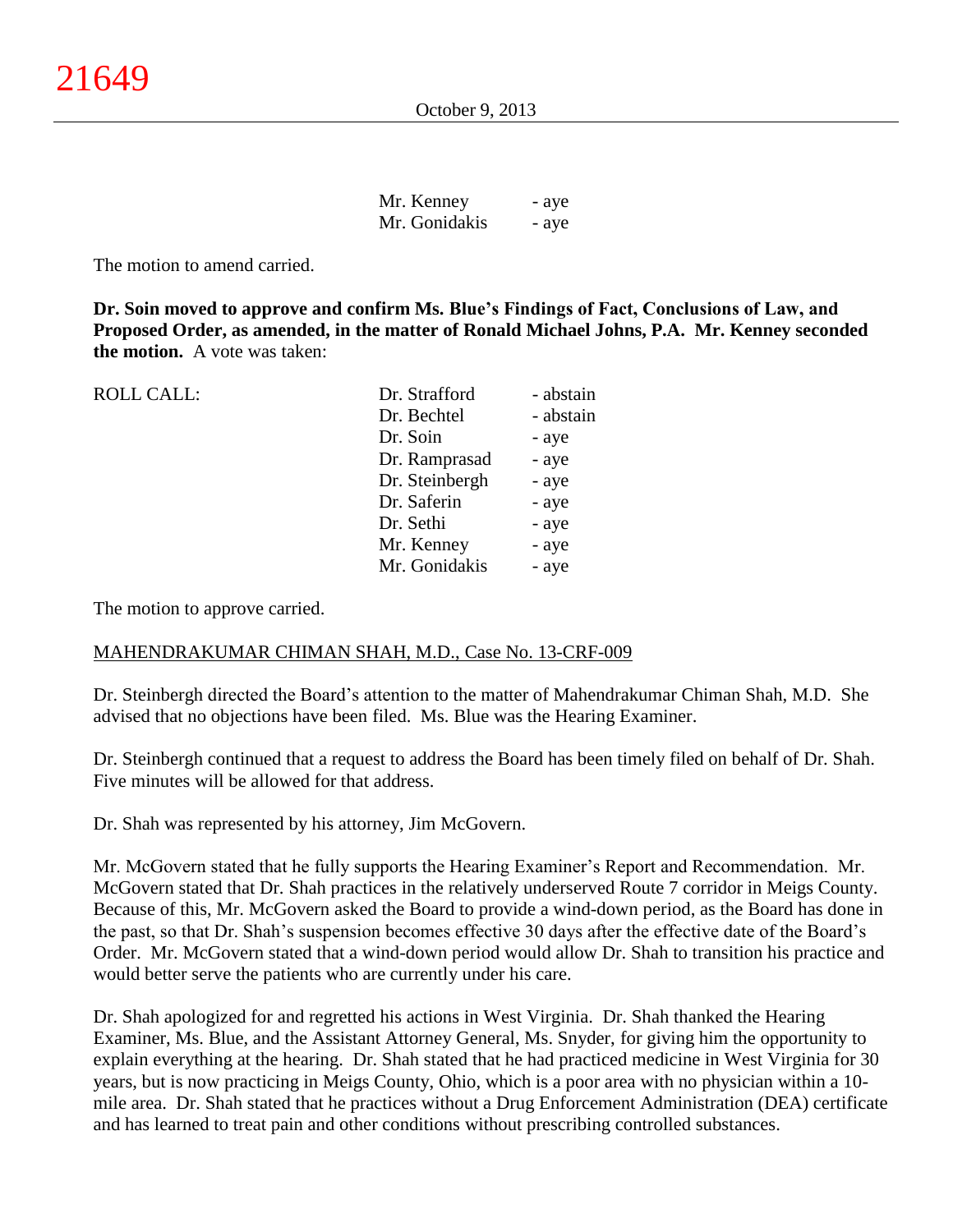Dr. Shah stated that he has made some mistakes but he has learned from them. Dr. Shah stated that it is his lifelong commitment that these things will never happen again. Dr. Shah stated that he will undertake any education that the Board deems appropriate. Dr. Shah stated that he would like to retire in about five or ten years as a good doctor.

Dr. Steinbergh asked if the Assistant Attorney General would like to respond. Ms. Snyder stated that she would like to respond.

Ms. Snyder stated that this case is based on action taken by the West Virginia Board of Medicine. Following an investigation, the West Virginia Board found that Dr. Shah was prescribing controlled substances to patients who did not really need them. The West Virginia Board also found that Dr. Shah had sex with a patient. The West Virginia Board found theses violations serious enough to warrant the permanent surrender of Dr. Shah's West Virginia medical license. Dr. Shah was also required to turn in his DEA certificate to prescribe controlled substances.

In his Ohio hearing, Dr. Shah admitted that he had sex with a patient. Ms. Snyder found it striking that Dr. Shah had previously been approached by the West Virginia Board with concerns that he had been engaging in sex with a patient. While this was not the case at that time, Dr. Shah did have sex with a patient about six months later knowing that the West Virginia Board was watching and knowing that it was wrong. Ms. Snyder also noted that Dr. Shah applied to regain his DEA certificate to prescribe controlled substances, but was denied.

Ms. Snyder briefly reviewed the issues in the case. First, Dr. Shah permanently surrendered his West Virginia medical license. Second, Dr. Shah does not have a DEA certificate to prescribe controlled substances. Third, Dr. Shah admits that he had sex with a patient. Fourth, Dr. Shah engaged in questionable prescribing in West Virginia. Ms. Snyder stated that she supports the Report and Recommendation, but did not oppose Dr. Shah's request for a 30-day wind-down period.

# **Dr. Sethi moved to approve and confirm Ms. Blue's Findings of Fact, Conclusions of Law, and Proposed Order in the matter of Mahendrakumar Chiman Shah, M.D. Dr. Ramprasad seconded the motion.**

Dr. Steinbergh stated that she would now entertain discussion in the above matter.

Dr. Soin stated that Dr. Shah was a solo practitioner in internal medicine in Point Pleasant, West Virginia, from 1983 to 2012. On May 9, 2010, the West Virginia Board of Medicine initiated a complaint based on an anonymous complaint that Dr. Shah was having sex with patients in exchange for prescriptions. On June 8, 2010, Dr. Shah submitted the following statement: "I, Dr. Shah, have never engaged a patient in sexual activity."

Dr. Soin continued that on July 3, 2012, the West Virginia Board filed an Amended Complaint and Notice of Hearing to Dr. Shah. The West Virginia Board's investigation revealed that Dr. Shah engaged in sexual intercourse with a patient in December 2010 or January 2011, in March or April 2011, and approximately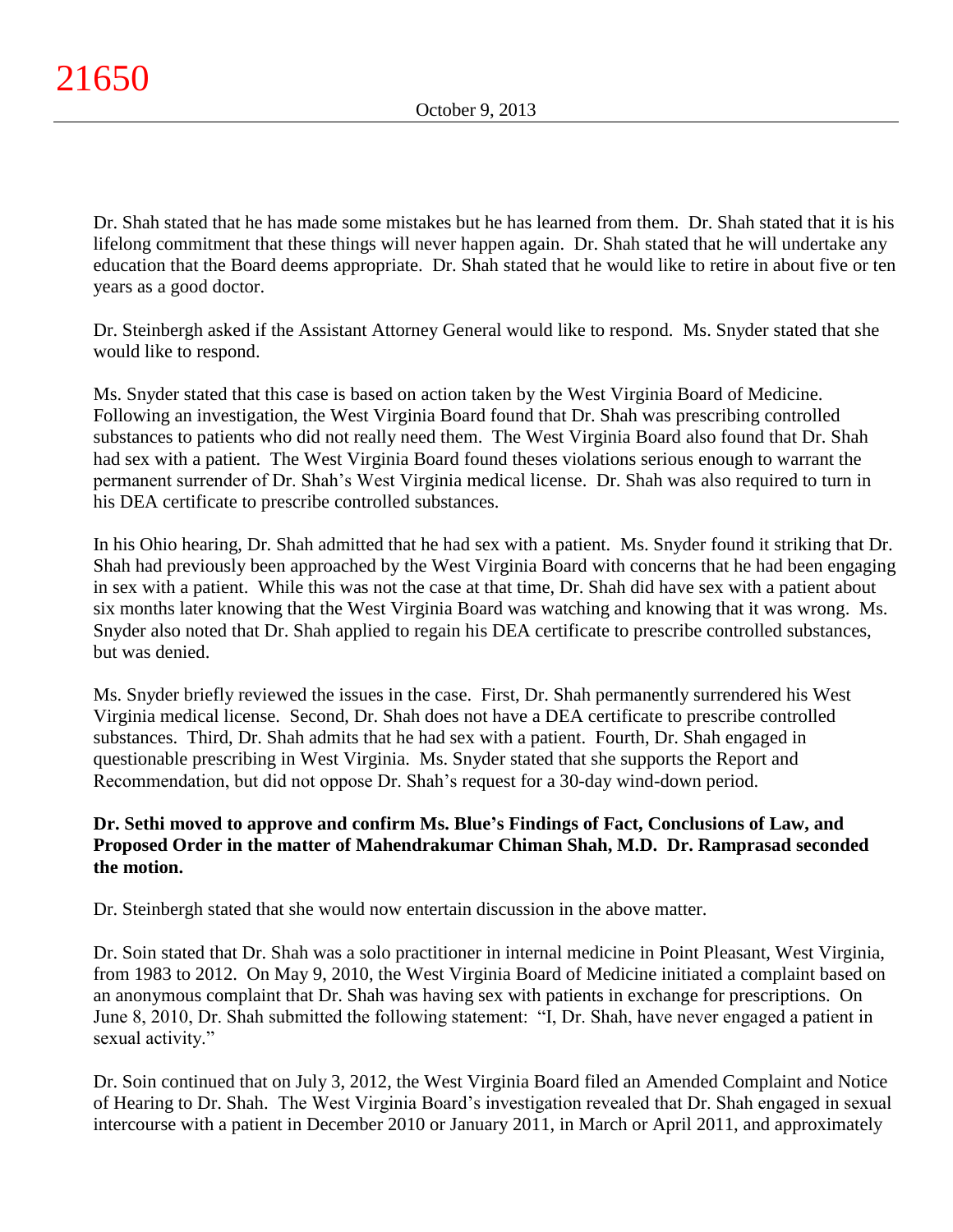in August 2011. Dr. Shah concedes that he had brief, improper sexual contact with the patient on three occasions in 2011. Additionally, Dr. Shah had prescribed multiple controlled substances over periods of years to patients whose medical conditions did not warrant the use of multiple controlled substances over an extended period of time. Dr. Shah's medical records did not justify his course of treatment for some patients. Dr. Soin noted that the West Virginia Office of Medical Examiner attributed the cause of death of one of Dr. Shah's patients to drug intoxication. In September, 2012, Dr. Shah entered into a Consent Order with the West Virginia Board in which he permanently surrendered his West Virginia medical license and agreed to surrender his DEA certificate.

Dr. Soin stated that Dr. Shah is currently practicing internal medicine in Middleport, Ohio, where he employs a nurse and a secretary and sees eight to ten patients per day. In his West Virginia Consent Order, Dr. Shah stated that he intended to retire from the practice of medicine due to health problems. However, Dr. Shah now says that his health problems have resolved and he is practicing in Ohio. Dr. Shah testified that, "I will work till I die."

Dr. Soin stated that the Proposed Order would suspend Dr. Shah's Ohio medical license for at least one year. Dr. Soin opined that the Order should be amended to a permanent revocation. Dr. Soin based this suggestion on the fact that Dr. Shah has already surrendered his West Virginia medical license because he committed an egregious act of sexual contact with a patient. Dr. Soin found it very puzzling that Dr. Shah had denied to the West Virginia Board that he had had sexual contact with a patient, yet went on to have a sexual relationship with a patient six months later. Dr. Soin stated that his suggestion is also based general medical practice issues, like over-prescribing of medications and prescribing controlled substances without appropriate documentation of medical necessity, resulting in a patient death.

## **Dr. Soin moved to amend the Proposed Order of the Report and Recommendation to permanently revoke Dr. Shah's license to practice medicine and surgery in Ohio. Dr. Ramprasad seconded the motion.**

Dr. Steinbergh stated that she will now entertain discussion in the above matter.

Dr. Steinbergh supported Dr. Soin's proposed amendment. Dr. Steinbergh stated that she was particularly bothered that Dr. Shah had been aware that the West Virginia Board had begun an investigation and had concerns about his behavior. Dr. Steinbergh noted that nothing in the hearing record states that Dr. Shah was having sex with a patient when the West Virginia Board began its investigation. However, Dr. Steinbergh had difficulty believing that Dr. Shah began that behavior only after the investigation began. Dr. Steinbergh also expressed concern that the patient Dr. Shah chose to have a sexual relationship with was being treated for chronic pain related to her cervical cancer and also suffered from chronic anxiety. Dr. Steinbergh noted that, according to Dr. Shah's testimony, he may have touched the patient in her genitalia area at his office.

Dr. Steinbergh stated that these are egregious acts against a patient, and she therefore agreed with Dr. Soin's amendment to permanently revoke Dr. Shah's Ohio medical license.

A vote was taken on Dr. Soin's motion to amend: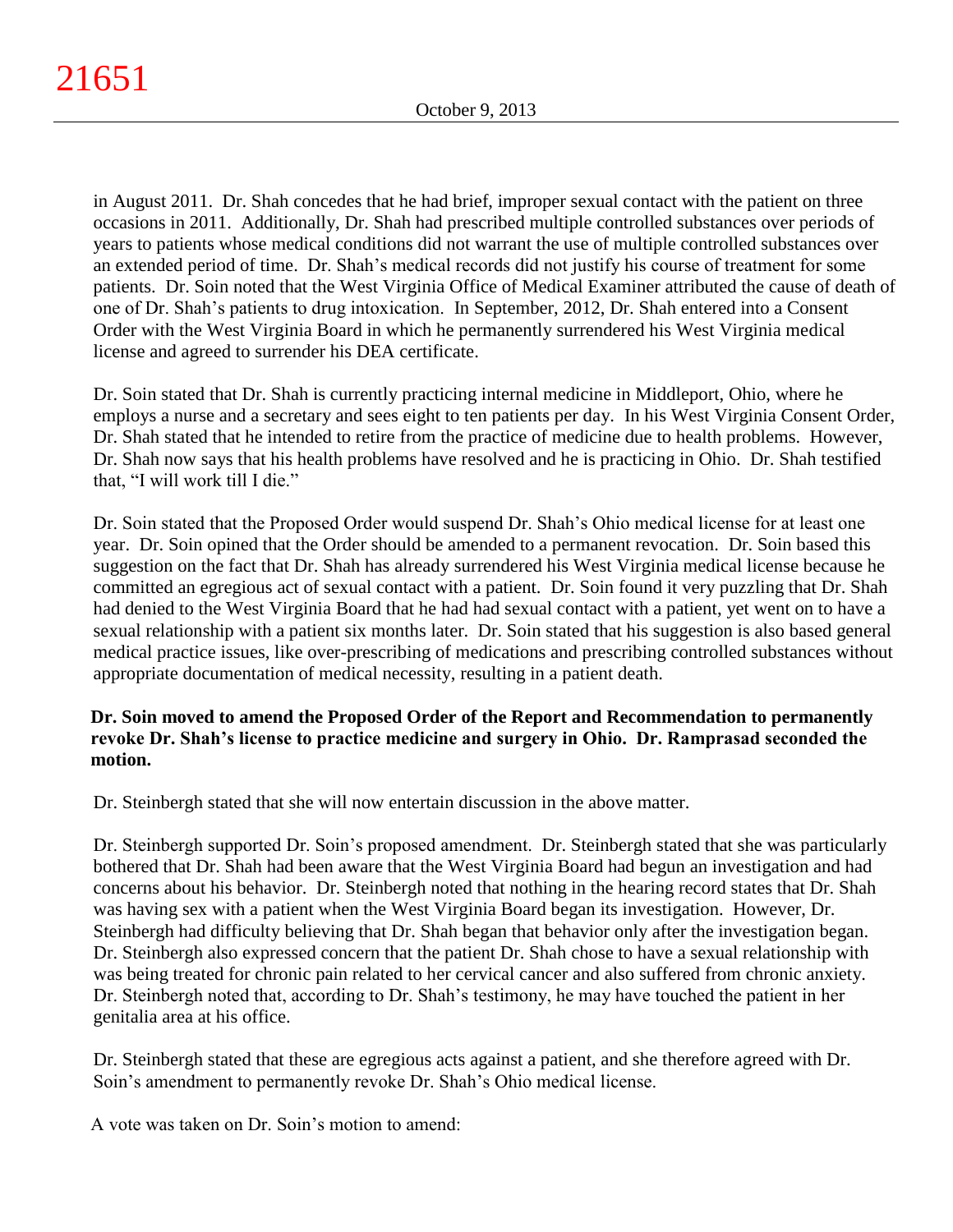| <b>ROLL CALL:</b> | Dr. Strafford  | - abstain |
|-------------------|----------------|-----------|
|                   | Dr. Bechtel    | - abstain |
|                   | Dr. Soin       | - aye     |
|                   | Dr. Ramprasad  | - aye     |
|                   | Dr. Steinbergh | - aye     |
|                   | Dr. Saferin    | - aye     |
|                   | Dr. Sethi      | - aye     |
|                   | Mr. Kenney     | - aye     |
|                   | Mr. Gonidakis  | - aye     |
|                   |                |           |

The motion to amend carried.

**Dr. Ramprasad moved to approve and confirm Ms. Blue's Findings of Fact, Conclusions of Law, and Proposed Order, as amended, in the matter of Mahendrakumar Chiman Shah, M.D. Dr. Soin seconded the motion.** A vote was taken:

| <b>ROLL CALL:</b> | Dr. Strafford  | - abstain |
|-------------------|----------------|-----------|
|                   | Dr. Bechtel    | - abstain |
|                   | Dr. Soin       | - aye     |
|                   | Dr. Ramprasad  | - aye     |
|                   | Dr. Steinbergh | - aye     |
|                   | Dr. Saferin    | - aye     |
|                   | Dr. Sethi      | - aye     |
|                   | Mr. Kenney     | - aye     |
|                   | Mr. Gonidakis  | - aye     |
|                   |                |           |

The motion to approve carried.

### PROPOSED FINDINGS AND PROPOSED ORDERS

### CAROLINE ELIZABETH-MAE HOWALD, Case Nos. 11-CRF-038 and 11-CRF-039

Dr. Steinbergh directed the Board's attention to the matter of Caroline Elizabeth-Mae Howald. She advised that the Board issued a Notice of Opportunity for Hearing to Ms. Howald and documentation of service was received. There was no request for hearing filed, and more than 30 days have elapsed since the mailing of the Notice. This matter was reviewed by Hearing Examiner Porter, who prepared Proposed Findings and Proposed Order, and it is now before the Board for final disposition.

**Dr. Ramprasad moved to find that the allegations as set forth in the April 13, 2011 Notice of Opportunity for Hearing in the matter of Ms. Howald have been proven to be true by a preponderance of the evidence and to adopt the Proposed Findings and Proposed Order. Dr. Soin seconded the motion.**

Dr. Steinbergh stated that she will now entertain discussion in the above matter.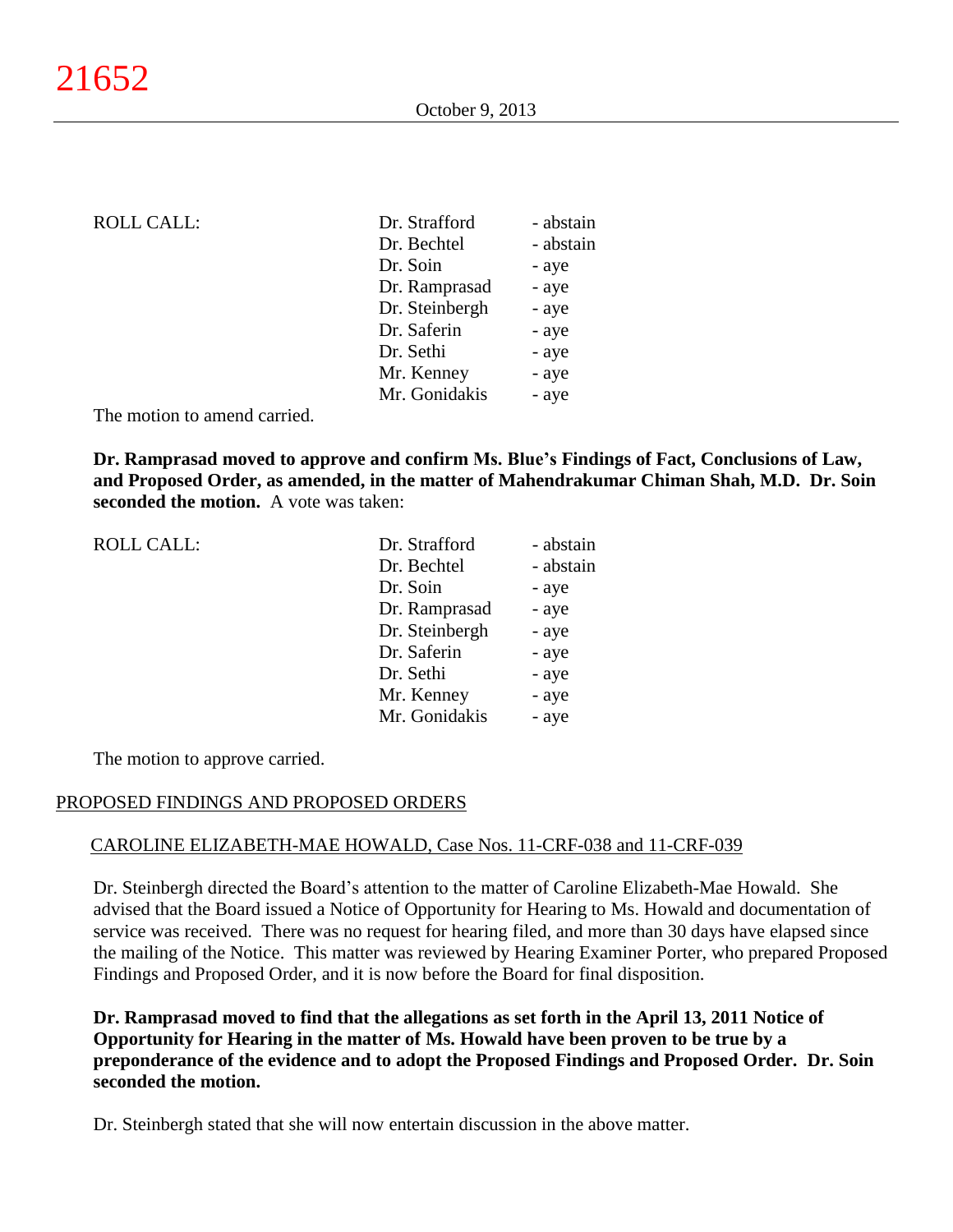Mr. Gonidakis stated that Ms. Howald has applied for a license to practice massage therapy in Ohio. On her application, Ms. Howald confirmed that she had been arrested in the past: Once in Chicago, Illinois, and once in Wilmington, North Carolina, for possession of drug paraphernalia. However, Ms. Howald failed to disclose that she had also been arrested and convicted on numerous other occasions. In 2005, Ms. Howald was arrested in Toledo, Ohio, for soliciting sex and loitering; she pleaded guilty to an amended charge of disorderly conduct. In addition, Ms. Howald was actually arrested three times in North Carolina, all for possessing drug paraphernalia, to which she pleaded guilty. Mr. Gonidakis further noted that a Medical Board investigator learned that there is also an outstanding arrest warrant for Ms. Howald for solicitation. Mr. Gonidakis stated that these acts constitute making false statements in an attempt to secure a license from the Board, in violation of Section 4731.22(B)(5), Ohio Revised Code.

Mr. Gonidakis continued that the Medical Board sent a letter to Ms. Howald, dated February 2, 2011, ordering her to an outpatient examination to determine if she was impaired due to chemical dependency. Ms. Howald did not respond to the letter. Mr. Gonidakis stated that failure to submit to an examination ordered by the Board constitutes an admission to the allegations. Mr. Gonidakis supported the Proposed Order to permanently deny Ms. Howald's application to practice massage therapy.

A vote was taken on Dr. Ramprasad's motion to approve:

| <b>ROLL CALL:</b> | Dr. Strafford  | - abstain |
|-------------------|----------------|-----------|
|                   | Dr. Bechtel    | - abstain |
|                   | Dr. Soin       | - aye     |
|                   | Dr. Ramprasad  | - aye     |
|                   | Dr. Steinbergh | - aye     |
|                   | Dr. Saferin    | - aye     |
|                   | Dr. Sethi      | - aye     |
|                   | Mr. Kenney     | - aye     |
|                   | Mr. Gonidakis  | - aye     |
|                   |                |           |

The motion carried.

# CITATIONS, PROPOSED DENIALS, DISMISSALS, ORDERS OF SUMMARY SUSPENSION & NOTICES OF IMMEDIATE SUSPENSION

Dr. Steinbergh stated that the Board will now consider the proposed Citations, Orders of Summary Suspension, and Notices of Immediate Suspension on the agenda. Ms. Marshall will provide a brief synopsis of each prior to the Board voting on whether to send. Dr. Steinbergh advised the Board members that the identity of the practitioners are confidential and cannot be mentioned in public session unless and until the Citation, Order of Summary Suspension, or Notice of Immediate Suspension is approved by vote of the Board.

# JAMES P. CLEARY, D.O. – CITATION LETTER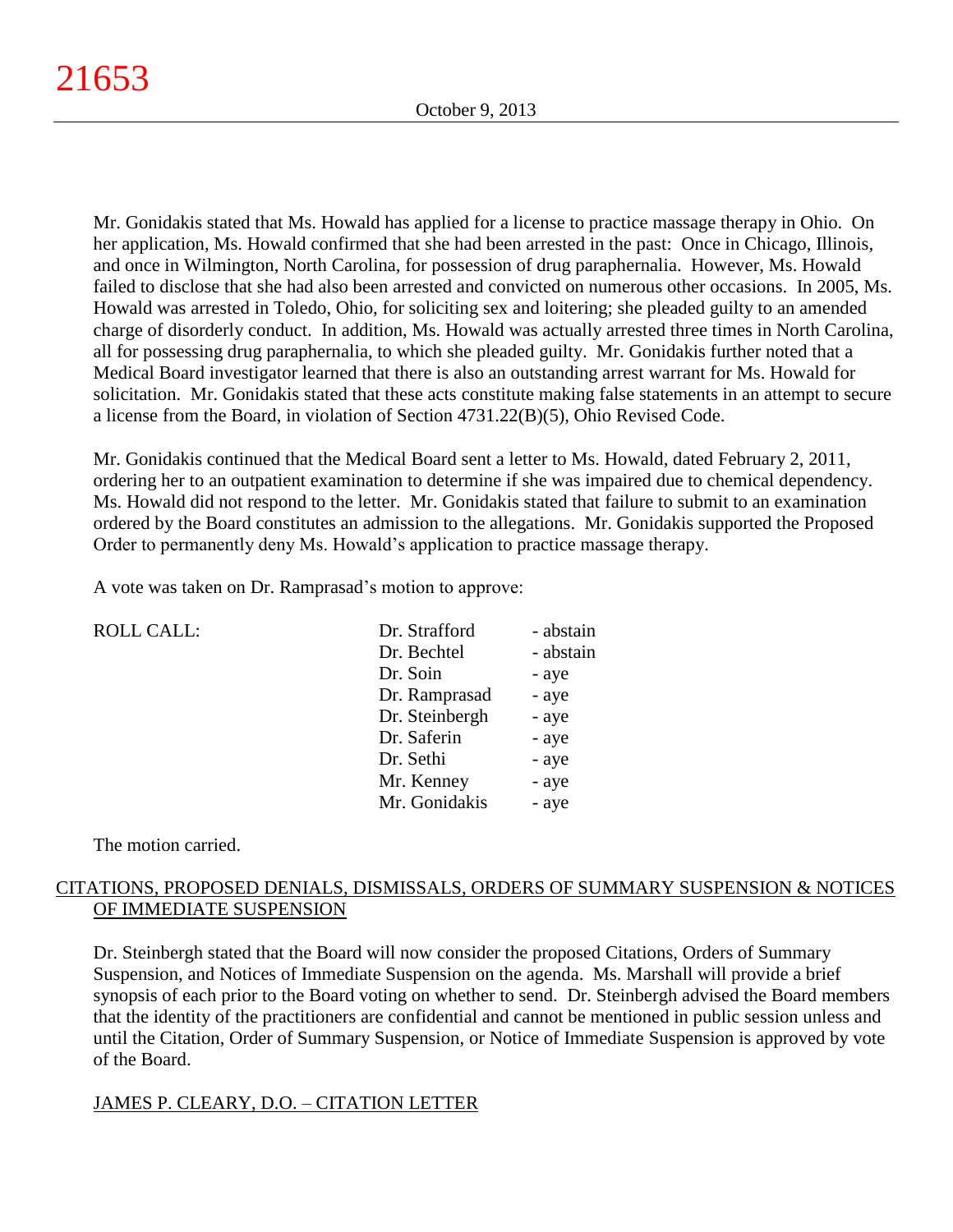At this time the Board read and considered the proposed Citation Letter in the above matter, a copy of which shall be maintained in the exhibits section of this Journal.

**Dr. Ramprasad moved to send the Citation Letter to Dr. Cleary. Dr. Soin seconded the motion.** A vote was taken:

| <b>ROLL CALL:</b> | Dr. Strafford  | - abstain |
|-------------------|----------------|-----------|
|                   | Dr. Bechtel    | - abstain |
|                   | Dr. Soin       | - aye     |
|                   | Dr. Ramprasad  | - aye     |
|                   | Dr. Steinbergh | - aye     |
|                   | Dr. Saferin    | - aye     |
|                   | Dr. Sethi      | - aye     |
|                   | Mr. Kenney     | - aye     |
|                   | Mr. Gonidakis  | - aye     |

The motion to send carried.

### CLINTON J. CORNELL, P.A. - CITATION LETTER

At this time the Board read and considered the proposed Citation Letter in the above matter, a copy of which shall be maintained in the exhibits section of this Journal.

**Dr. Ramprasad moved to send the Citation Letter to Mr. Cornell. Dr. Soin seconded the motion.** A vote was taken:

| <b>ROLL CALL:</b> | Dr. Strafford  | - abstain |
|-------------------|----------------|-----------|
|                   | Dr. Bechtel    | - abstain |
|                   | Dr. Soin       | - aye     |
|                   | Dr. Ramprasad  | - aye     |
|                   | Dr. Steinbergh | - aye     |
|                   | Dr. Saferin    | - aye     |
|                   | Dr. Sethi      | - aye     |
|                   | Mr. Kenney     | - aye     |
|                   | Mr. Gonidakis  | - aye     |
|                   |                |           |

The motion to send carried.

### NICHOLAS C. DIAMANTIS, M.D. – CITATION LETTER

At this time the Board read and considered the proposed Citation Letter in the above matter, a copy of which shall be maintained in the exhibits section of this Journal.

# **Dr. Ramprasad moved to send the Citation Letter to Dr. Diamantis. Dr. Sethi seconded the motion.**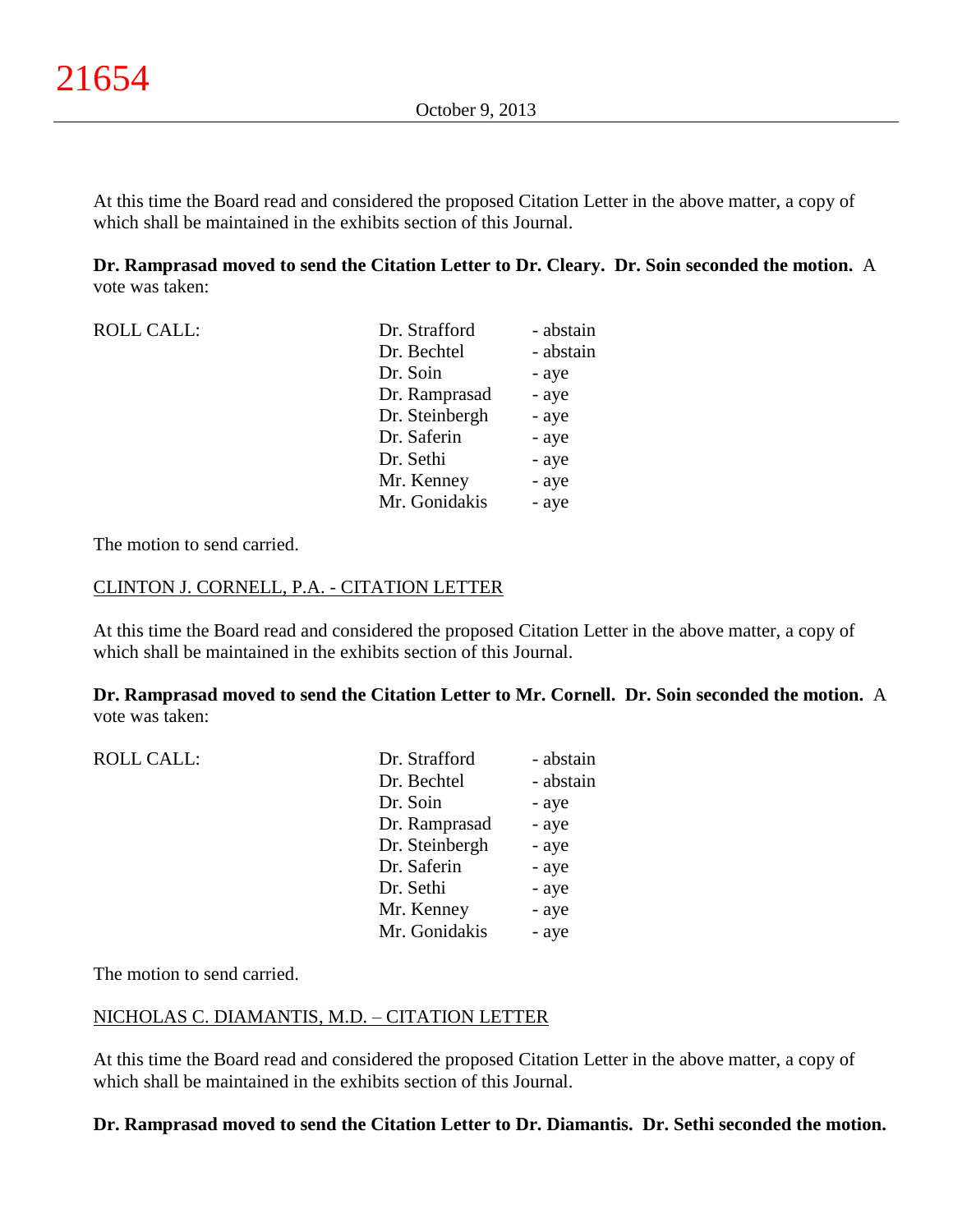A vote was taken:

| <b>ROLL CALL:</b> | Dr. Strafford  | - abstain |
|-------------------|----------------|-----------|
|                   | Dr. Bechtel    | - abstain |
|                   | Dr. Soin       | - aye     |
|                   | Dr. Ramprasad  | - aye     |
|                   | Dr. Steinbergh | - aye     |
|                   | Dr. Saferin    | - aye     |
|                   | Dr. Sethi      | - aye     |
|                   | Mr. Kenney     | - aye     |
|                   | Mr. Gonidakis  | - aye     |
|                   |                |           |

The motion to send carried.

## MATTHEW J. GOLDSCHMIDT, M.D. – CITATION LETTER

At this time the Board read and considered the proposed Citation Letter in the above matter, a copy of which shall be maintained in the exhibits section of this Journal.

**Dr. Ramprasad moved to send the Citation Letter to Dr. Goldschmidt. Dr. Saferin seconded the motion.** A vote was taken:

| <b>ROLL CALL:</b> | Dr. Strafford  | - abstain |
|-------------------|----------------|-----------|
|                   | Dr. Bechtel    | - abstain |
|                   | Dr. Soin       | - aye     |
|                   | Dr. Ramprasad  | - aye     |
|                   | Dr. Steinbergh | - aye     |
|                   | Dr. Saferin    | - aye     |
|                   | Dr. Sethi      | - aye     |
|                   | Mr. Kenney     | - aye     |
|                   | Mr. Gonidakis  | - aye     |
|                   |                |           |

The motion to send carried.

### TIMOTHY MICHAEL HICKEY, M.D. – CITATION LETTER

At this time the Board read and considered the proposed Citation Letter in the above matter, a copy of which shall be maintained in the exhibits section of this Journal.

**Dr. Soin moved to send the Citation Letter to Dr. Hickey. Dr. Ramprasad seconded the motion.** A vote was taken:

| <b>ROLL CALL:</b> | Dr. Strafford | - abstain |
|-------------------|---------------|-----------|
|                   | Dr. Bechtel   | - abstain |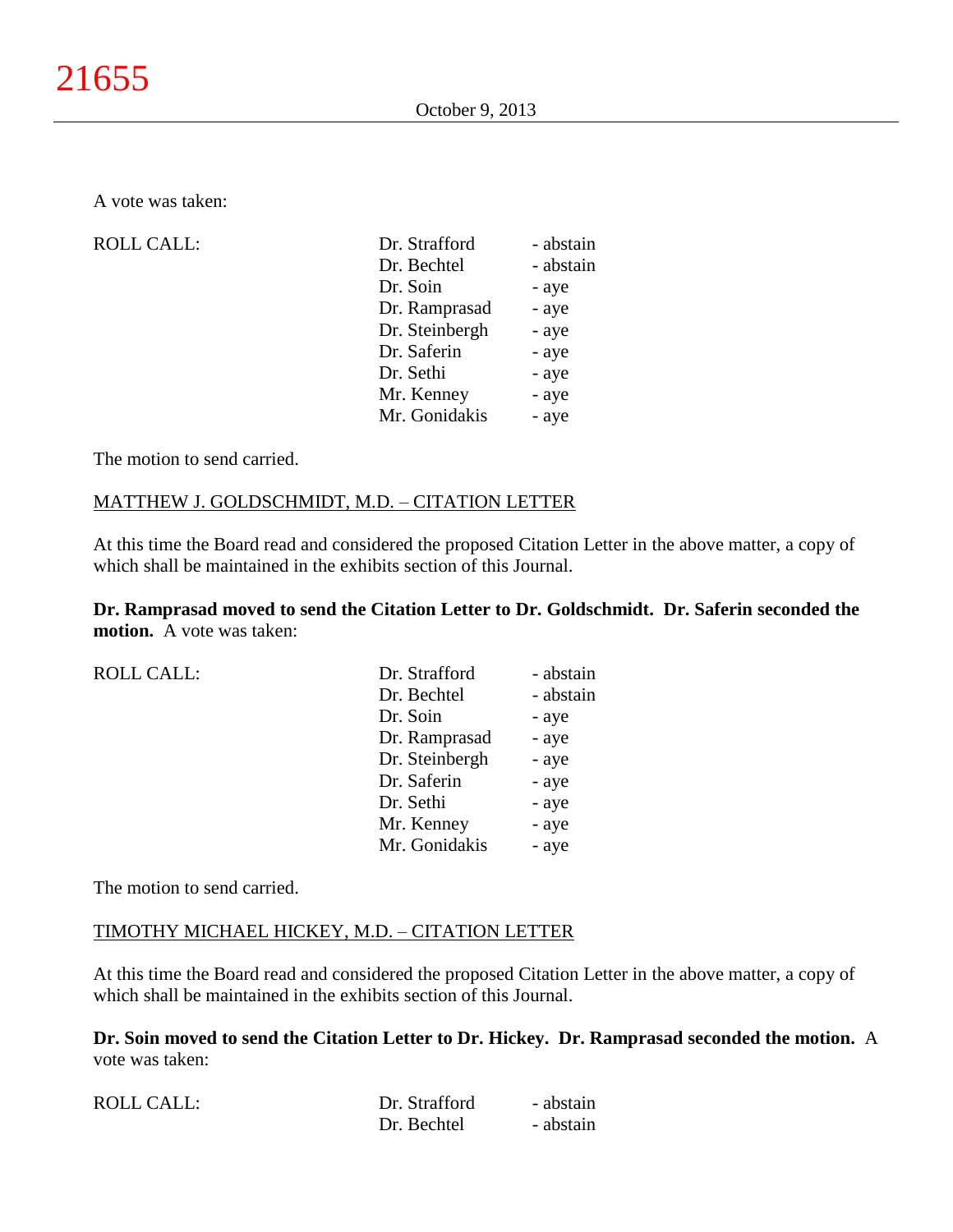| Dr. Soin       | - aye |
|----------------|-------|
| Dr. Ramprasad  | - aye |
| Dr. Steinbergh | - aye |
| Dr. Saferin    | - aye |
| Dr. Sethi      | - aye |
| Mr. Kenney     | - aye |
| Mr. Gonidakis  | - aye |

The motion to send carried.

### RAMANADHAM KILARU, M.D. – CITATION LETTER

At this time the Board read and considered the proposed Citation Letter in the above matter, a copy of which shall be maintained in the exhibits section of this Journal.

**Dr. Ramprasad moved to send the Citation Letter to Dr. Kilaru. Dr. Sethi seconded the motion.** A vote was taken:

| <b>ROLL CALL:</b> | Dr. Strafford  | - abstain |
|-------------------|----------------|-----------|
|                   | Dr. Bechtel    | - abstain |
|                   | Dr. Soin       | - aye     |
|                   | Dr. Ramprasad  | - aye     |
|                   | Dr. Steinbergh | - aye     |
|                   | Dr. Saferin    | - aye     |
|                   | Dr. Sethi      | - aye     |
|                   | Mr. Kenney     | - aye     |
|                   | Mr. Gonidakis  | - aye     |
|                   |                |           |

The motion to send carried.

### JAMES E. LASSITER, M.D. – NOTICE OF IMMEDIATE SUSPENSION AND OPPORTUNITY FOR HEARING

At this time the Board read and considered the proposed Notice of Immediate Suspension and Opportunity for Hearing in the above matter, a copy of which shall be maintained in the exhibits section of this Journal.

**Dr. Ramprasad moved to send the Notice of Immediate Suspension and Opportunity for Hearing to Dr. Lassiter. Dr. Soin seconded the motion.** A vote was taken:

| - abstain |
|-----------|
| - abstain |
| - aye     |
| - aye     |
| - aye     |
|           |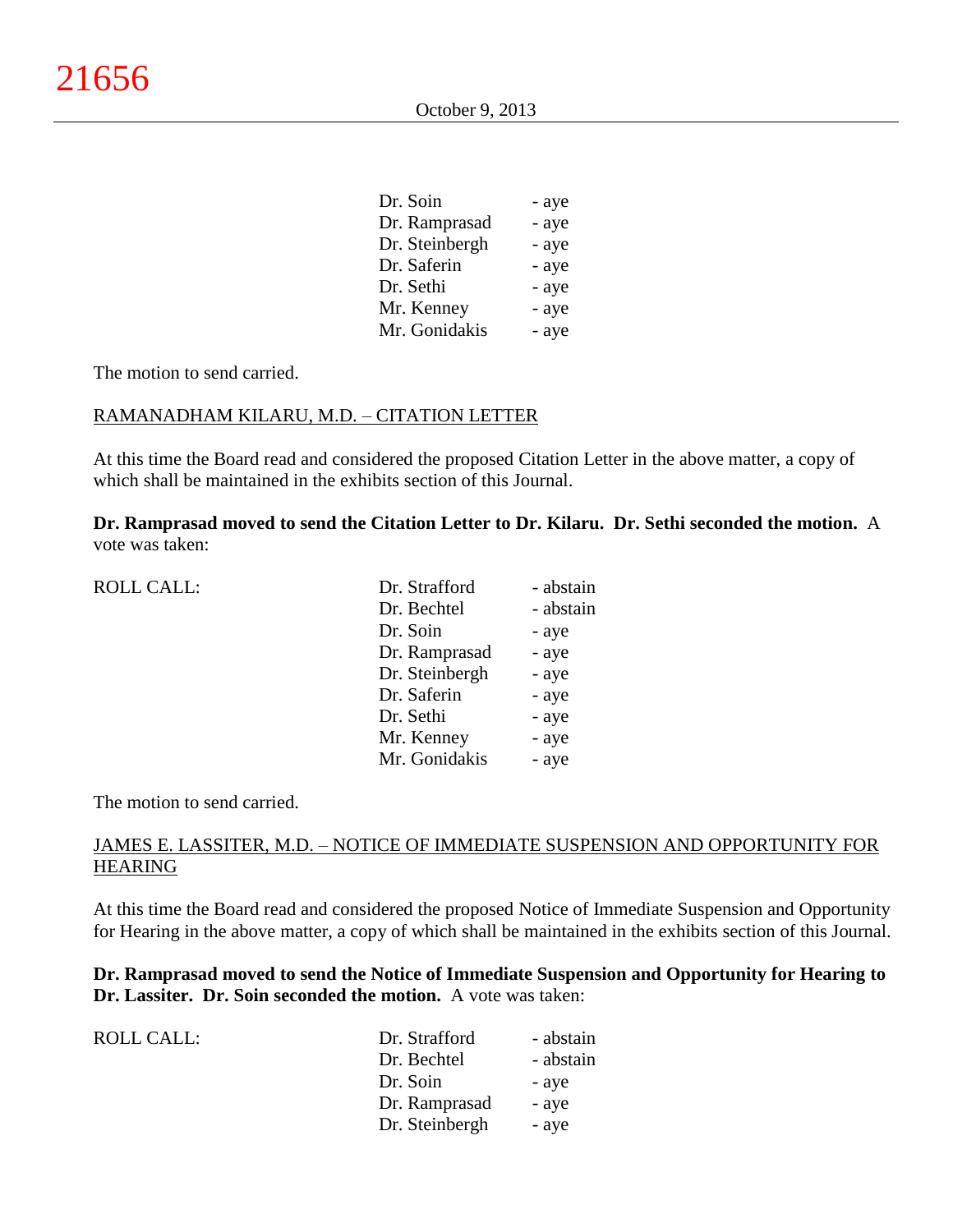| Dr. Saferin   | - aye |
|---------------|-------|
| Dr. Sethi     | - aye |
| Mr. Kenney    | - aye |
| Mr. Gonidakis | - aye |

The motion to send carried.

## DAVID EDWARD NOONAN, JR. – CITATION LETTER

At this time the Board read and considered the proposed Citation Letter in the above matter, a copy of which shall be maintained in the exhibits section of this Journal.

**Dr. Ramprasad moved to send the Citation Letter to Mr. Noonan. Dr. Soin seconded the motion.** A vote was taken:

| <b>ROLL CALL:</b> | Dr. Strafford  | - abstain |
|-------------------|----------------|-----------|
|                   | Dr. Bechtel    | - abstain |
|                   | Dr. Soin       | - aye     |
|                   | Dr. Ramprasad  | - aye     |
|                   | Dr. Steinbergh | - aye     |
|                   | Dr. Saferin    | - aye     |
|                   | Dr. Sethi      | - aye     |
|                   | Mr. Kenney     | - aye     |
|                   | Mr. Gonidakis  | - aye     |
|                   |                |           |

The motion to send carried.

## BABAR A. QADRI, P.A. – CITATION LETTER

At this time the Board read and considered the proposed Citation Letter in the above matter, a copy of which shall be maintained in the exhibits section of this Journal.

**Dr. Sethi moved to send the Citation Letter to Mr. Qadri. Dr. Soin seconded the motion.** A vote was taken:

| <b>ROLL CALL:</b> | Dr. Strafford  | - abstain |
|-------------------|----------------|-----------|
|                   | Dr. Bechtel    | - abstain |
|                   | Dr. Soin       | - aye     |
|                   | Dr. Ramprasad  | - aye     |
|                   | Dr. Steinbergh | - aye     |
|                   | Dr. Saferin    | - aye     |
|                   | Dr. Sethi      | - aye     |
|                   | Mr. Kenney     | - aye     |
|                   | Mr. Gonidakis  | - aye     |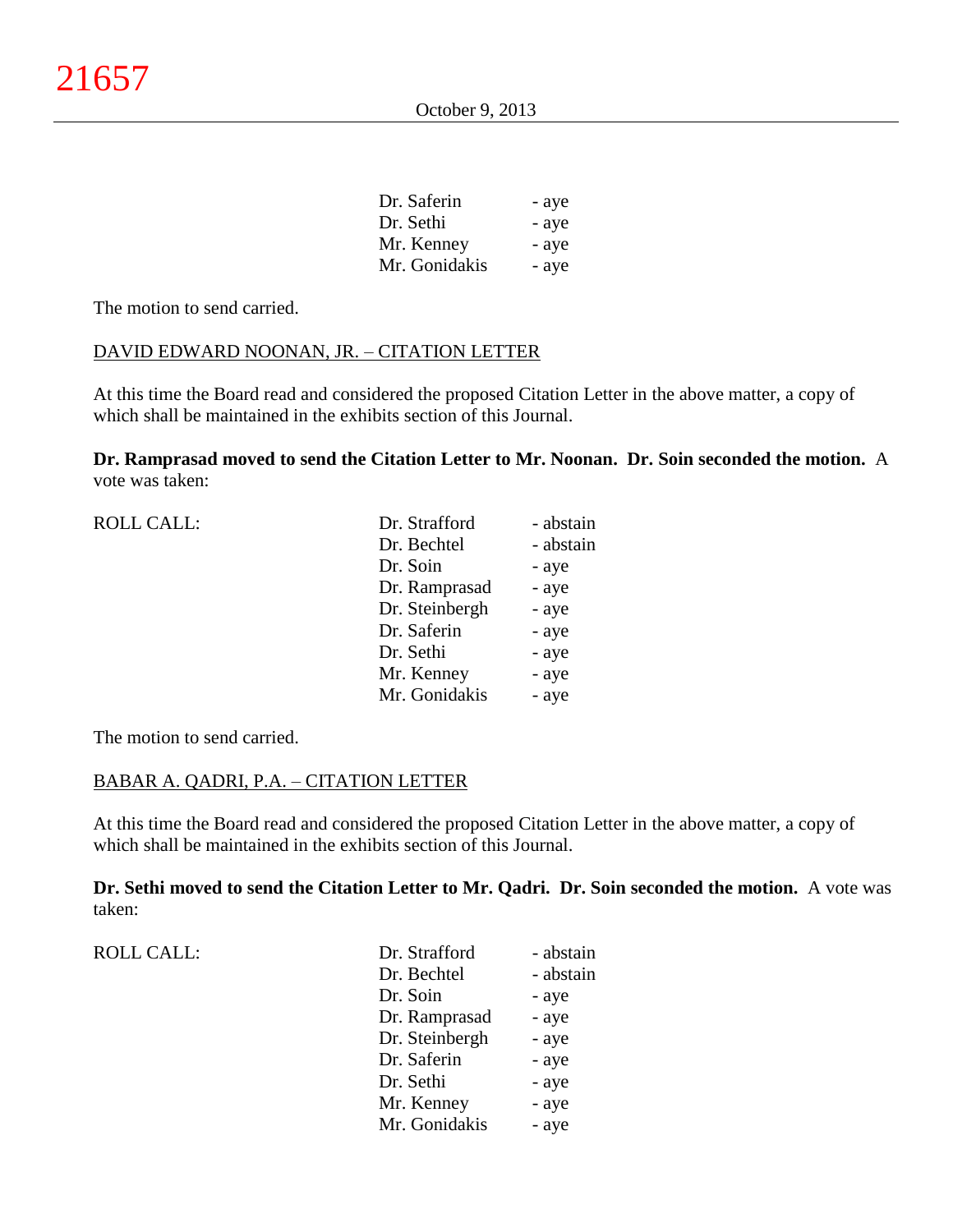The motion to send carried.

### STEPHEN L. PIERCE, M.D. – NOTICE OF IMMEDIATE SUSPENSION AND OPPORTUNITY FOR HEARING

At this time the Board read and considered the proposed Notice of Immediate Suspension and Opportunity for Hearing in the above matter, a copy of which shall be maintained in the exhibits section of this Journal.

**Dr. Ramprasad moved to send the Notice of Immediate Suspension and Opportunity for Hearing to Dr. Pierce. Mr. Kenney seconded the motion.** A vote was taken:

| <b>ROLL CALL:</b> | Dr. Strafford  | - abstain |
|-------------------|----------------|-----------|
|                   | Dr. Bechtel    | - abstain |
|                   | Dr. Soin       | - aye     |
|                   | Dr. Ramprasad  | - aye     |
|                   | Dr. Steinbergh | - aye     |
|                   | Dr. Saferin    | - aye     |
|                   | Dr. Sethi      | - aye     |
|                   | Mr. Kenney     | - aye     |
|                   | Mr. Gonidakis  | - aye     |
|                   |                |           |

The motion to send carried.

## MARK A. WEINER, D.O. – NOTICE OF SUMMARY SUSPENSION AND OPPORTUNITY FOR HEARING

At this time the Board read and considered the proposed Notice of Summary Suspension and Opportunity for Hearing in the above matter, a copy of which shall be maintained in the exhibits section of this Journal.

## **Dr. Sethi moved to send the Notice of Summary Suspension and Opportunity for Hearing to Dr. Weiner. Dr. Ramprasad seconded the motion.** A vote was taken:

| <b>ROLL CALL:</b> | Dr. Strafford  | - abstain |
|-------------------|----------------|-----------|
|                   | Dr. Bechtel    | - abstain |
|                   | Dr. Soin       | - aye     |
|                   | Dr. Ramprasad  | - aye     |
|                   | Dr. Steinbergh | - aye     |
|                   | Dr. Saferin    | - aye     |
|                   | Dr. Sethi      | - aye     |
|                   | Mr. Kenney     | - aye     |
|                   | Mr. Gonidakis  | - aye     |

The motion to send carried.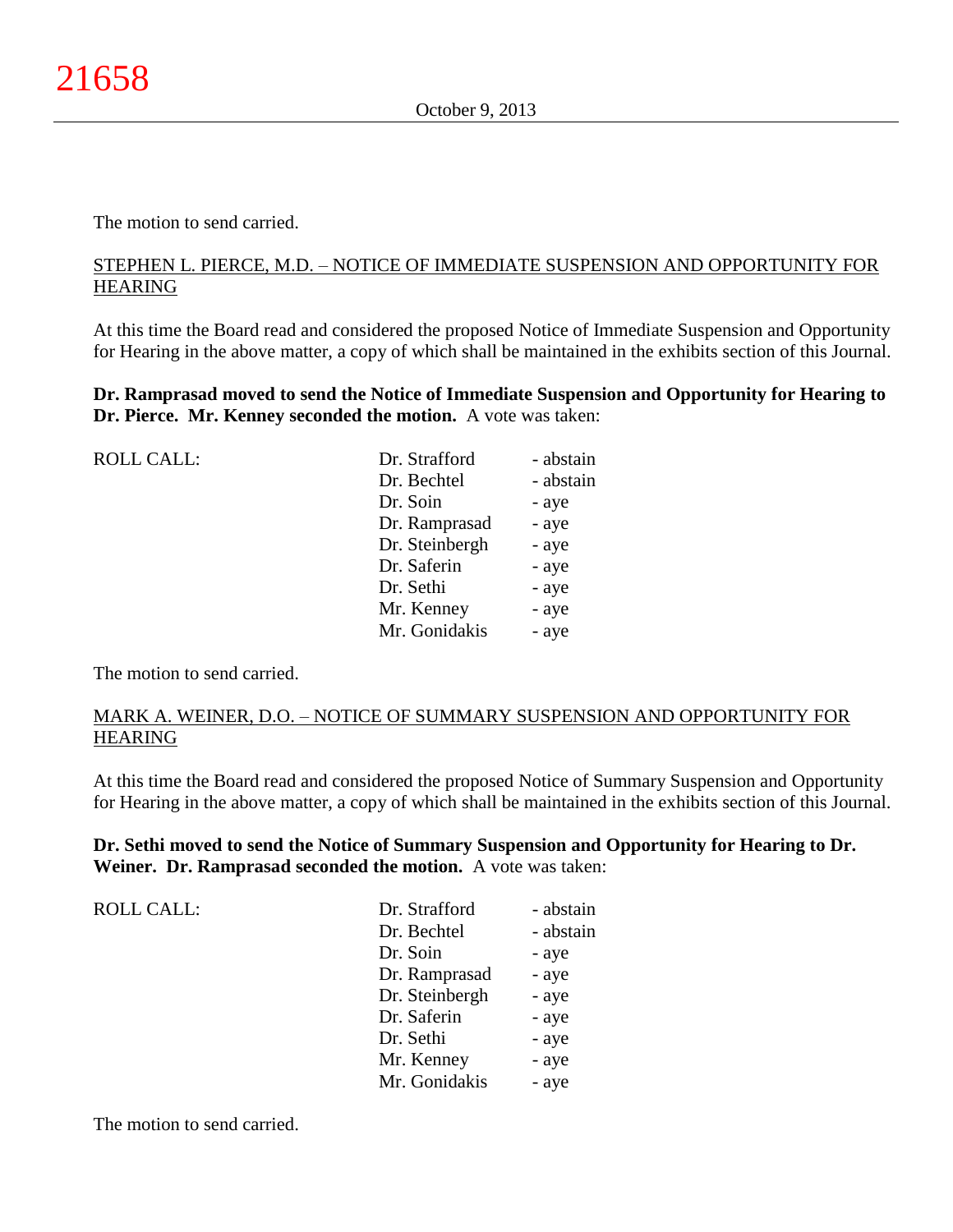# RATIFICATION OF SETTLEMENT AGREEMENTS

## NICHOLAS ANTHONY ATANASOFF, D.O. – STEP II CONSENT AGREEMENT

**Dr. Ramprasad moved to ratify the Proposed Step II Consent Agreement with Dr. Atanasoff. Dr. Soin seconded the motion.** A vote was taken:

| <b>ROLL CALL:</b> | Dr. Strafford  | - abstain |
|-------------------|----------------|-----------|
|                   | Dr. Bechtel    | - abstain |
|                   | Dr. Soin       | - aye     |
|                   | Dr. Ramprasad  | - aye     |
|                   | Dr. Steinbergh | - aye     |
|                   | Dr. Saferin    | - aye     |
|                   | Dr. Sethi      | - aye     |
|                   | Mr. Kenney     | - aye     |
|                   | Mr. Gonidakis  | - aye     |
|                   |                |           |

The motion to ratify carried.

## PHILICIA S. DUNCAN, M.D. – STEP II CONSENT AGREEMENT

**Dr. Ramprasad moved to ratify the Proposed Permanent Surrender with Dr. Duncan. Dr. Soin seconded the motion.** A vote was taken:

A vote was taken on Dr. Soin's motion to ratify:

| <b>ROLL CALL:</b> | Dr. Strafford  | - abstain |
|-------------------|----------------|-----------|
|                   | Dr. Bechtel    | - abstain |
|                   | Dr. Soin       | - aye     |
|                   | Dr. Ramprasad  | - aye     |
|                   | Dr. Steinbergh | - aye     |
|                   | Dr. Saferin    | - aye     |
|                   | Dr. Sethi      | - aye     |
|                   | Mr. Kenney     | - aye     |
|                   | Mr. Gonidakis  | - aye     |
|                   |                |           |

The motion to ratify carried.

## JOHN SHERMAN HENRY, M.D. – STEP I CONSENT AGREEMENT

**Dr. Saferin moved to ratify the Proposed Step I Consent Agreement with Dr. Henry. Dr. Ramprasad seconded the motion.** A vote was taken: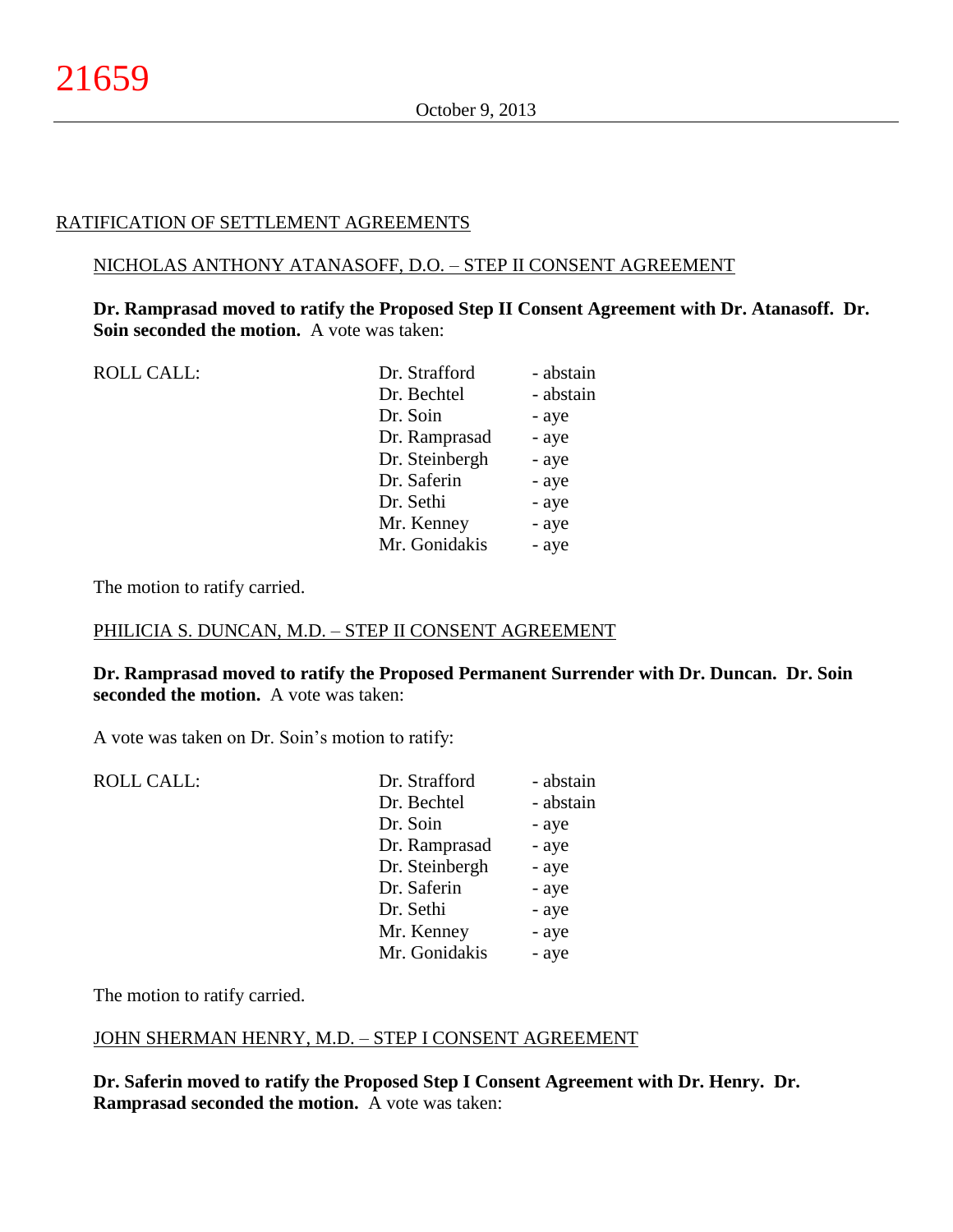| ROLL CALL: |  |  |
|------------|--|--|
|------------|--|--|

| Dr. Strafford  | - abstain |
|----------------|-----------|
| Dr. Bechtel    | - abstain |
| Dr. Soin       | - aye     |
| Dr. Ramprasad  | - aye     |
| Dr. Steinbergh | - aye     |
| Dr. Saferin    | - aye     |
| Dr. Sethi      | - aye     |
| Mr. Kenney     | - aye     |
| Mr. Gonidakis  | - aye     |
|                |           |

### CARLA MELINDA MYERS, D.O. – STEP I CONSENT AGREEMENT

**Dr. Sethi moved to ratify the Proposed Step I Consent Agreement with Dr. Myers. Dr. Saferin seconded the motion.** A vote was taken:

| <b>ROLL CALL:</b> | Dr. Strafford  | - abstain |
|-------------------|----------------|-----------|
|                   | Dr. Bechtel    | - abstain |
|                   | Dr. Soin       | - aye     |
|                   | Dr. Ramprasad  | - aye     |
|                   | Dr. Steinbergh | - aye     |
|                   | Dr. Saferin    | - aye     |
|                   | Dr. Sethi      | - aye     |
|                   | Mr. Kenney     | - aye     |
|                   | Mr. Gonidakis  | - aye     |

The motion to ratify carried.

# MONA REZAEI-MIRGHAED, M.D. – WITHDRAWAL OF APPLICATION FOR TRAINING **CERTIFICATE**

**Dr. Saferin moved to ratify the Proposed Withdrawal of Application for Training Certificate with Dr. Rezaei-Mirghaed. Dr. Sethi seconded the motion.** A vote was taken:

| <b>ROLL CALL:</b> | Dr. Strafford  | - abstain |
|-------------------|----------------|-----------|
|                   | Dr. Bechtel    | - abstain |
|                   | Dr. Soin       | - aye     |
|                   | Dr. Ramprasad  | - aye     |
|                   | Dr. Steinbergh | - aye     |
|                   | Dr. Saferin    | - aye     |
|                   | Dr. Sethi      | - aye     |
|                   | Mr. Kenney     | - aye     |
|                   | Mr. Gonidakis  | - aye     |
|                   |                |           |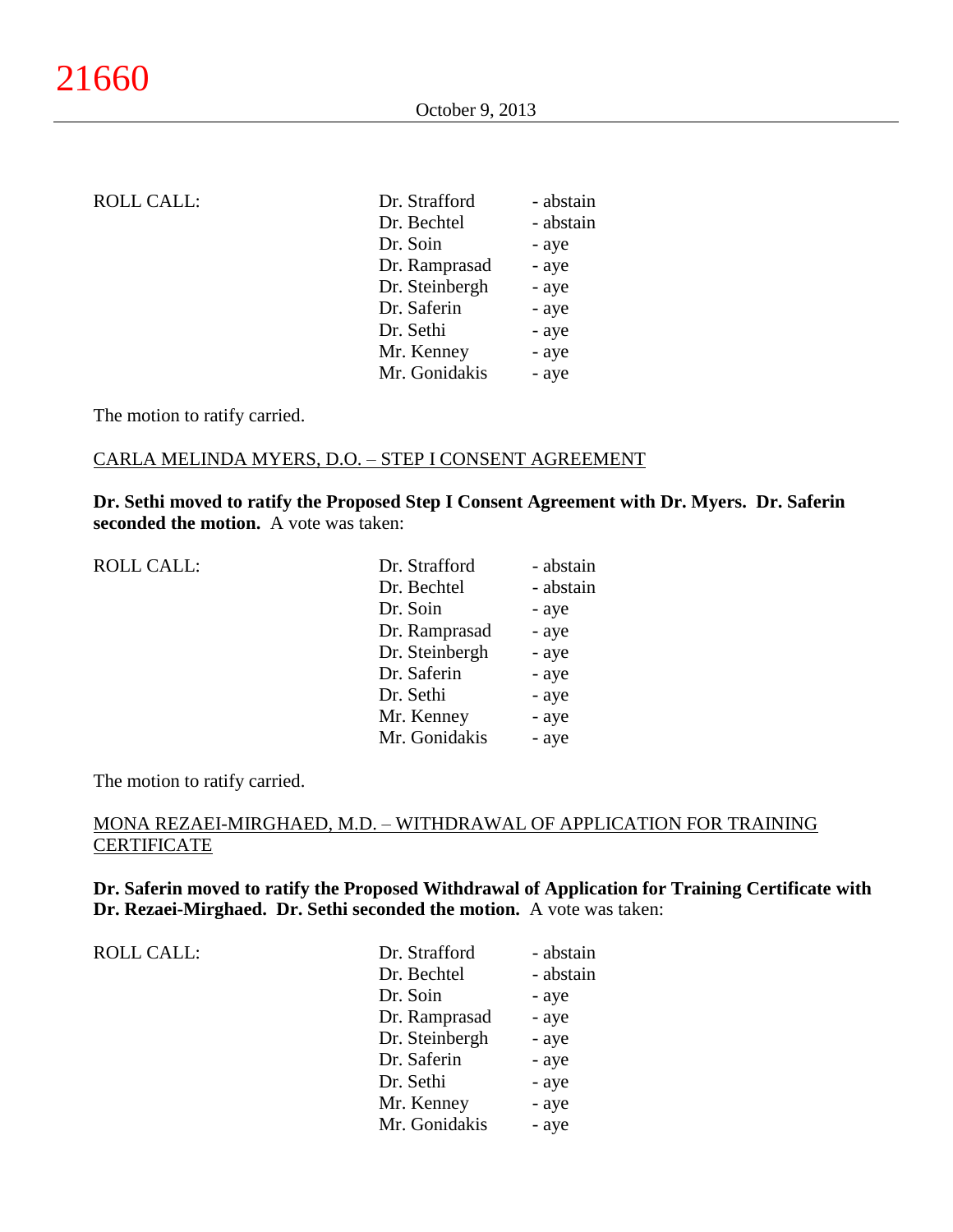### ROBERT C. TURNER, M.D. – PROBATIONARY CONSENT AGREEMENT

## **Dr. Ramprasad moved to ratify the Proposed Probationary Consent Agreement with Dr. Turner. Dr. Soin seconded the motion.** A vote was taken:

| <b>ROLL CALL:</b> | Dr. Strafford  | - abstain |
|-------------------|----------------|-----------|
|                   | Dr. Bechtel    | - abstain |
|                   | Dr. Soin       | - aye     |
|                   | Dr. Ramprasad  | - aye     |
|                   | Dr. Steinbergh | - aye     |
|                   | Dr. Saferin    | - aye     |
|                   | Dr. Sethi      | - aye     |
|                   | Mr. Kenney     | - aye     |
|                   | Mr. Gonidakis  | - aye     |
|                   |                |           |

The motion to ratify carried.

## MICHAEL THEODORE BANGERT, M.D. – PROBATIONARY CONSENT AGREEMENT

**Dr. Saferin moved to ratify the Proposed Probationary Consent Agreement with Dr. Bangert. Dr. Soin seconded the motion.** A vote was taken:

| Dr. Strafford  | - abstain |
|----------------|-----------|
| Dr. Bechtel    | - abstain |
| Dr. Soin       | - aye     |
| Dr. Ramprasad  | - aye     |
| Dr. Steinbergh | - aye     |
| Dr. Saferin    | - aye     |
| Dr. Sethi      | - aye     |
| Mr. Kenney     | - aye     |
| Mr. Gonidakis  | - aye     |
|                |           |

The motion to ratify carried.

## LAWRENCE M. RUBENS, M.D. – STEP I CONSENT AGREEMENT

**Dr. Soin moved to ratify the Proposed Step I Consent Agreement with Dr. Rubens. Dr. Ramprasad seconded the motion.** A vote was taken:

| ROLL CALL: | Dr. Strafford | - abstain |
|------------|---------------|-----------|
|            | Dr. Bechtel   | - abstain |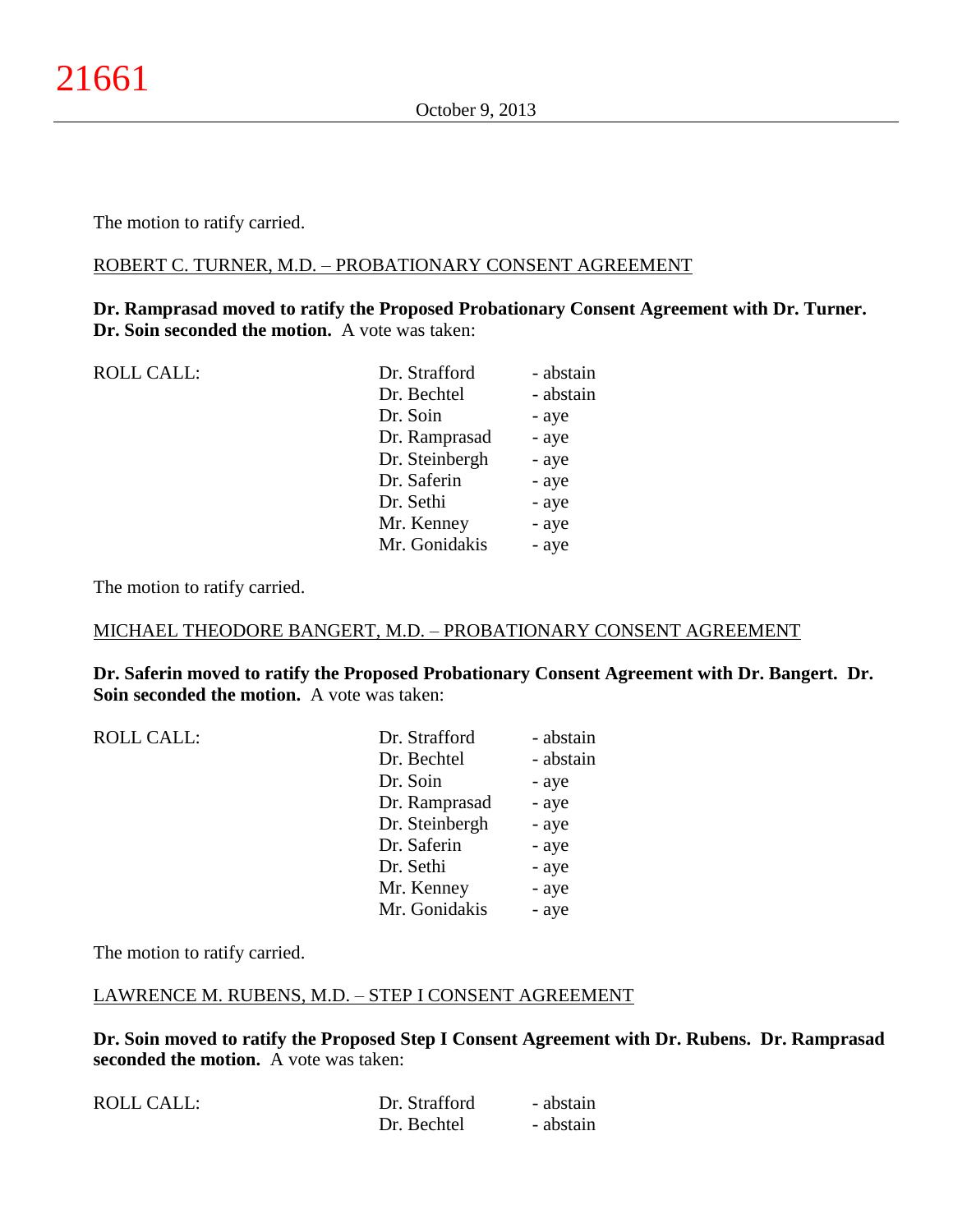| Dr. Soin       | - aye |
|----------------|-------|
| Dr. Ramprasad  | - aye |
| Dr. Steinbergh | - aye |
| Dr. Saferin    | - aye |
| Dr. Sethi      | - aye |
| Mr. Kenney     | - aye |
| Mr. Gonidakis  | - aye |

#### NICHOLAS VITO BORAGGINA, M.D. – VOLUNTARY PERMANENT RETIREMENT

**Dr. Saferin moved to ratify the Proposed Voluntary Permanent Retirement with Dr. Boraggina. Dr. Sethi seconded the motion.** A vote was taken:

ROLL CALL:

| <b>ROLL CALL:</b> | Dr. Strafford  | - abstain |
|-------------------|----------------|-----------|
|                   | Dr. Bechtel    | - abstain |
|                   | Dr. Soin       | - aye     |
|                   | Dr. Ramprasad  | - aye     |
|                   | Dr. Steinbergh | - aye     |
|                   | Dr. Saferin    | - aye     |
|                   | Dr. Sethi      | - aye     |
|                   | Mr. Kenney     | - aye     |
|                   | Mr. Gonidakis  | - aye     |
|                   |                |           |

The motion to ratify carried.

### NICK LOUIS TEREZIS, M.D. – VOLUNTARY PERMANENT RETIREMENT

**Dr. Ramprasad moved to ratify the Proposed Consent Agreement with Dr. Terezis. Dr. Sethi seconded the motion.** A vote was taken:

| Dr. Strafford  | - abstain |
|----------------|-----------|
| Dr. Bechtel    | - abstain |
| Dr. Soin       | - aye     |
| Dr. Ramprasad  | - aye     |
| Dr. Steinbergh | - aye     |
| Dr. Saferin    | - aye     |
| Dr. Sethi      | - aye     |
| Mr. Kenney     | - aye     |
| Mr. Gonidakis  | - aye     |

The motion to ratify carried.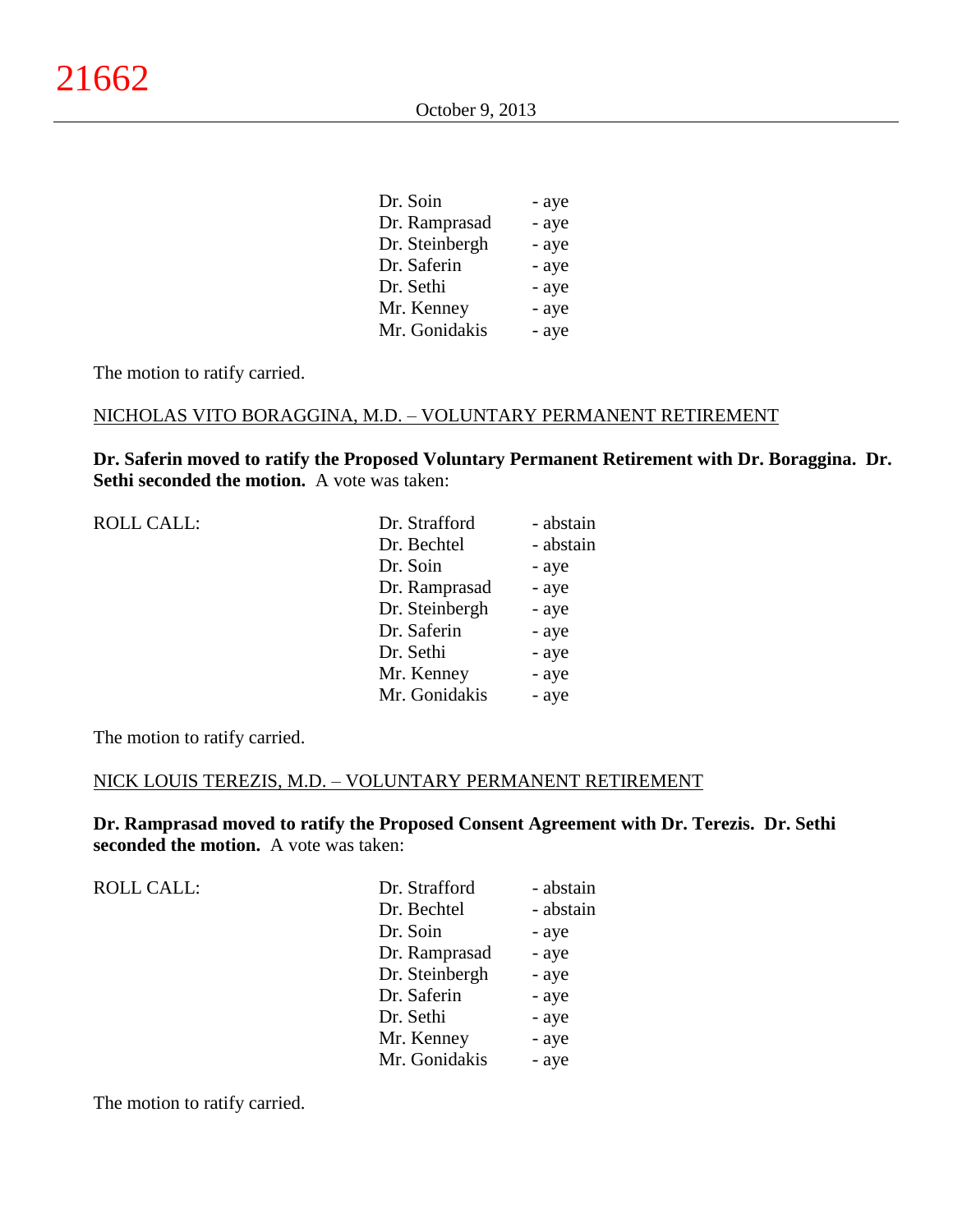#### THOMAS KEARNS DILLON, M.D. – VOLUNTARY PERMANENT RETIREMENT

**Dr. Saferin moved to ratify the Proposed Voluntary Permanent Retirement with Dr. Dillon. Dr. Sethi seconded the motion.** A vote was taken:

| ROLL CALL: | Dr. Strafford | - abstain |
|------------|---------------|-----------|
|            | Dr. Bechtel   | - abstain |
|            | Dr. Soin      | - aye     |
|            | Dr. Ramprasad | - ave     |

| Dr. Strafford  | - abstain |
|----------------|-----------|
| Dr. Bechtel    | - abstain |
| Dr. Soin       | - aye     |
| Dr. Ramprasad  | - aye     |
| Dr. Steinbergh | - aye     |
| Dr. Saferin    | - aye     |
| Dr. Sethi      | - aye     |
| Mr. Kenney     | - aye     |
| Mr. Gonidakis  | - aye     |
|                |           |

The motion to ratify carried.

#### HSIN CHUAN CHENG, M.D. – VOLUNTARY PERMANENT RETIREMENT

**Dr. Saferin moved to ratify the Proposed Voluntary Permanent Retirement with Dr. Cheng. Dr. Soin seconded the motion.** A vote was taken:

| <b>ROLL CALL:</b> | Dr. Strafford  | - abstain |
|-------------------|----------------|-----------|
|                   | Dr. Bechtel    | - abstain |
|                   | Dr. Soin       | - aye     |
|                   | Dr. Ramprasad  | - aye     |
|                   | Dr. Steinbergh | - aye     |
|                   | Dr. Saferin    | - aye     |
|                   | Dr. Sethi      | - aye     |
|                   | Mr. Kenney     | - aye     |
|                   | Mr. Gonidakis  | - aye     |
|                   |                |           |

The motion to ratify carried.

### DONALD JAMES KELLON, M.D. – VOLUNTARY PERMANENT RETIREMENT

**Dr. Soin moved to ratify the Proposed Voluntary permanent retirement with Dr. Kellon. Dr. Saferin seconded the motion.** A vote was taken:

ROLL CALL: Dr. Strafford - abstain Dr. Bechtel - abstain Dr. Soin - aye Dr. Ramprasad - aye Dr. Steinbergh - aye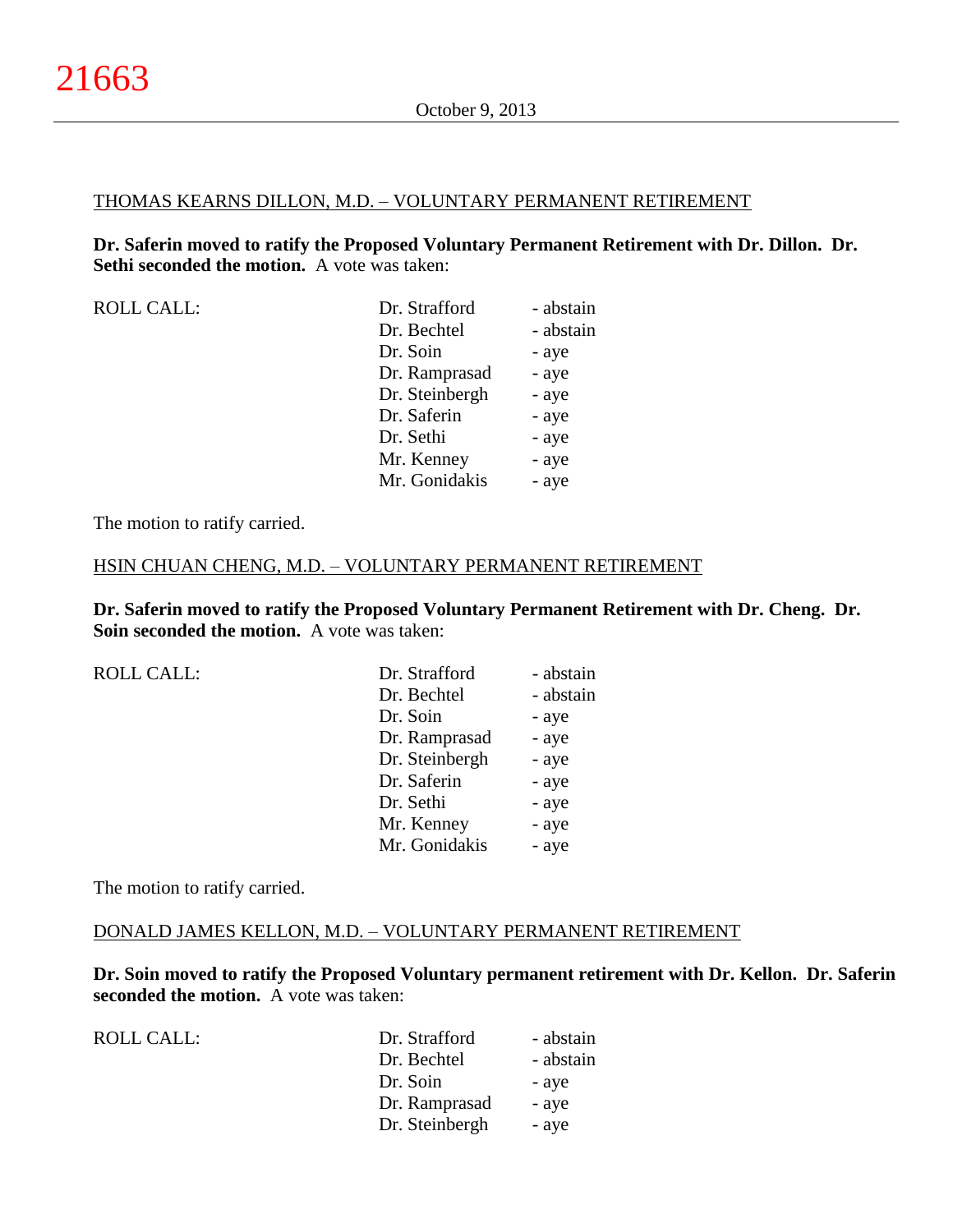| Dr. Saferin   | - aye |
|---------------|-------|
| Dr. Sethi     | - aye |
| Mr. Kenney    | - aye |
| Mr. Gonidakis | - aye |

## DAVID ALEXANDER TRACY, M.D. – CONSENT AGREEMENT

**Dr. Sethi moved to ratify the Proposed Consent Agreement with Dr. Tracy. Dr. Ramprasad seconded the motion.** A vote was taken:

| <b>ROLL CALL:</b> | Dr. Strafford  | - abstain |
|-------------------|----------------|-----------|
|                   | Dr. Bechtel    | - abstain |
|                   | Dr. Soin       | - aye     |
|                   | Dr. Ramprasad  | - aye     |
|                   | Dr. Steinbergh | - aye     |
|                   | Dr. Saferin    | - aye     |
|                   | Dr. Sethi      | - aye     |
|                   | Mr. Kenney     | - aye     |
|                   | Mr. Gonidakis  | - aye     |
|                   |                |           |

The motion to ratify carried.

## **Dr. Strafford moved to table this topic in case of possible additional settlement agreements. Dr. Soin seconded the motion.** All members voted aye. The motion carried.

The Board took a brief recess at 1:20 p.m. and returned at 1:40 p.m.

## ADMINISTRATIVE REPORT

**Governor's Cabinet Opiate Action Team (GCOAT):** Mr. Haslam asked Ms. Anderson to provide an update on GCOAT's prescribing guidelines. Ms. Anderson stated that GCOAT's prescribing guidelines were launched this week along with a continuing medical education (CME) video and a website. Feedback has been positive so far. Ms. Anderson stated that a legislative briefing will be held later today with the organizations involved, including the Ohio Department of Health, the Ohio Department of Aging, the Ohio Board of Nursing, the Ohio Board of Pharmacy, the Ohio State Medical Association, and the Ohio Osteopathic Association. Ms. Anderson stated that more than 40 organizations were involved with the guidelines. Ms. Anderson stated that she will continue to keep the Board updated on this project.

Mr. Haslam noted that the Medical Board is hosting the website. Ms. Anderson gave special thanks to Mark Barr, the Board's data systems manager, who put a great deal of work into developing the website. Mr. Haslam also credited Ms. Anderson, Dr. Strafford, and Dr. Bechtel for their efforts with the guidelines. Dr. Strafford found it remarkable that the project has come together so well considering the differences of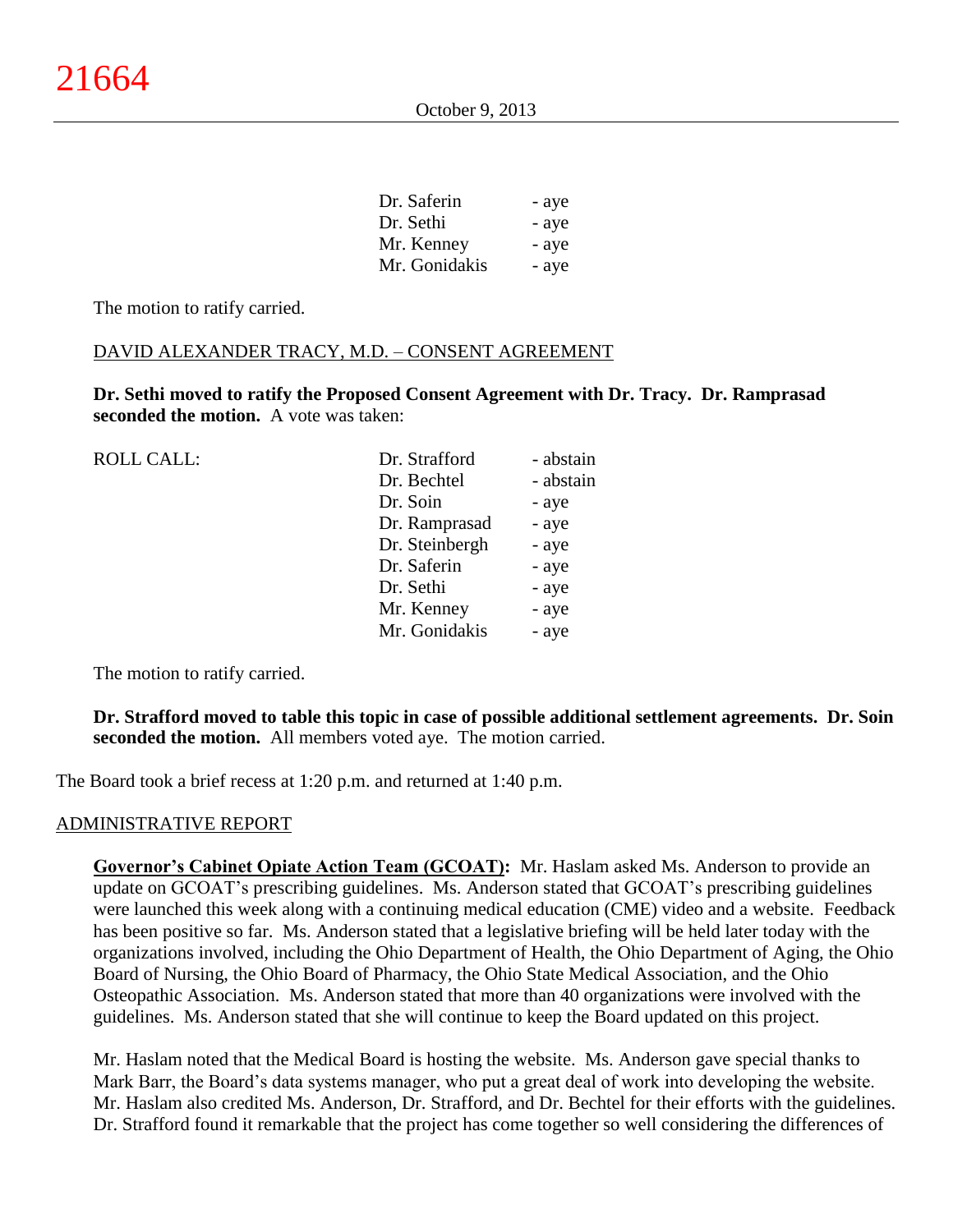opinion when the group first met. Dr. Strafford noted that these are guidelines and not rules, except for the rule that a physician must check the Ohio Automated Rx Reporting System (OARRS) when prescribing controlled substances to a patient. Mr. Haslam stated that the OARRS system now has a morphine equivalent dose (MED) score built into it, which he opined will be an important and helpful tool.

Mr. Gonidakis noted that he attended a continuing legal education (CLE) course on Friday at which Ms. Anderson gave a presentation about the Medical Board. Mr. Gonidakis stated that the presentation was fantastic and encouraged all new Board members to see it. Mr. Gonidakis thanked Ms. Anderson for representing the Medical Board so well.

**Board Member Appointment:** Mr. Haslam stated that the Governor appointed Dr. Saferin as the podiatrist member of the Board last month for a term ending on December 27, 2017.

**Meetings:** Mr. Haslam stated that a Labor-Management Committee meeting was held on September 25. The Committee is reviewing the Board's remote worker policies, which mainly affect the Board's 20 investigators, as well as the Board's state vehicle policy. Mr. Haslam stated that some of that work is in reference to the Inspector General's report earlier this year and efforts to comply with their recommendations.

Mr. Haslam stated that he attended the Executive Telemedicine Summit meeting in Washington, D.C., on September 25. The meeting included the Federation of State Medical Boards (FSMB), some other state medical boards, insurance companies, and other healthcare organizations. The meeting also included telecommunication companies, which would provide the medium through which telemedicine services are provided. Mr. Haslam noted that Ohio has some of the toughest rules in the country related to telemedicine. Mr. Haslam opined that the FSMB did a good job representing the medical boards' position that they are not trying to prevent technology, but want to make sure that patient care is delivered in a safe and proper manner.

Dr. Ramprasad asked for Mr. Haslam's impressions from the Executive Telemedicine Summit. Mr. Haslam replied that he learned that telemedicine is not moving forward as quickly as had been thought and patients are not as interested in using this model as providers had anticipated. Part of this slow growth can be attributed to differing regulations from state to state. Mr. Haslam stated that he and Mr. Miller have concerns about some of the enticements that providers are using, such as offering a free iPad to patients who sign up for telemedicine. Mr. Haslam also noted discussion at the Summit about using employers as a mechanism to force telemedicine onto patients. Mr. Haslam opined that, ultimately, telemedicine is coming to the profession and that the Board is on the right track to deal with it.

Dr. Ramprasad asked if it was understood that any possible disciplinary actions related to telemedicine will be based on the location of the patient, not the location of the provider. Mr. Haslam replied that a large majority of state medical boards agree that any enforcement actions will take place at the patient's location if there is a violation.

Dr. Steinbergh stated that on September 12, she, Mr. Haslam, Mr. Miller, and Mr. Schmidt met with the Ohio Association of Health Plans to discuss telemedicine and to articulate their concerns. Dr. Steinbergh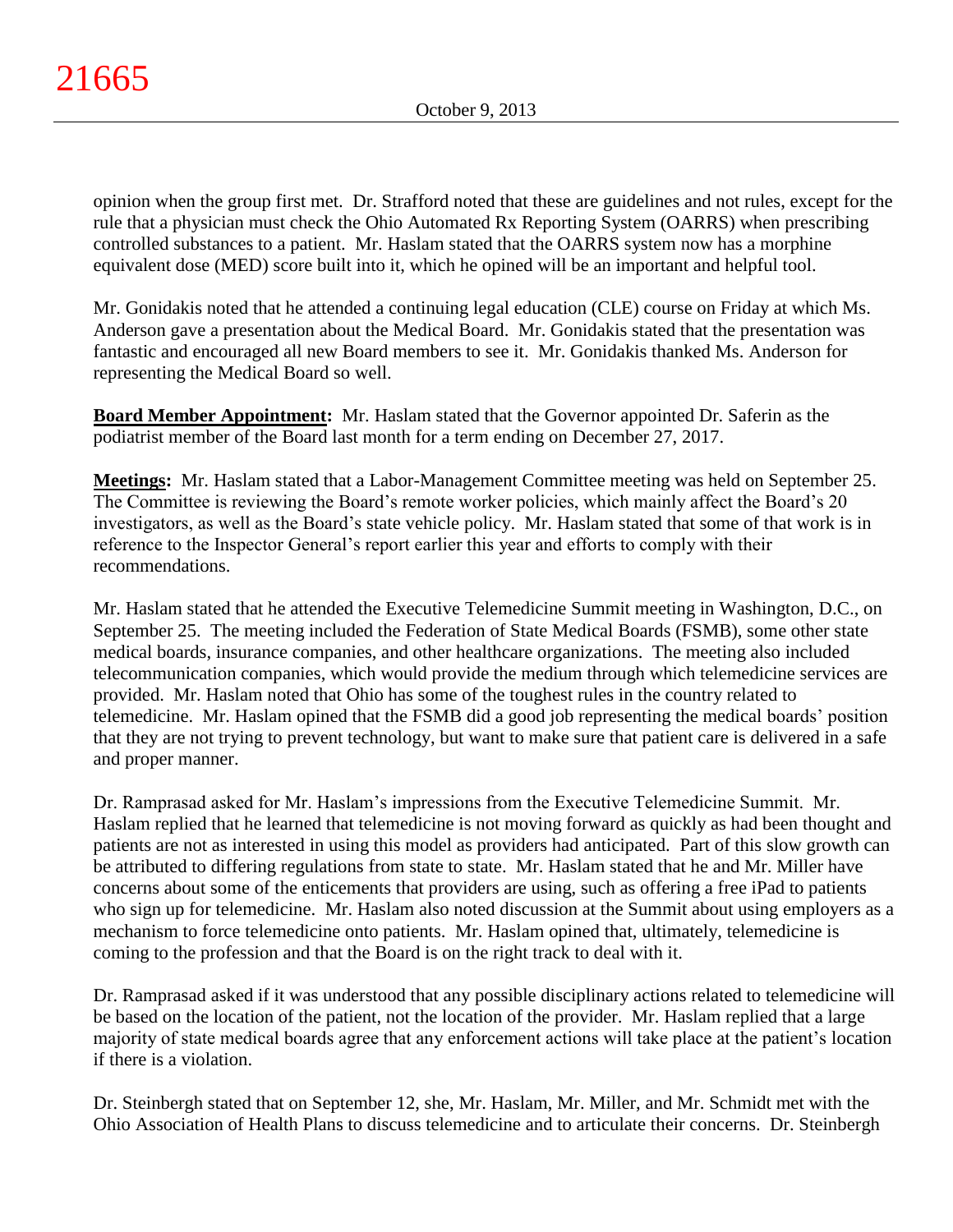stated that members of the Association generally supported the concept of telemedicine with varying degrees of aggressiveness.

Mr. Haslam stated that Mr. Miller and Ms. Loe attended a Boards and Commissions meeting on September 26. One topic discussed was the VOIP phone system which all state agencies are required to move to. Mr. Haslam stated that the Medical Board's new phones will be installed in January or February 2014.

Mr. Haslam stated that he met with Liz Heinrich of the Ohio Association of County Behavioral Health Authorities (OACBHA) on September 30. The OACBHA will hold a conference on mental health and addiction in December 2013 and they are working on getting some of the lectures at the conference approved for CME credits. Mr. Haslam stated that if CME is approved for the conference, the Medical Board will advertise that on their website.

Ms. Heinrich also asked Mr. Haslam to participate in the OACBHA's annual opiate conference to be held in the spring of 2014 in order to bring the Medical Board's perspective to the conference. Mr. Haslam stated that he has been on the conference's planning committee every year and has agreed to do so again.

Mr. Haslam stated that several staff members met with a software developing company to discuss the possibility of developing software for the Board's investigations and enforcement sections. This company also developed software that is currently used by the Ohio Board of Pharmacy. The staff will continue to explore this subject.

**Rules:** Mr. Haslam stated that he and Ms. Debolt attended a Joint Committee on Agency Rule Review (JCARR) meeting on September 23 on proposed rules regarding eligibility for physician licensure by examination, eligibility for physician licensure by endorsement of licenses from other states, and genetic counselors. Ms. Debolt stated that the proposed rules will go before the Board for adoption later in this meeting. Mr. Haslam continued that a public hearing will be held on November 8 for proposed rules regarding termination of the physician-patient relationship and criminal records checks.

**E-Licensing:** Mr. Miller stated that the new E-Licensing system will probably continue to see delays. Mr. Miller further opined that the costs for the system will continue to increase. Mr. Miller stated that overall, the new system is probably not as user-friendly as the Board's current system. Mr. Miller stated that the different systems are created in module form by different sets of developers. The different modules communicate at some level, but not at the full level that is needed. Mr. Miller stated that the staff continues to meet with the Department of Administrative Services to try to get the system shifted to where it needs to be. Mr. Miller stated that the company is frequently requesting additional funds for the system and there will eventually need to be a discussion about when that will end. Mr. Miller stated that this has been continuing for four or five years and the company continues to push back the testing dates and implementation dates.

Mr. Haslam stated that he has grave concerns about the continuing requests for funds and when the Board will see a product that is more efficient than the current system. Mr. Haslam stated that he will keep the Board apprised and will at some point consider if the Board should continue contributing funds to the project. Mr. Haslam noted that the Board is driving much of the input and will probably be happy with a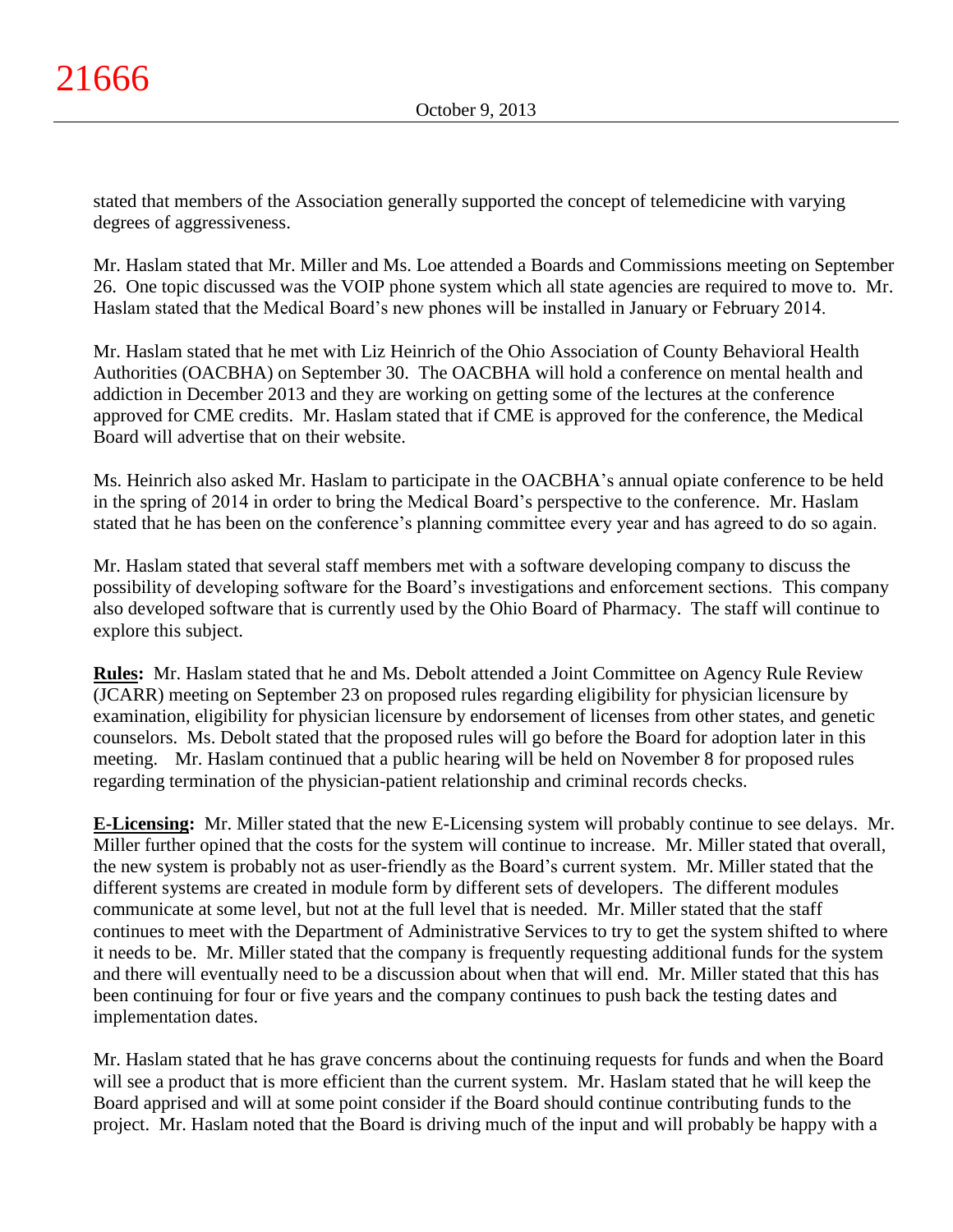finished product, but the question is when will that occur and at what cost.

**Education and Outreach Activities:** Mr. Haslam noted that the Board's education and outreach activities are listed in the Administrative Report. Mr. Haslam noted that the Board has done 17 presentations in the last 22 business days and 78 presentations in 40 weeks so far this year. Mr. Haslam wished to continue these efforts so that people know what the Medical Board is doing and hopefully prevent licensees from coming before the Board in disciplinary matters.

**Fiscal Report:** Mr. Haslam stated that the Fiscal Report is attached. Monthly revenue for August was \$451,869.00, while expenditures were \$816,201.00. Mr. Haslam noted that expenditures were high in August because that month contained three pay periods instead of two. Revenue for July and August combined was \$1,327,709.00 and expenditures were \$1,351,148.00

**Licensure Statistics:** Mr. Haslam stated that the number of days for completion of a license application went up to 95 this month. Mr. Haslam stated that this was mostly due to two very significant outliers and that, otherwise, the number would be close to what it has been for the last few months.

**Travel Requests:** Mr. Haslam asked the Board to approve Ms. Debolt to travel to the Annual Meeting of the Federation of State Massage Therapy Boards (FSMTB), to be held on October 11 through October 13. Mr. Haslam stated that the travel expenses, conference fee, and lodging will be paid by the FSMTB. The total cost to the Board, including travel per diem and airport parking, will be \$335.00.

**Dr. Bechtel moved to approve payment of travel per diem and the airport parking for Sallie Debolt to attend the October 11-13, 2013 Annual Meeting of the FSMTB in Baltimore, MD. Dr. Bechtel further moved to find that Ms. Debolt's attendance at the meeting is in connection with her duties as, and is related to her position of, general counsel for the State Medical Board of Ohio. Dr. Strafford seconded the motion.** All members voted aye. The motion carried.

Mr. Haslam continued that a prescription drug abuse symposium will be held on Friday, November 1, in Indianapolis, Indiana. Based on the symposium's agenda, Mr. Haslam opined that it is relevant to the work of the Board's investigators and enforcement attorneys, especially considering the number of licensees who practice near the Ohio-Indiana border. Mr. Haslam noted that the registration fee is very reasonable at \$25.00 per person. Mr. Haslam asked the Board to approve up to 14 medical board investigators and enforcement attorneys to attend the symposium. The cost to the Board for 14 attendees, including travel reimbursement and other items, would be \$1,515.00.

**Dr. Strafford moved to approve payment of travel per diem, parking fees, mileage as applicable, overtime as applicable, and meeting registration fees for the executive director, board investigators and board attorneys attending the Fourth Annual Prescription Drug Abuse Symposium in Indianapolis, Indiana, on Friday, November 1, 2013. Dr. Strafford further moved to find that the executive director's, board investigators' and board attorneys' attendance at the meeting is in connection to their duties as, and is related to their position of, executive director, board investigator, or board attorney of the state medical board of Ohio. Dr. Sethi seconded the motion**. All members voted aye. The motion carried.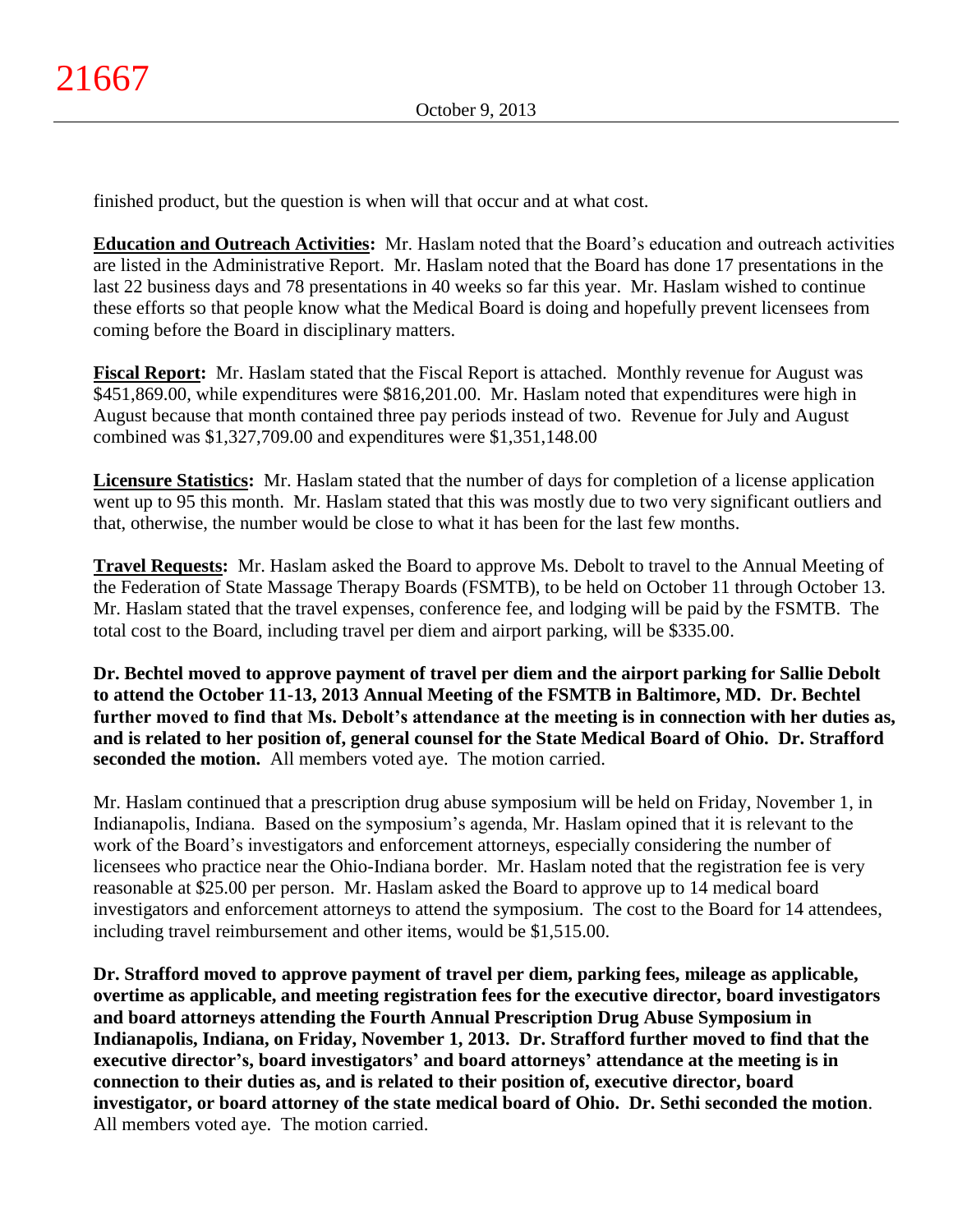Mr. Gonidakis exited the meeting at this time.

## ADOPTION OF RULES

Ms. Debolt explained that these proposed rules will amend the current rules concerning the number of attempts physician applicants are allowed to pass each step of the United States Medical Licensing Examination (USMLE) and waiver possibilities. The proposed rules regarding genetic counselors are also included.

**Dr. Soin moved to approve the Findings and Order adopting amended Rule 4731-6-16, rescinding the current version and adopting new Rule 4731-6-14, and adopting new rules 4778-1-01, 4778-1-02, 4778-1-03, 4778-1-05, 4778-1-06, 4778-2-01, and 4778-2-02. I further move that the adopted and rescinded rules be final filed with an effective date of October 31, 2013. Dr. Bechtel seconded the motion.** A vote was taken:

| <b>ROLL CALL:</b> | Dr. Strafford  | - abstain |
|-------------------|----------------|-----------|
|                   | Dr. Bechtel    | - abstain |
|                   | Dr. Soin       | - aye     |
|                   | Dr. Ramprasad  | - aye     |
|                   | Dr. Steinbergh | - aye     |
|                   | Dr. Saferin    | - aye     |
|                   | Dr. Sethi      | - aye     |
|                   | Mr. Kenney     | - aye     |
|                   |                |           |

The motion to adopt carried.

Dr. Sethi exited the meeting at this time.

## REPORTS BY ASSIGNED COMMITTEES

# PHYSICIAN ASSISTANT MATTERS

## FORMULARY DISCUSSION

Dr. Steinbergh stated that the Physician Assistant Policy Committee (PAPC) and the Group 2 Committee recommend the following changes to the physician assistant formulary:

- Approve Bydureon, Picato, Sklice, Binosto, Regranex, Amyvid, Stendra, Dymista, and Myrbetriq to be  $\bullet$ prescribed by physician assistants
- Approve Voraxaze, Zioptan, Omontys, Cancidas, and Elelyso to be continued by physician assistants if initially prescribed by the supervising physician
- Approve Surfaxin to be continued by physician assistants if initially prescribed by the supervising  $\bullet$ physician and the patient is under neonatology management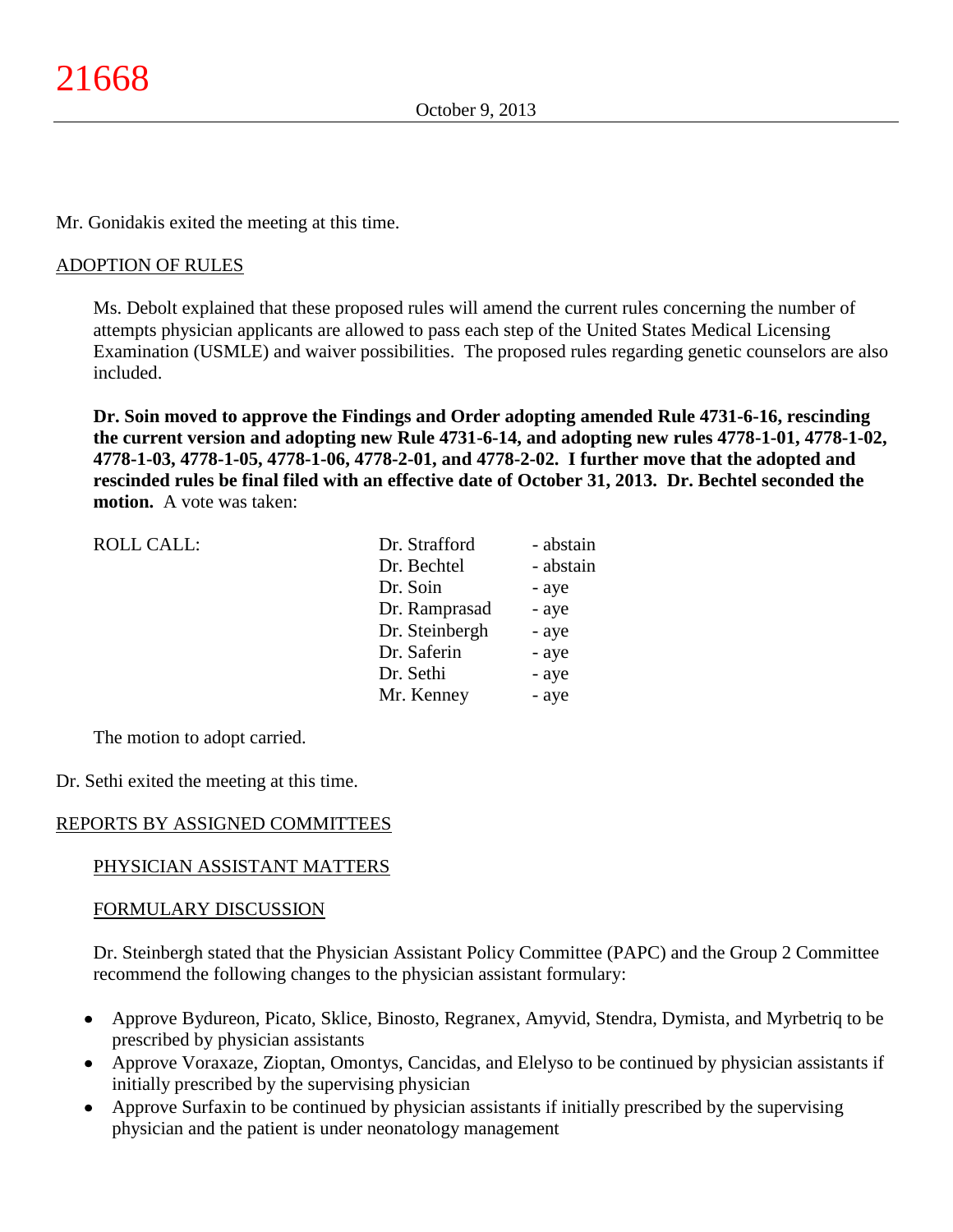- Physician assistants may not prescribe Inlyta, Kalydeco, Mitosol, and Perjeta
- Physician assistants may not prescribe Absorica due to high risk of side-effects
- Physician assistants may not prescribe Belviq by Ohio law because it falls under the Board's weight-loss rules

Concerning the medication Myrbetriq, which is used to treat overactive bladder, Dr. Steinbergh stated that the committees discussed concerns about its side-effects, which are similar to those of beta-agonists. Also, urinary tract infections are four times more frequent on Myrbetriq. However, Myrbetriq is also used in the treatment of glaucoma, and therefore was approved to be prescribed by physician assistants.

**Dr. Saferin moved to accept the recommendations of the Physician Assistant Policy Committee and the Group 2 Committee concerning the physician assistant formulary. Dr. Bechtel seconded the motion.** All members voted aye. The motion carried.

# SPECIAL SERVICES APPLICATIONS

## DOWNTOWN DERMATOLOGY

Dr. Steinbergh stated that Downtown Dermatology is requesting approval for physician assistant to perform injection of Botulinum toxin type A for hyperhidrosis and cosmetic purposes. Dr. Steinbergh stated that, following discussion about separating the request for hyperhidrosis from the request for cosmetic purposes, the Physician Assistant Policy Committee tabled this subject.

## MERCY DEFIANCE CLINIC

Dr. Steinbergh stated that the orthopedic department at Mercy Defiance Clinic is requesting approval for physician assistants to perform subacromial bursa injections, utilizing 100% onsite supervision. The physician assistant will observe the physician performing 25 procedures, and then the physician will observe the physician assistant performing 25 procedures to determine competency. The supervising physician will determine the need for the procedure. The Physician Assistant Policy Committee (PAPC) recommends approval of this request, with the following stipulations: 1) That the name of a specific physician assistant be removed because special services plans are approved for all physician assistants in a practice; and 2) that the quality assurance portion of the application be answered more appropriately to clarify that there will be 100% onsite supervision. The Group 2 Committee agreed with the PAPC's recommendations.

## **Dr. Saferin moved to approve the special services application of Mercy Defiance Clinic for subacromial bursa injections, with the stipulations approved by the PAPC and the Group 2 Committee. Dr. Ramprasad seconded the motion.** All members voted aye. The motion carried.

Dr. Steinbergh continued that Mercy Defiance Clinic has also requested approval for physician assistants to perform intra-articular injections, utilizing 100% onsite supervision. The physician assistant will observe the physician performing 25 procedures, and then the physician will observe the physician assistant performing 25 procedures to determine competency. The PAPC recommends approval of this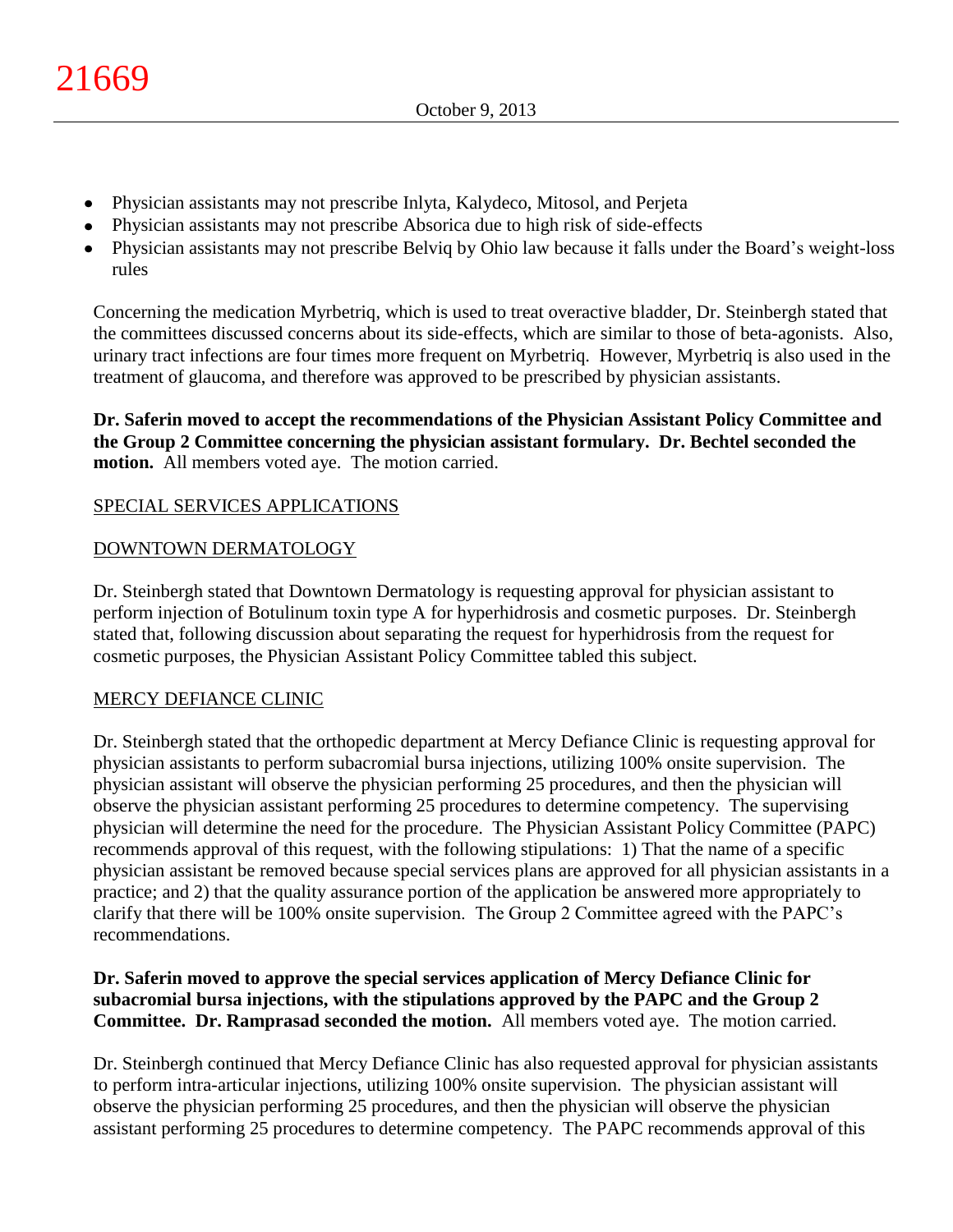request, with the same stipulations that were listed with Mercy Defiance Clinic's prior request. The Group 2 Committee agreed with the PAPC's recommendations.

**Dr. Bechtel moved to approve the special services application of Mercy Defiance Clinic for intraarticular injections, with the stipulations approved by the PAPC and the Group 2 Committee. Dr. Saferin seconded the motion.** All members voted aye. The motion carried.

# PROBATION AND REINSTATEMENT CONSENT AGENDA

Dr. Steinbergh advised that at this time she would like the Board to consider the probationary reports and probationary requests on today's consent agenda. Dr. Steinberg stated that he wished to discuss the probationary requests of Marjorie M. Haas, M.D., Michael C. Macatol, M.D., and Sharon McRae, M.D., separately.

Mr. Gonidakis and Dr. Sethi returned to the meeting at this time.

Regarding Dr. Haas, Dr. Steinbergh wanted to state that Dr. Haas has provided a very good plan for reentry to practice. Dr. Steinbergh commented that the Board may want to look at this request as it develops its discussion of physician reentry to the workplace.

Regarding Dr. Macatol, Dr. Steinbergh noted that Dr. Macatol is requesting a reduction in psychiatric sessions from every two months to every three or four months. Dr. Steinbergh clarified that Dr. Strafford's recommendation is to reduce Dr. Macatol's psychiatric session to every three months.

Regarding Dr. McRae, Dr. Steinbergh stated that a court has granted a stay of Dr. McRae's Board Order. Therefore, the Board will not be considering her probationary request at this time.

**Dr. Ramprasad moved to accept the Compliance staff's Reports of Conferences on September 9 & 10, 2013, with: Matthew S. Cohen, D.O.; William M. Cox, M.D.; Michael D. Cragel, D.P.M.; Christopher S. Croom, M.D.; Peter Fragatos, M.D.; Deborah Lynne Frankowski, M.D.; Joseph R. Freeman, D.O.; Paul H. Goodman, D.O.; Alexander C. Halkias, M.D.; Matthew R. Harris, D.O.; Timothy A. Heinrichs, M.D.; Richard W. Hertle, M.D.; Brian D. Hesler, M.D.; W. Andrew Highberger, M.D.; Leigh Allison Judge, P.A.; John K. Krebs, M.D.; Larry J. Little, M.D.; Stephen T. McCarren, M.D.; Aiyappan Menon, M.D.; Breton Lee Morgan, M.D.; Tamyra L. Mouginis, M.D.; Siva Rao Murthy, M.D.; Gerald K. Perelman, D.P.M.; Jerry G. Purvis, Jr., M.D.; Sheila S. Reddy, M.D.; Charles W. Reyes, M.D.; Myron L. Shank, M.D.; Richard S. Skoblar, M.D.; Paul Sresthadatta, D.O.; Kimberly M. Telmanik, P.A.; and Terry L. Thomas, D.O**

**Dr. Ramprasad further moved to accept the Compliance staff's Reports of Conferences and the Secretary and Supervising Member's recommendations, as amended, as follows:**

**To grant Maryrose P. Bauschka, M.D.'s request for reduction in personal appearances to every**   $\bullet$ **six months; reduction in mental health sessions to twice per month; and permission to travel outside of Ohio without prior notification;**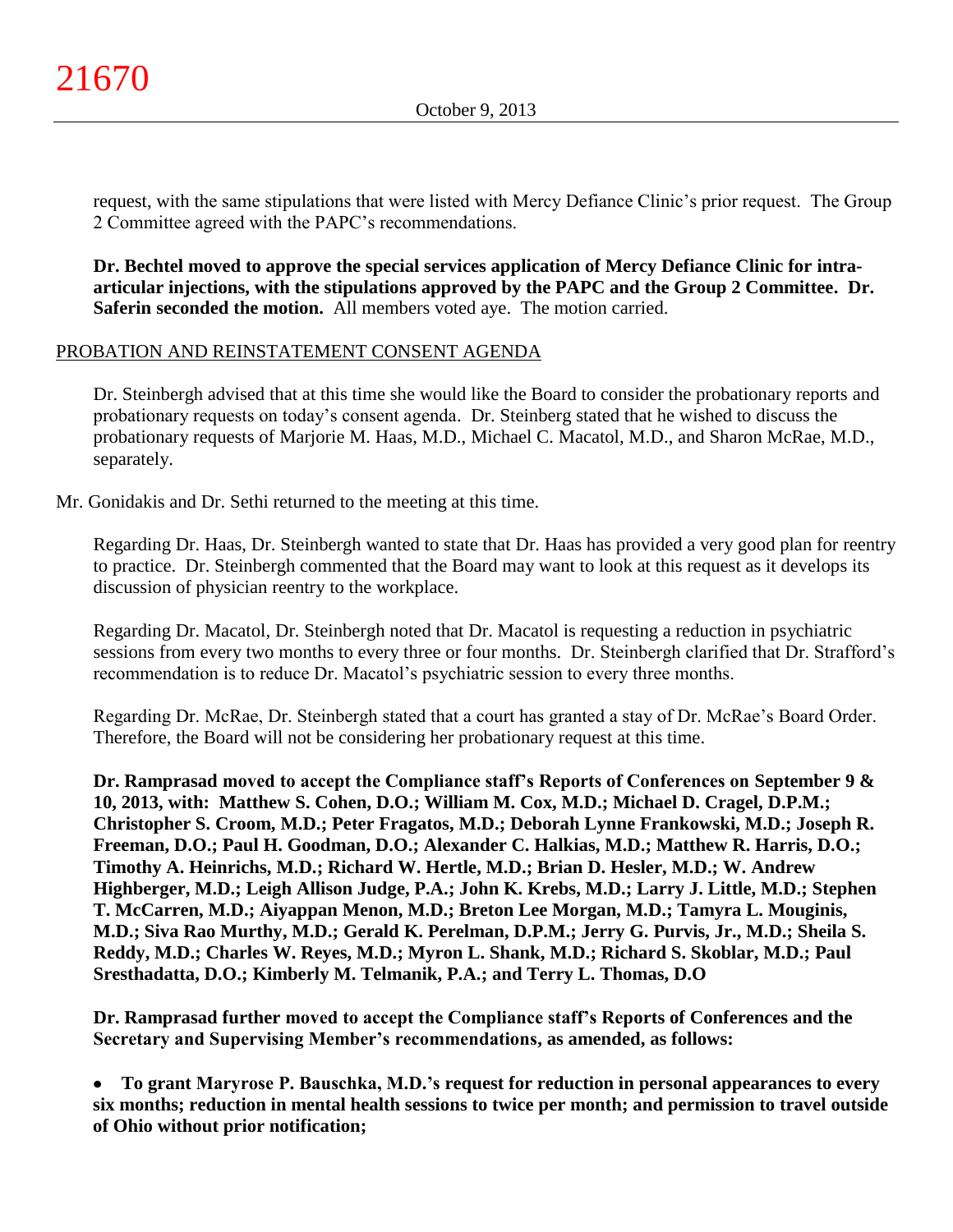**To grant Arturo J. Bonnin, M.D.'s request for reduction of personal appearances to every six**   $\bullet$ **months;**

**To grant Edwin T. Strong Brott, M.D.'s request for approval of** *Prescribing Controlled Drugs:*   $\bullet$ *Critical Issues and Common Pitfalls***, offered by Vanderbilt University Medical Center, to fulfill the controlled substance prescribing course requirement;**

**To grant Jean A. Cairns, M.D.'s request for approval of** *Chronic Pain Treatment in Today's*   $\bullet$ *Environment: Alternatives, Risk Assessment, and Regulatory Guidelines for Medical Providers During a Prescription Drug Crisis***, administered by the Ohio State Medical Association, to fulfill the controlled substances course requirement;**

**To grant Matthew H. Evenhouse, M.D.'s request for permission to possess controlled substances;**   $\bullet$ **approval of alternate collection site methodology during patient transport missions; discontinuance of the chart review requirement; and approval of Thomas A. Tallman, D.O., to serve as the new monitoring physician;**

**To grant Cary K. Gross, D.O.'s request for approval of the monitoring conducted by the Arkansas Medical Foundation Physician's Health Committee;**

 $\bullet$ **To grant Raymond C. Gruenther, M.D.'s request for approval of** *Intensive Course in Controlled Substance Prescribing***, offered by Case Western Reserve University, required for reinstatement; and approval of** *Intensive Course in Medical Record Keeping***, offered by Case Western Reserve University, required for reinstatement;**

**To grant Marjorie M. Haas, M.D.'s request for approval of a proposed practice plan; approval**   $\bullet$ **of Thomas G. DeWitt, M.D., to serve as the monitoring physician; and determination of the frequency and number of charts to be reviewed at 10 charts per month;**

**To grant Ewa Marie Hansen, M.D.'s request for approval of an online prescribing course**   $\bullet$ *Prescribing Controlled Substances***, offered by Louisiana Medical Mutual Insurance;**

 $\bullet$ **To grant Wesley F. Hard, M.D.'s request for reduction in the drug screen frequency to twice per month;**

**To grant Allison C. (Grauer) Heacock, M.D.'s request for reduction in appearances to every six**   $\bullet$ **months; and reduction in drug and alcohol rehabilitation meetings to two per week with a minimum of 10 per month;**

**To grant Gregory Gene Johnson, M.D.'s request for approval of a new practice plan; and**   $\bullet$ **approval of Charles M. Misja, M.D., to serve as the new monitoring physician;**

**To grant Christopher J. Karakasis, M.D.'s request for reduction in appearances from every three months to every six months;**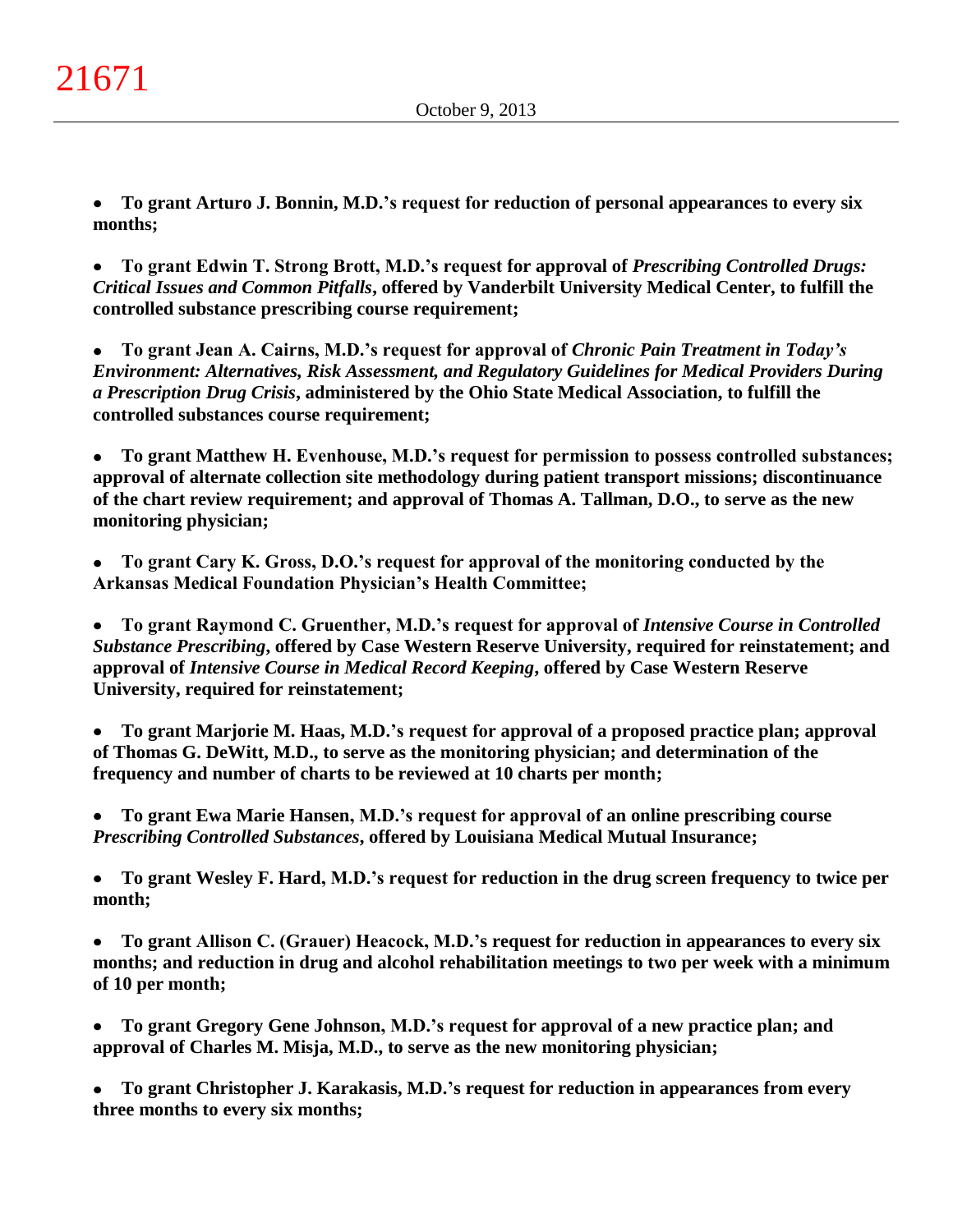**To grant Vincent James Keiser, M.D.'s request for approval of Daniel A. Dessner, M.D., to serve**   $\bullet$ **as the monitoring physician; and determination of the frequency and number of charts to be reviewed at 10 charts per month;**

**To grant Richard M. Kincaid, M.D.'s request to increase work hours from 24 hours per week to**   $\bullet$ **36 hours per week;**

**In the matter of Carol E. Lewis, M.D., to approve the Secretary's recommendation for reduction**   $\bullet$ **in appearances from every three months to every six months; and reduction in drug and alcohol rehabilitation meetings from three per week to two per week with a minimum of 10 per month;**

**To grant Joseph Frances Lydon, Jr., M.D.'s, request for approval of Daryl V. Rampton, M.D., to**   $\bullet$ **serve as the monitoring physician; and determination of the number and frequency of charts to be reviewed at 10 charts per month;**

**To grant Michael C. Macatol, M.D.'s request for reduction in psychiatric sessions from every two months to every three months;**

**To grant Mahendra K. Mahajan, M.D.'s request for reduction in psychotherapy sessions from**   $\bullet$ **weeks to once every two weeks;**

**To grant Natalie Ann Mondary, M.D.'s request for approval of** *Chronic Pain Treatment in Today's Environment; Alternatives, Risk Assessment, and Regulatory Guidelines for Medical Providers During a Prescription Drug Crisis***, administered by the Ohio State Medical Association, to fulfill the controlled substances course requirement;**

**To grant Juliana J. Oak, M.D.'s request for approval of Roopa Chavda, M.D., to serve as the treating psychiatrist;**

**To grant Sudhir S. Polisetty, M.D.'s request for approval of the Indiana State Medical Association Physicians Assistance Program to conduct monitoring while Dr. Polisetty resides in Indiana; approval of Duane Banet, M.D., to serve as the monitoring physician; and determination of the frequency and number of charts to be reviewed at 10 charts per month;**

 $\bullet$ **To grant William Popovich, M.D.'s request for approval of Nykolai Pidhorodeckyj, M.D., to serve as a monitoring physician; approval of Sanjeev Suri, M.D., to serve as an additional monitoring physician; and determination of the frequency and number of charts to be reviewed at 10 charts per month per monitor;**

**To grant Matthew C. Riesen, M.D.'s request for reduction in drug and alcohol rehabilitation**   $\bullet$ **meetings from three per week to two per week with a minimum of ten per month; and reduction in appearances from every three months to every six months;**

**To grant Bernard J. Rose, M.D.'s request for approval of Annette M. Chavez, M.D., to serve as**   $\bullet$ **the monitoring physician; and determination of the frequency and number of charts to be reviewed**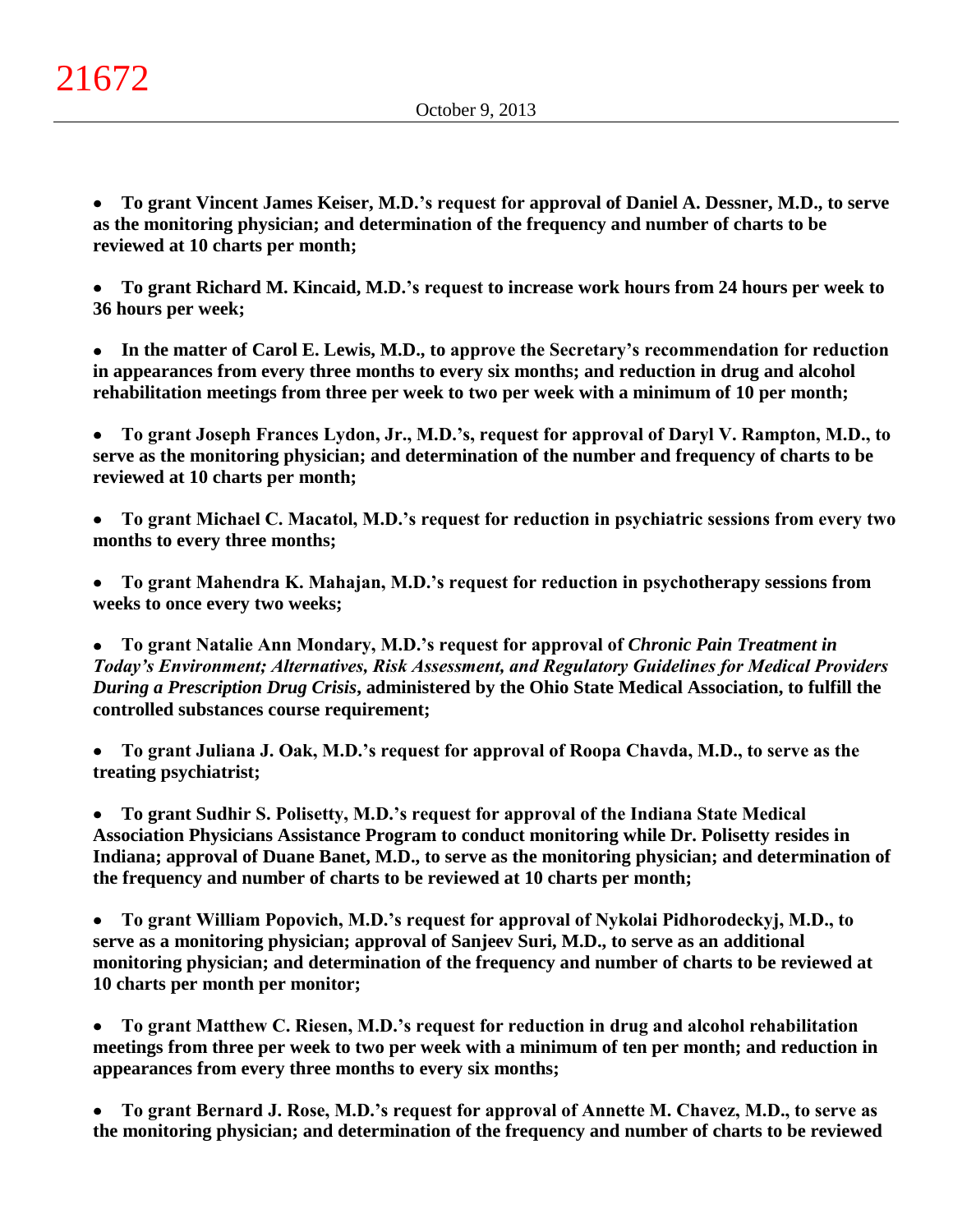### **at 10 charts per month; and**

**To grant Albert J. Weisbrot, M.D.'s request for approval of** *Intensive Course in Medical Record*   $\bullet$ *Keeping***, administered by Case Western Reserve University, to fulfill the medical records course requirement.**

**Dr. Soin seconded the motion.** A vote was taken:

| <b>ROLL CALL:</b> | Dr. Strafford  | - abstain |
|-------------------|----------------|-----------|
|                   | Dr. Bechtel    | - abstain |
|                   | Dr. Soin       | - aye     |
|                   | Dr. Ramprasad  | - aye     |
|                   | Dr. Steinbergh | - aye     |
|                   | Dr. Saferin    | - aye     |
|                   | Dr. Sethi      | - aye     |
|                   | Mr. Kenney     | - aye     |
|                   | Mr. Gonidakis  | - aye     |

The motion carried.

The Board took a brief recess at 2:35 and returned at 3:00.

## PROBATIONARY APPEARANCES

### WALTER T. BOWERS, II, M.D.

Dr. Bowers was making his final appearance before the Board pursuant to his request for release from the terms of the Board's Order of October 12, 2011. Ms. Bickers reviewed Dr. Bowers' history with the Board.

Dr. Steinbergh asked if Dr. Bowers has any issues before the Kentucky Board of Medical Licensure. Dr. Bowers replied that he was released from his agreement with the Kentucky Board in May 2013, three years earlier than what had been stipulated. Dr. Bowers stated that he has no issues before the Kentucky Board and his Kentucky medical license has no restrictions.

Dr. Steinbergh asked Dr. Bowers to describe his current practice. Dr. Bowers replied that he practices gynecology only, having delivered his last baby in November 2010. Dr. Bowers stated that he teaches and serves on the admissions committee at a medical school and practices gynecology at Christ Hospital.

Dr. Steinbergh asked if Dr. Bowers has any questions. Dr. Bowers replied that he has no questions.

**Dr. Soin moved to release Dr. Bowers from the terms of the Board's Order of October 12, 2011, effective October 13, 2013. Dr. Ramprasad seconded the motion.** All members voted aye. The motion carried.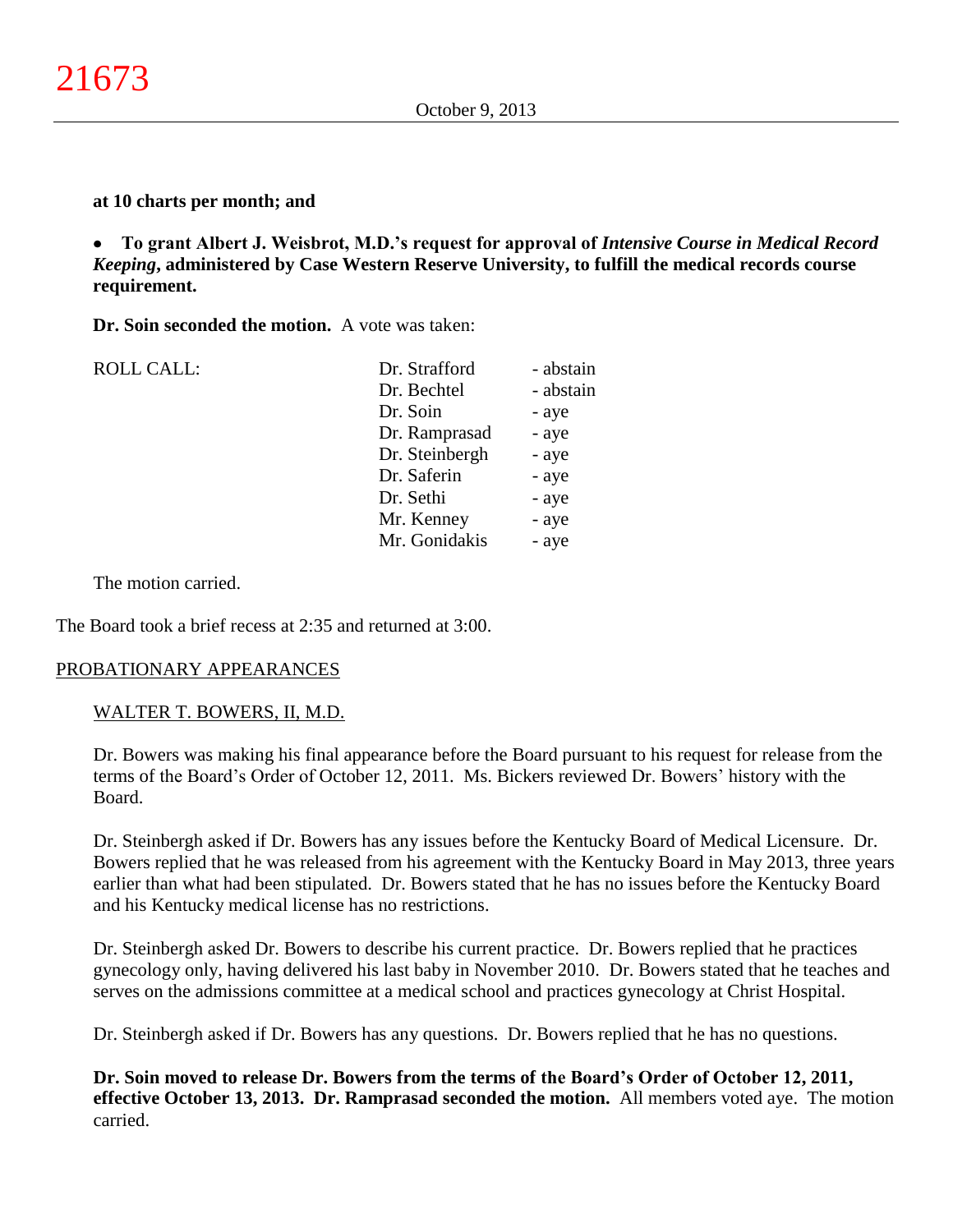## JAMES CAMERON JOHNSON, D.O.

Dr. Johnson was making his final appearance before the Board pursuant to his request for release from the terms of his October 8, 2008 Consent Agreement. Ms. Bickers reviewed Dr. Johnson's history with the Board.

Dr. Ramprasad asked how Dr. Johnson feels as he moves forward. Dr. Johnson replied that he feels good about what he is doing with his rehabilitation meetings. Dr. Johnson stated that he is looking forward to being released from his Consent Agreement so he can be eligible to have his specialty board certification reinstated.

Dr. Ramprasad asked about Dr. Johnson's family structure. Dr. Johnson stated that he is single and lives alone in Grove City, Ohio. Dr. Johnson stated that he is close to his parents and siblings, but most of his family lives in Florida or Alabama. Dr. Johnson does have a brother in the Columbus area who he sees on a regular basis. Dr. Johnson stated that he also has a girlfriend.

Dr. Steinbergh asked if Dr. Johnson would share some of his experience with the medical students in attendance. Dr. Johnson stated that he grew up in a conservative family with no alcohol in the home. Dr. Johnson did not drink alcohol until his residency, mostly at dinner. Dr. Johnson then began to spend a great deal of time with someone who drank a lot, so he started to drink as much as she did. Soon, Dr. Johnson was drinking more than his friend. When Dr. Johnson experienced financial stressors, he used alcohol to relieve his stress and make himself feel better. In less than a year, Dr. Johnson's drinking got out of control and he began doing things he never thought he would do, such as driving while intoxicated.

Mr. Kenney exited the meeting at this time.

Dr. Johnson stated that because of his experience, he views some things differently, such as dismissing patients for misusing opiates. Dr. Johnson stated that when a patient fails a drug screen, his first response now is not to dismiss them, but rather to open a dialogue and help them see that they may have a problem.

Dr. Steinbergh noted that Dr. Johnson's impairment has adversely affected his practice and his specialty board certification. Dr. Johnson agreed, noting that his private practice no longer exists due to his one-year suspension. Dr. Johnson managed to find employment when his license was reinstated and eventually saved enough money to open a new private practice. Dr. Johnson stated that he also practices at the Ohio Hospital for Psychiatry treating patients with substance abuse disorders.

## **Dr. Ramprasad moved to release Dr. Johnson from the terms of his October 8, 2008 Consent Agreement. Dr. Bechtel seconded the motion.** All members voted aye. The motion carried.

# NICHOLAS A. ATANASOFF, D.O.

Dr. Atanasoff was making his initial appearance before the Board pursuant to the terms of his August 14, 2013 Addendum to his January 9, 2013 Consent Agreement. Ms. Bickers reviewed Dr. Atanasoff's history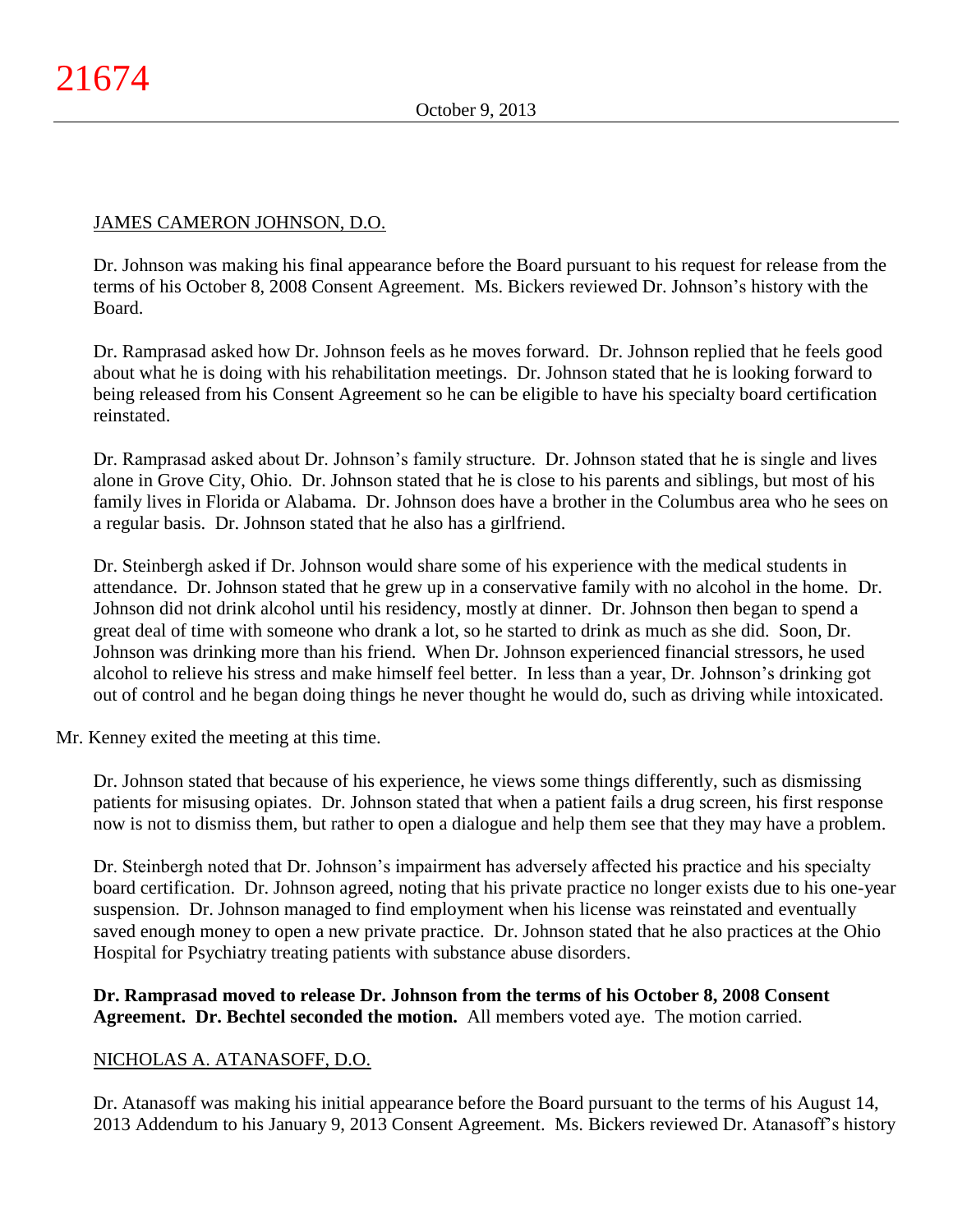with the Board.

Dr. Steinbergh asked Dr. Atanasoff to describe his recovery network. Dr. Atanasoff answered that he has completed inpatient and intensive outpatient treatment, attends rehabilitation meetings three times per week, and works with a sponsor.

Dr. Steinbergh asked Dr. Atanasoff to address the medical students in attendance regarding his history. Dr. Atanasoff stated that his problems began because he did not manage his stress and did not know his limitations. Dr. Atanasoff stated that one must be honest with oneself, noting that he rationalized using chemicals to do things that he was not capable of doing. Dr. Atanasoff stated that he had many stressors, but he was ultimately responsible for making the decisions that brought him before the Board.

Dr. Atanasoff advised the medical students to not fall into the trap of thinking that because they are physicians, they are somehow immune to circumstances. Dr. Atanasoff stated that as the students move through medical school, residency, and practice, their stressors will mount. Dr. Atanasoff advised the students to develop a system early for dealing with their stressors; otherwise, they could potentially place themselves in danger.

Dr. Ramprasad asked how Dr. Atanasoff handles stress now compared to before his troubles. Dr. Atanasoff replied that certain things do not bother him anymore and he does not "sweat the small stuff." Dr. Atanasoff added that previously he had not taken care of himself in terms of sleep, exercise, or nutrition. Dr. Atanasoff stated that he is now as happy physically, spiritually, and emotionally as he has been in years because he has achieved a balance in his life.

Dr. Ramprasad noted that Dr. Atanasoff is engaged to be married. Dr. Atanasoff stated that, in fact, he got married two months ago. Dr. Atanasoff stated that getting married brought another aspect of his life into balance, noting that he had had a long-time, long-distance relationship with the person he is now married to.

Ms. Marshall noted that Dr. Atanasoff's Step II Consent Agreement was ratified by the Board earlier in the meeting and all the appropriate signatures have been obtained. Therefore, Dr. Atanasoff is now under a Step II Consent Agreement.

## **Dr. Ramprasad moved to continue Dr. Atanasoff under the terms of the October 9, 2013 Consent Agreement. Dr. Soin seconded the motion.** All members voted aye. The motion carried.

## BRIAN B. BEAM, M.D.

Dr. Beam was making his initial appearance before the Board pursuant to the terms of his July 10, 2013 Consent Agreement. Ms. Bickers reviewed Dr. Beam's history with the Board.

Mr. Gonidakis exited the meeting at this time.

Dr. Steinbergh asked about Dr. Beam's hearing and his health in general. Dr. Beam replied that his health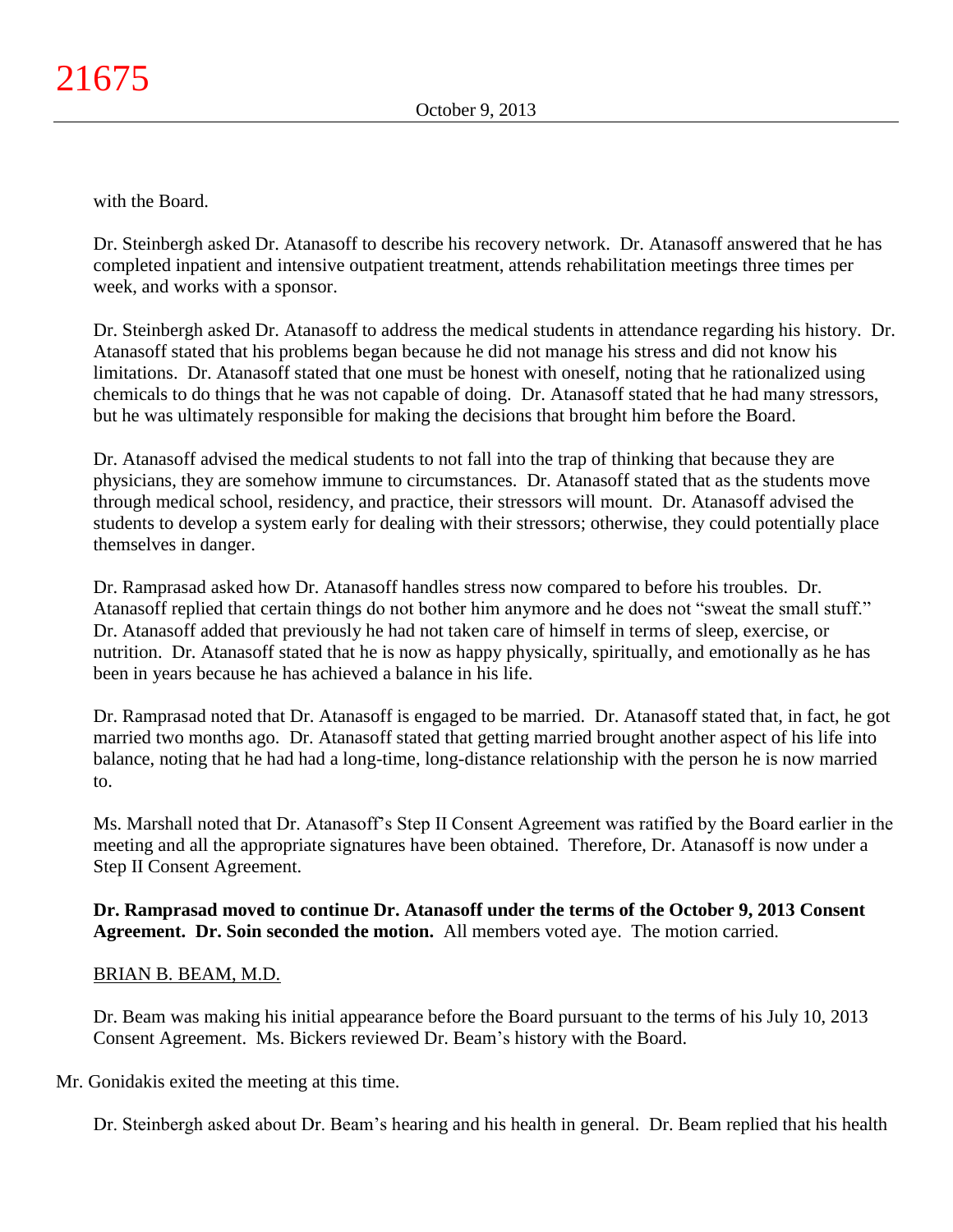is good and his only medical problem is his hearing loss, which started about 15 years ago. About two years ago, Dr. Beam approached the Cleveland Clinic because he was having trouble hearing women and people with dialects. Dr. Beam stated that he is having discussions about improved hearing aids or cochlear implants. Dr. Beam stated that he hoped to return to practice, but the various hearing aids he has used for the last five years have not been adequate.

Dr. Ramprasad asked if Dr. Beam had seen a neuro-otolaryngologist to discuss the possibility of a cochlear implant or a brain stem implant. Dr. Beam had difficulty understanding Dr. Ramprasad's question, but did understand the term "cochlear implant." Dr. Beam stated that he is not quite willing to have his skull cracked open, which a cochlear implant would require. Dr. Beam opined that his hearing needs to be better before he returns to practice.

Dr. Steinbergh restated Dr. Ramprasad's question on whether Dr. Beam has seen a neuro-otolaryngologist. Dr. Beam replied that his physician at the Cleveland Clinic is in charge of the cochlear implant program and speculated that she must be a neuro-otolaryngologist.

Dr. Steinbergh asked what Dr. Beam is doing currently. Dr. Beam answered that currently he is mostly traveling. On Saturday, Dr. Beam will portray General William T. Sherman in a Civil War reenactment.

Dr. Steinbergh commented that it is unfortunate that Dr. Beam has been taken away from his practice for this reason, but hoped that something in the future will develop to allow him to reengage. Dr. Steinbergh asked if Dr. Beam is keeping up with his continuing medical education (CME). Dr. Beam replied that he is keeping up with his CME's and will sit for specialty board certification next year. Dr. Beam stated that he is also current with his specialty board's maintenance of certification program.

**Dr. Soin moved to continue Dr. Beam under the terms of his July 10, 2013 Consent Agreement. Dr. Ramprasad seconded the motion.** All members voted aye. The motion carried.

# JANICE ELECTA GREEN DOUGLAS, M.D.

Dr. Douglas was making her initial appearance before the Board pursuant to the terms of the Board's Order of July 13, 2011. Ms. Bickers reviewed Dr. Douglas' with the Board.

Dr. Steinbergh asked what Dr. Douglas is currently doing in terms of medicine. Dr. Douglas replied that her medical license was just recently restored and she is not practicing medicine at this time. Dr. Douglas stated that she currently assists institutions in writing grants, which had been her experience before. Dr. Douglas stated that as a faculty member, she mostly conducts research. Dr. Douglas stated that she has submitted applications for employment with the National Institutes of Health (NIH), but review of applications has ceased due to the federal government shutdown.

Dr. Steinbergh asked how Dr. Douglas is doing in terms of healing and recovery. Dr. Douglas stated that she has close to eight years of sobriety and a strong support network. Dr. Douglas stated that she helps with Recovery Resources, a facility in Cleveland that helps young women with substance abuse and who may have lost custody of their children because of their problems. Dr. Douglas stated that she has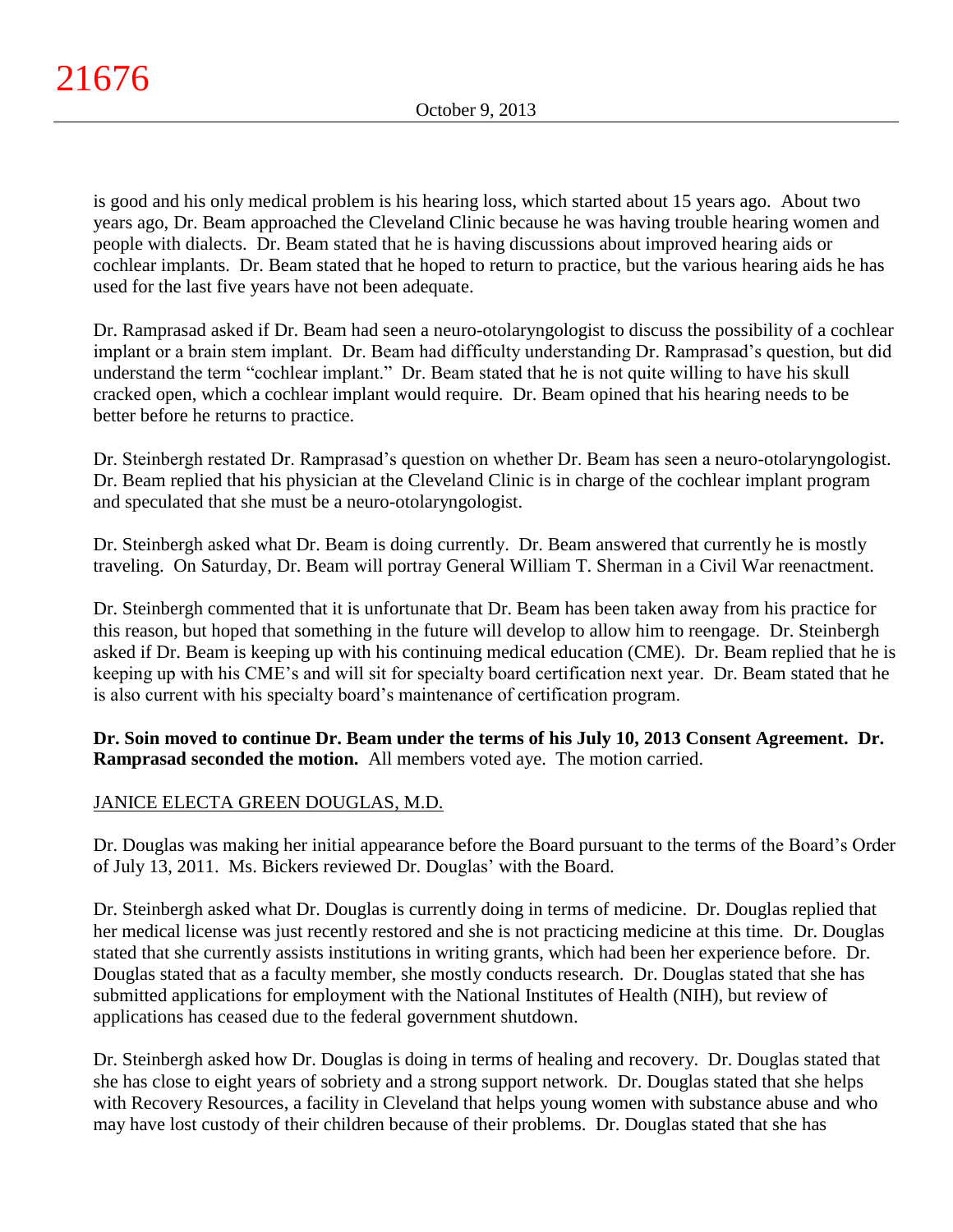sponsees and also has a sponsor herself. Dr. Douglas added that he has recently started attending a professional women's group.

Dr. Soin asked what Dr. Douglas plans to do professionally going forward and if she will see patients clinically or continue in research activities. Dr. Douglas responded that she feels that she can best contribute in the research arena, noting that she had previously been employed at NIH before being recruited to Case Western Reserve University. Dr. Douglas stated that NIH would afford her the opportunity to do some clinical research as well as basic research. Dr. Douglas also commented that she would like to be involved with reviewing grant applications instead of writing them.

Mr. Gonidakis returned to the meeting at this time.

Dr. Steinbergh asked if Dr. Douglas has any questions for the Board. Dr. Douglas asked about the frequency of urine drug screens, noting that they are very expensive. Ms. Bickers stated that Dr. Douglas will be able to request modifications to her probationary terms, including the frequency of drug screens, in September 2014, one year after the restoration of her medical license.

**Dr. Soin moved to continue Dr. Douglas under the terms of the Board's Order of July 13, 2011. Dr. Ramprasad seconded the motion.** All members voted aye. The motion carried.

# JOSEPH BRIAN KAISER, M.T.

Mr. Kaiser was making his initial appearance before the Board pursuant to the terms of his May 8, 2013 Consent Agreement. Ms. Bickers reviewed Mr. Kaiser's history with the Board.

Dr. Steinbergh asked what kind of decision-making was involved with Mr. Kaiser practicing massage therapy after his license had expired. Mr. Kaiser explained that he had walked away from his practice to care for his father, who had cancer. Mr. Kaiser was his father's full-time caregiver for six-and-a-half years until he passed away in May 2012. At that time, Mr. Kaiser decided to return to his massage practice and his previous place of employment had a position available. Mr. Kaiser stated that he simply forgot to renew his massage therapy license. Mr. Kaiser stated that he did not practice massage therapy during the time his took care of his father. Mr. Kaiser stated that the mailing address the Board had for him was his place of business, which he had left abruptly. Dr. Steinbergh asked if Mr. Kaiser had had his mail forwarded from his business address. Mr. Kaiser stated that his business address had been a beauty salon and the notices of renewal from the Board just got lost there among other mail.

Dr. Steinbergh stated that the Board is always looking for ways to educate massage therapists about their responsibilities to renew their licenses and to not practice if their license expires. Mr. Kaiser agreed and stated that as a professional massage therapist, he welcomes the licensing process to separate the professionals from those who do not provide therapeutic massage. Mr. Kaiser stated that he probably should have kept his license active during the time he was caring for his father, but he had been preoccupied. Dr. Steinbergh asked Mr. Kaiser to share this experience with others in his profession. Mr. Kaiser agreed.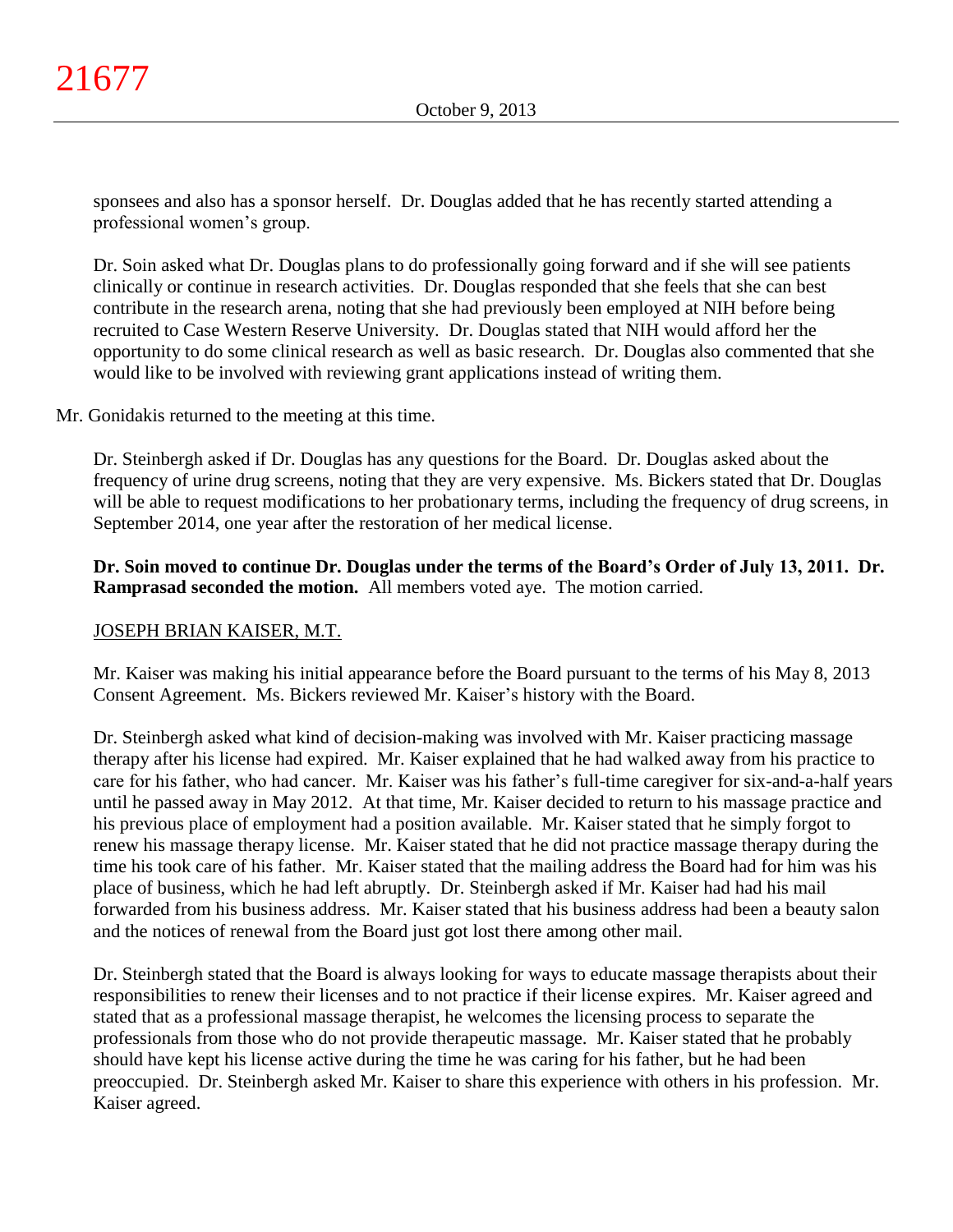Dr. Soin expressed concern that this went on for seven years and questioned about much respect Mr. Kaiser has for his license and for the authority of the Board. Mr. Kaiser reiterated that he did not practice massage therapy during the time he cared for his father. Mr. Kaiser stated that he respects his license and would have renewed it if he had had contact with the Board. Mr. Kaiser stated that the Board did not have his then-current address, which Mr. Kaiser stated was his own fault.

Dr. Soin noted that Mr. Kaiser has presented himself before the Board wearing very casual clothing, which caused Dr. Soin to question whether Mr. Kaiser respects the process. Mr. Kaiser apologized if his appearance was less than suitable and stated that he was not aware that there was a dress code for the meeting. Mr. Kaiser stated that he just came from work and those were the clothes he works in.

Dr. Steinbergh asked if Mr. Kaiser has started working. Mr. Kaiser replied that he has started working and it is going very well. Mr. Kaiser felt that he is doing good work and that the experience with his father has made him more heartfelt in his work.

**Dr. Soin moved to continue Mr. Kaiser under the terms of his May 8, 2013 Consent Agreement. Dr. Ramprasad seconded the motion.** All members voted aye. The motion carried.

Mr. Kaiser thanked Ms. Bickers and Ms. Jones for helping him negotiate the process with the Board.

# ERIK J. KRAENZLER, M.D.

Dr. Kraenzler was making his initial appearance before the Board pursuant to the terms of his June 10, 2013 Consent Agreement. Ms. Bickers reviewed Dr. Kraenzler's history with the Board.

Dr. Ramprasad noted that Dr. Kraenzler had two different treatment providers at different times and asked if Dr. Kraenzler had chosen to do that. Dr. Kraenzler stated that he had his initial inpatient therapy at Glenbeigh, but relapsed shortly thereafter. Dr. Kraenzler returned to Glenbeigh and, after talking to his team, concluded that returning to the same place did not make sense. Two physicians from Dr. Kraenzler's caduceus group had gotten treatment at the Centers for Chemical Addictions Treatment (CCAT) in Cincinnati and had good things to say about it, so Dr. Kraenzler chose to go there. Dr. Kraenzler stated that CCAT was a very different and humbling experience. CCAT is smaller than Glenbeigh, about half the clients are from homeless shelters, and about 25% of the clients were deferring prison. Dr. Kraenzler commented that CCAT made Glenbeigh look like a luxury hotel. Dr. Kraenzler stated that CCAT had a great counselor and he got the shaping-up that he needed.

Dr. Ramprasad asked about the difference from the time he went into CCAT to the time he came out. Dr. Kraenzler stated that he learned that relapse is not when you take a drink, but rather begins days or weeks prior to that. Dr. Kraenzler opined that initially, his base was not as strong has it needed to be. Dr. Kraenzler stated that CCAT provided a serious reality check as far as the dangers of drinking, which put his health, his career, and his marriage at risk.

Dr. Ramprasad asked if Dr. Kraenzler will return to the practice of anesthesia. Dr. Kraenzler replied that he plans to return to anesthesia. Dr. Ramprasad asked if Dr. Kraenzler thought he would be okay with that.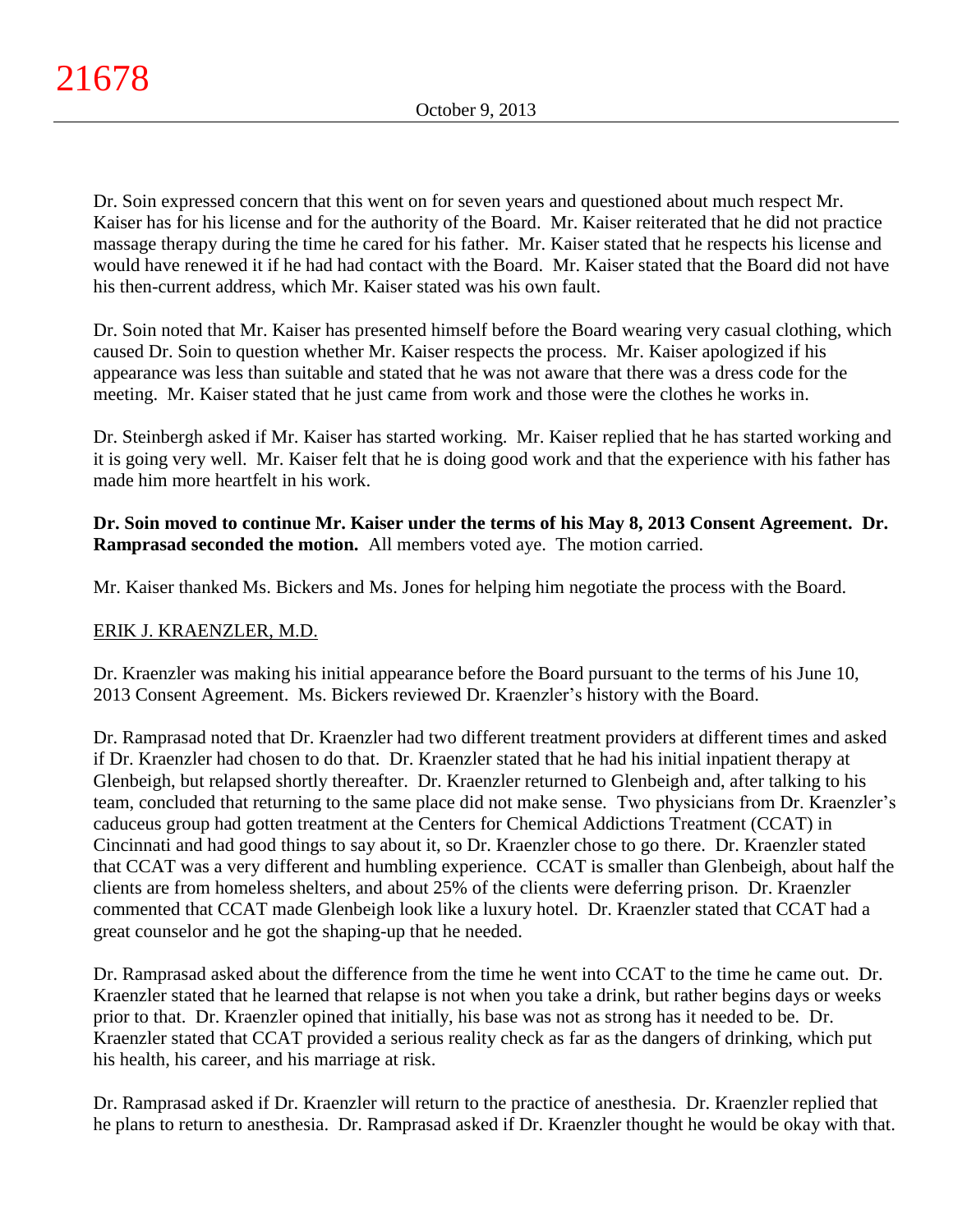Dr. Kraenzler opined that he would be okay. Dr. Kraenzler stated that the plan is to move gradually into the operating room. In the meantime, Dr. Kraenzler has non-clinical activities twice a week and works for the Anesthesia Institution once a week on supply chain issues. Dr. Kraenzler stated that he is also the associate director for supply chain for the Cleveland Clinic, which he enjoys.

Dr. Ramprasad asked if Dr. Kraenzler's depression causes problems related to alcohol. Dr. Kraenzler replied that he was diagnosed with depression about a year and a half ago. Dr. Kraenzler felt that his drinking had caused his depression, as opposed to the other way around. Dr. Kraenzler stated that he now feels great, he is healthier than ever, his memory is sharp, and he has a great outlook on life. Dr. Kraenzler stated that he plans to talk with his psychiatrist about reducing his medications.

Dr. Steinbergh expressed concern that Dr. Kraenzler not reduce or discontinue his psychiatric medications too soon, especially since he has a dual diagnosis, noting that Dr. Kraenzler is probably doing well at this time because of his medications. Dr. Kraenzler agreed and stated that he will leave the decision regarding his medications up to his physicians.

# **Dr. Ramprasad moved to continue Dr. Kraenzler under the terms of his July 10, 2013 Consent Agreement. Dr. Soin seconded the motion.** All members voted aye. The motion carried.

# DAVID BRIAN LEVY, D.O.

Dr. Levy was making his initial appearance before the Board pursuant to the terms of the Board's Order of July 10, 2013. Ms. Bickers reviewed Dr. Levy's history with the Board.

Dr. Steinbergh noted that Dr. Levy's Board Order included a permanent revocation which was stayed. Dr. Steinbergh stated that that indicates that the Board took this issue very seriously. Dr. Steinbergh stated that when the Board issues a stayed permanent revocation, it is an indication that the Board considered the issue to be very serious. Dr. Steinbergh acknowledged that Dr. Levy is now residing in New Zealand and it is difficult for him to appear in person. However, Dr. Steinbergh opined that it is important for Dr. Levy to make personal appearances like other similarly-situated practitioners would. Dr. Steinbergh asked if Dr. Levy understands his Board Order. Dr. Levy replied that he understands the Board Order.

Dr. Steinbergh asked how Dr. Levy feels about his actions. Dr. Levy responded that it is something he thinks about every day. Dr. Levy stated that he has practiced medicine for 23 years and has never even been the subject of a malpractice suit. Dr. Levy stated that he had been chosen as Outstanding Faculty Member at three medical schools and has been the chair of departments. Dr. Levy continued that during the time in question, he was going through a divorce and had undergone three surgeries. Dr. Levy stated that he became careless and wrote a prescription for himself for Viagra using the name of a friend and fellow physician without that person's knowledge or consent. Dr. Levy stated that he did this out of either stupidity or arrogance. Dr. Levy repeated these actions on two occasions to obtain prescriptions for his daughter.

Dr. Levy stated that his actions have cost him. He stepped down as chair of his department and pulled his name out of consideration for promotion to full professor. Dr. Levy stated that the Medical Council of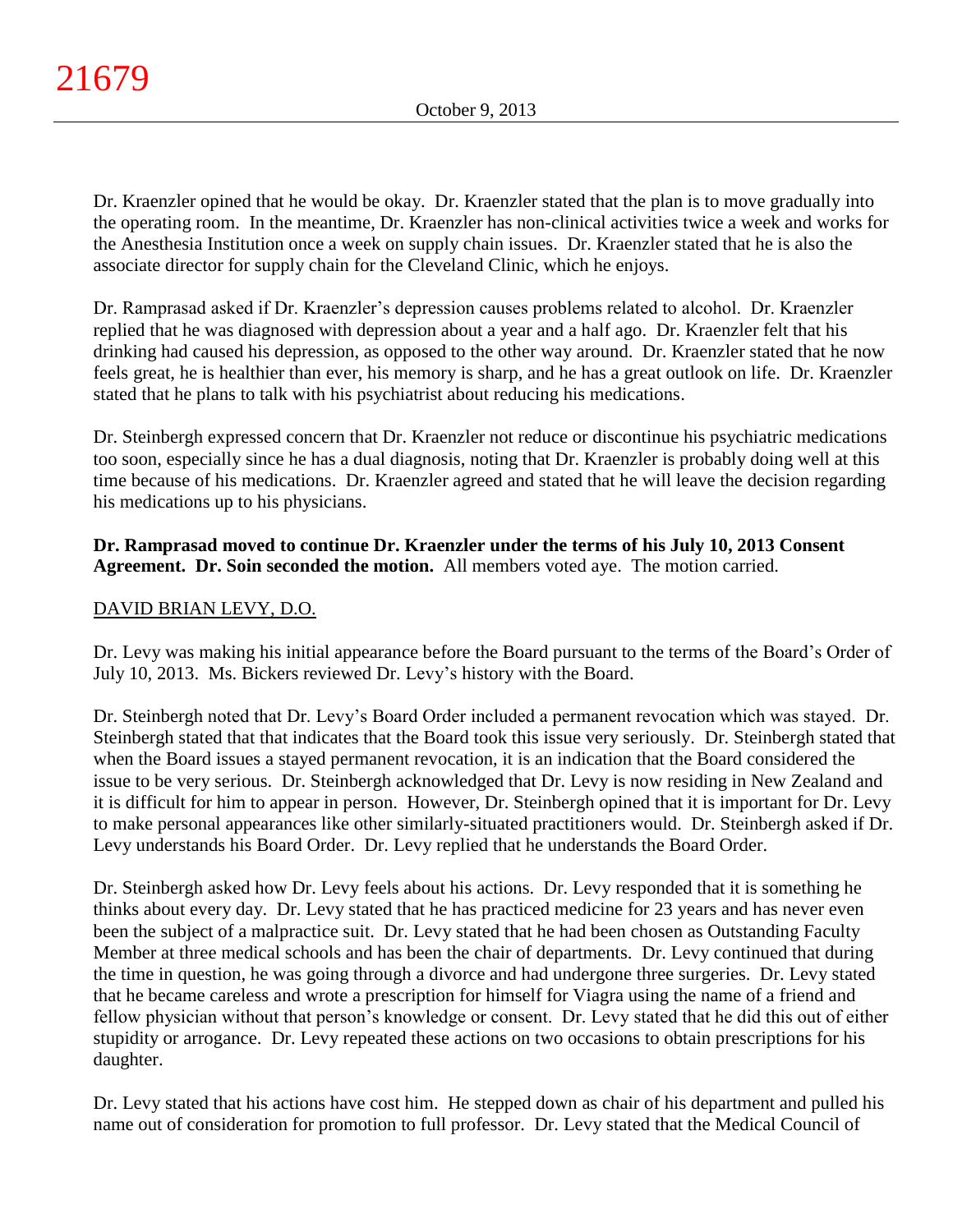New Zealand will hold a hearing regarding Dr. Levy next month. Dr. Levy stated that he went to New Zealand because he had visited his daughter when she was teaching there and he fell in love with the country. Dr. Levy stated that he had always been the kind of person who had to be the chair or the director of something, and it is good for him to step down from such positions.

Dr. Levy stated that he would like to return to Ohio in the future and is currently seeing a psychologist. Dr. Levy apologized for his actions, which he described as an aberration in his career. Dr. Levy stated that he loves medicine and realizes that practicing medicine is a privilege and not a right.

Dr. Soin asked where Dr. Levy would like to be in five years professionally. Dr. Levy answered that he does not intend to pursue directorships and would like to be a "worker bee." Dr. Levy stated that he would like to return to Ohio to teach, noting that there are many outstanding emergency medicine programs in Ohio.

Dr. Ramprasad asked what Dr. Levy is doing in New Zealand. Dr. Levy replied that he is working in a teaching hospital seeing patients and supervising registrars, which are equivalent to residents in the United States. Dr. Steinbergh asked if Dr. Levy enjoys living in New Zealand. Dr. Levy replied that he does enjoy living in New Zealand, but his family is in Ohio. Dr. Steinbergh asked how long Dr. Levy will be in the United States on this trip. Dr. Levy replied that he will go back to New Zealand on Saturday morning.

Dr. Ramprasad noted that Dr. Levy is required by the Board Order to take ethics courses. Dr. Levy stated that he is exploring ethics courses, including online courses, and will discuss what would be acceptable with Ms. Bickers. Dr. Levy stated that he has already taken his required prescribing course.

Dr. Sethi asked about the response of those in New Zealand to Dr. Levy's Ohio Board Order. Dr. Levy replied that he will appear before the Medical Council of New Zealand in November about this matter.

**Dr. Soin moved to continue Dr. Levy under the terms of the Board's Order of July 10, 2013. Dr. Bechtel seconded the motion.** All members voted aye. The motion carried.

# SUBRAMANYA K. PRASAD, M.D.

Dr. Prasad was making his initial appearance before the Board pursuant to the terms of the Board's Order of April 13, 2011. Ms. Bickers reviewed Dr. Prasad's history with the Board.

Dr. Ramprasad asked where Dr. Prasad is currently working. Dr. Prasad replied that he is working in Florence, Kentucky and also has a part-time position in Cincinnati, Ohio doing hormone replacement therapy.

Dr. Soin asked Dr. Prasad to describe the internet prescribing scheme that got Dr. Prasad into trouble. Dr. Prasad stated that he had been doing cardiac electrophysiology research at the Cleveland Clinic when he saw an advertisement in the New England Journal of Medicine for doctors to work from home. Dr. Prasad stated that he made an error in judgment and worked for that group for three months. Dr. Prasad stated that it had been misrepresented to him that he would be doing quality control to see if patients were eligible for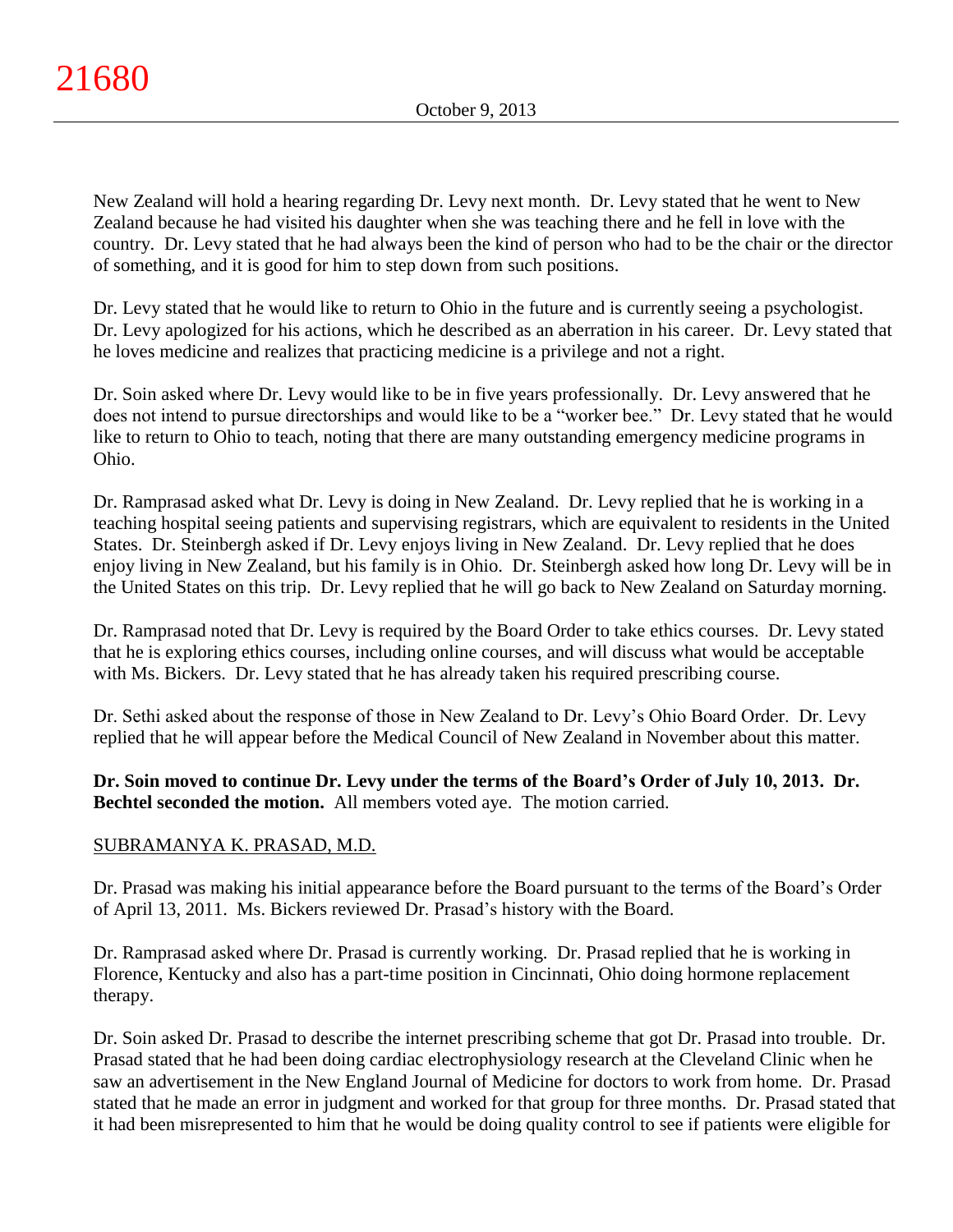medicines based on their prior medical history. Dr. Prasad had been told that a prior physician had already prescribed the medications, but what they were actually doing was printing prescriptions in Dr. Prasad's name and sending it everywhere via the internet. Dr. Prasad stated that he is not trying to justify his actions and he should have done more research into it. Dr. Prasad stated that every day he regrets this one error he made in his 40-year career.

Dr. Ramprasad was surprised that Dr. Prasad has not yet taken the prescribing course required by his Board Order. Dr. Prasad stated that he was under the impression that he had to take the course after his medical license is reinstated. Dr. Prasad stated that he is in the process of selecting a course.

Dr. Ramprasad asked Dr. Prasad to describe hormone replacement therapy. Dr. Prasad stated that he treats perimenopausal and postmenopausal females who have symptoms of hot flashes, night sweats, mood irritability, and symptoms of estrogen and testosterone deficiency. Dr. Prasad inserts pellets to relieve these symptoms. Dr. Soin asked if Dr. Prasad still intends to pursue a career in cardiology. Dr. Prasad stated that he is 47 years old and, though it is his lifelong dream to be a cardiologist, he is past that stage now. Dr. Prasad stated that his 15-year-old daughter is very interested in medicine and it is now his goal to support his daughter so she can realize his lifelong dream.

Dr. Steinbergh asked if Dr. Prasad's current practice is rewarding and intellectually satisfying to him. Dr. Prasad replied that he enjoys his current practice because he gets a lot of positive feedback from his patients. Dr. Prasad finds his practice intellectually satisfying because there are many thought processes that go into the multi-factorial etiology of the patients' symptoms. Dr. Prasad is currently trying to write a protocol to see if hormone replacement therapy can reduce cardiac disorders. Dr. Steinbergh commented that such research is needed.

Dr. Steinbergh asked if Dr. Prasad understands his Board Order. Dr. Prasad replied that he understands the Board Order. Dr. Steinbergh asked if Dr. Prasad has a message for the medical students in attendance. Dr. Prasad advised the students that, no matter how busy that are, do not get involved in anything unless they have thoroughly researched it. Dr. Prasad advised the students to not take something at face value, even if it is advertised in a journal of reputation like the New England Journal of Medicine.

**Dr. Ramprasad moved to continue Dr. Prasad under the terms of the Board's Order of April 13, 2011. Dr. Soin seconded the motion.** All members voted aye. The motion carried.

# GARY ALLAN DUNLAP, D.O.

Dr. Dunlap was making a special appearance before the Board pursuant to the Board's motion at his appearance in August 2013. Ms. Bickers reviewed Dr. Dunlap's history with the Board.

Dr. Ramprasad stated that Dr. Dunlap's psychiatric report was very thorough, including a visit to Dr. Dunlap's office. The report concluded that Dr. Dunlap does not have obsessive-compulsive disorder. Dr. Ramprasad commented that the report made Dr. Dunlap look very good, except for the hording aspect. Dr. Ramprasad stated that Dr. Dunlap need only clean up his office before the Board can consider reinstatement. Dr. Dunlap stated that his office has been cleaned up.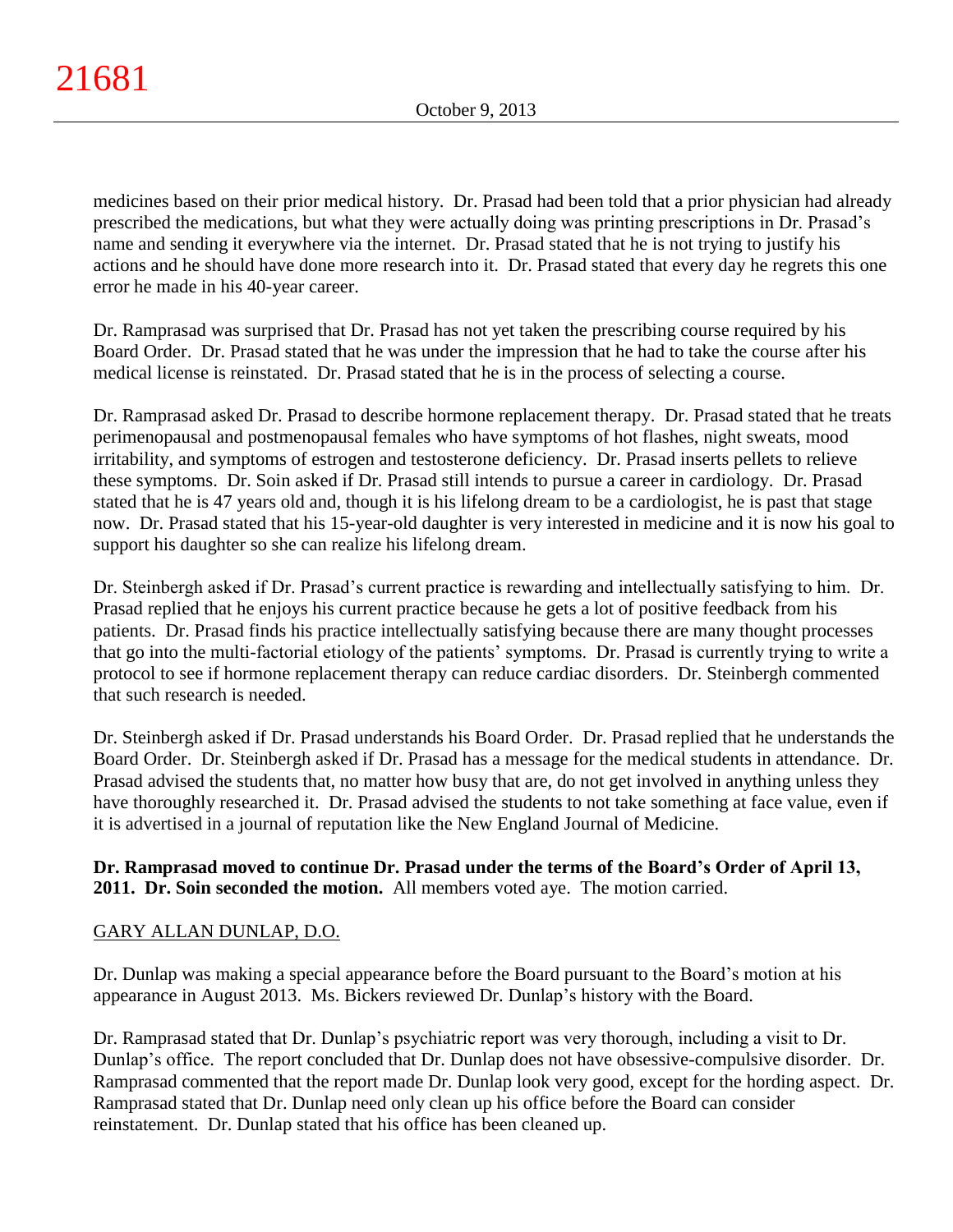Dr. Ramprasad asked how Dr. Dunlap felt about this process. Dr. Dunlap replied that the process was very thorough and the time off gave him time to think about how he got into his predicament. It also gave Dr. Dunlap time to clean up and get himself in order.

Dr. Steinbergh asked where Dr. Dunlap is in the process of cleaning his office. Dr. Dunlap replied that his office is now clean and ready to reopen. Dr. Soin asked if he would be able to walk the halls of Dr. Dunlap's office unobstructed. Dr. Dunlap answered that one can walk the halls unobstructed. Dr. Dunlap stated that he still has some work to do cleaning up his home.

Dr. Steinbergh asked how Dr. Dunlap went about cleaning his office. Dr. Dunlap replied that he hired the daughter of his secretary to help him, noting that he gets more done when he is working with someone. Dr. Dunlap commented that he also had some patients volunteer to help him.

Dr. Ramprasad asked how Dr. Dunlap disposed of his prized collection of 15,000 to 30,000 records. Dr. Dunlap answered that he has not gotten rid of his records yet, but he is in the process of sorting through them and deciding what to keep and what to get rid of. Dr. Dunlap has found that he likes about one out of every three of his records.

Dr. Soin echoed Dr. Ramprasad's comments and appreciated reading Dr. Dunlap's psychiatric evaluation. Dr. Soin asked about Dr. Dunlap's plans going forward. Dr. Dunlap replied that he plans to return to practice and to continue cleaning things up at his house. Dr. Soin asked if Dr. Dunlap has a mechanism to make sure that things do not build up again. Dr. Dunlap stated that this was a one-time occurrence in his life that simply got out of hand.

Dr. Steinbergh asked about the status of Dr. Dunlap's practice. Dr. Dunlap responded that he has about 70 families that want to come in as new patients, in addition to established patients. Dr. Dunlap stated that he predominately handles aches and pains through osteopathic manipulative medicine, so his practice is not really a family practice. Nutrition is a secondary aspect of Dr. Dunlap's practice. Dr. Steinbergh asked if Dr. Dunlap is current with his continuing medical education (CME) and if he is board certified. Dr. Dunlap replied that his CME is current and he is board certified in family medicine, though he does not have an extra certification in osteopathic manipulative medicine. Dr. Dunlap stated that he mostly practices cranial manipulation, which is not a specialty at this point. Responding to further questions, Dr. Dunlap stated that he obtains CME's by attending the annual three-day convention of the Cranial Academy, listening to 10 to 15 webinars through the year on nutrition, and attending an annual family practice seminar in Dayton.

# **Dr. Ramprasad moved to continue Dr. Dunlap under the terms of the Board's Order of May 8, 2013. Dr. Soin seconded the motion.** All members voted aye. The motion carried.

Thereupon, at 4:35 p.m., the October 9, 2013 session of the State Medical Board of Ohio was adjourned by Dr. Steinbergh.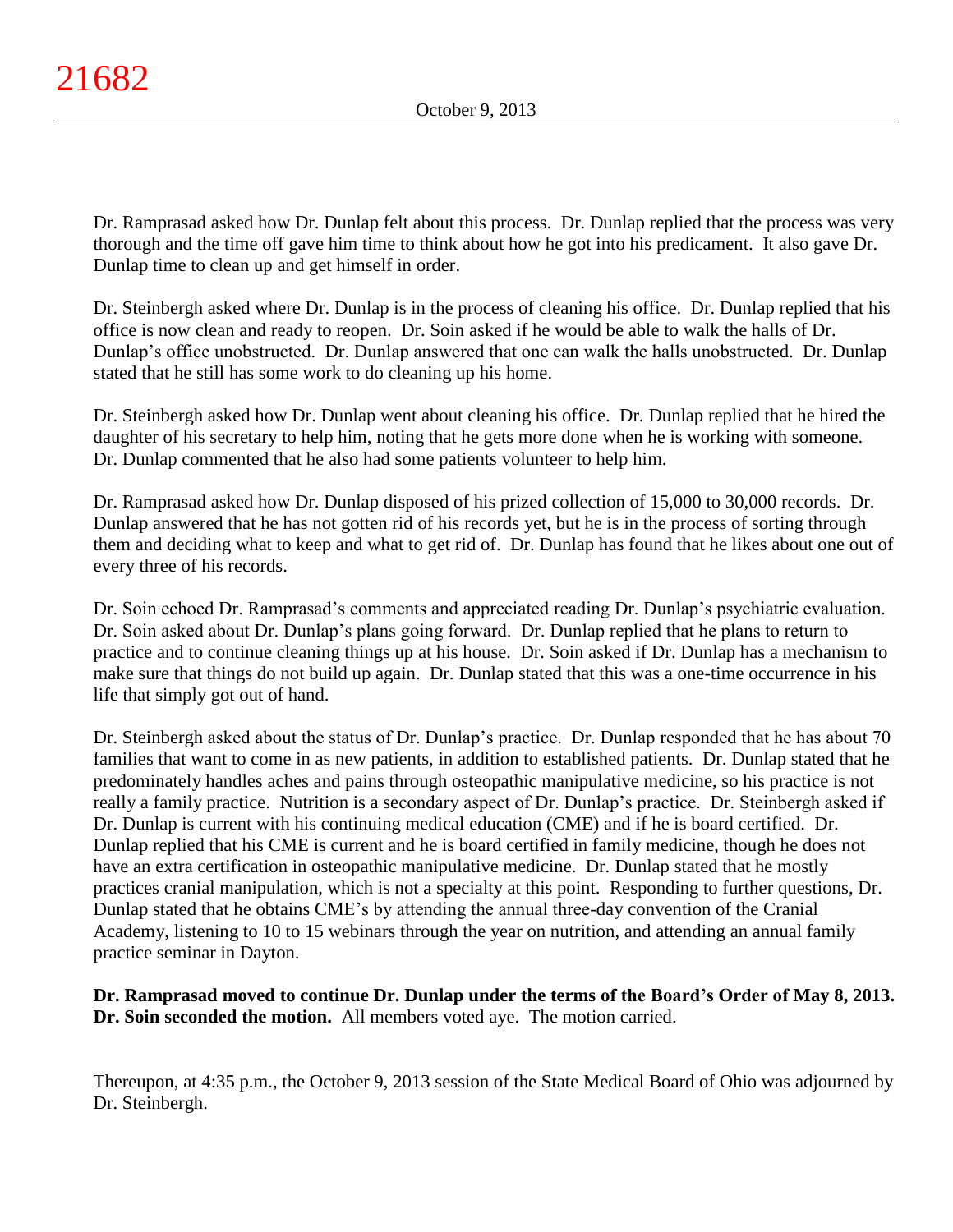We hereby attest that these are the true and accurate approved minutes of the State Medical Board of Ohio meeting on October 9, 2013, as approved on November 13, 2013.

Sente U. Stewikershe u

Anita M. Steinbergh, D.O., President

 $\frac{1}{2}$  and since  $\frac{1}{2}$ 

J. Craig Strafford, M.D., M.P.H., Secretary

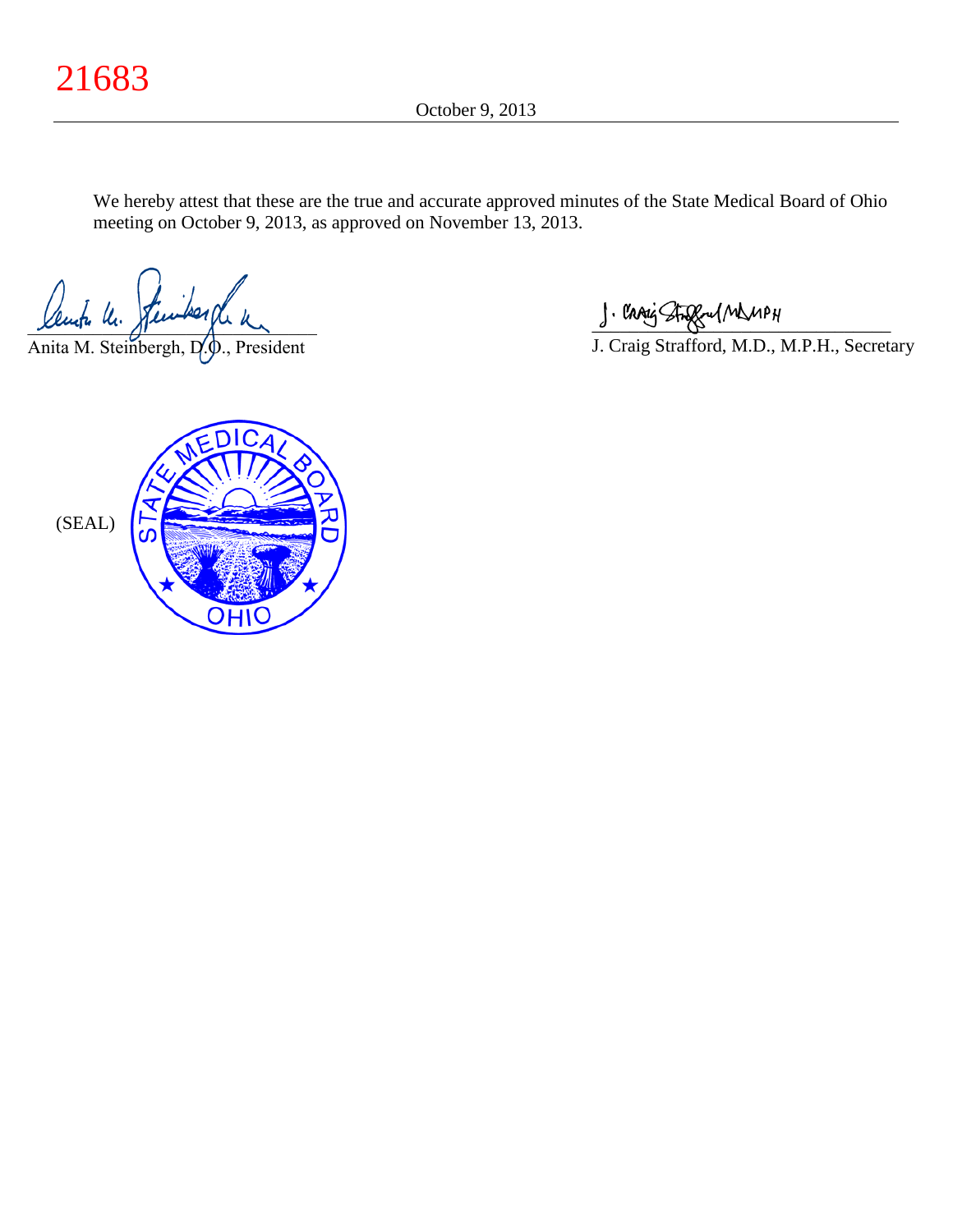### **MINUTES**

### **THE STATE MEDICAL BOARD OF OHIO**

### **October 10, 2013**

Anita M. Steinbergh, D.O., President, called the meeting to order at 8:00 a.m., in Conference Room A&B West of the Vern Riffe State Office Tower, 77 S. High St., Columbus, Ohio 43215, with the following members present: Kris Ramprasad, M.D., Vice-President; J. Craig Strafford, M.D., Secretary; Mark A. Bechtel, M.D., Supervising Member; Donald R. Kenney, Sr.; Michael L. Gonidakis; Amol Soin, M.D.; Sushil M. Sethi, M.D.; and Bruce R. Saferin, D.P.M. The following member did not attend the meeting: Lance A. Talmage, M.D.

Also present were: Aaron Haslam, Executive Director; Kimberly Anderson, Interim Executive Director; Susan Loe, Assistant Executive Director, Program Management and Operations; Michael Miller, Interim Assistant Executive Director, Licensure and Renewal; Sallie J. Debolt, General Counsel; William Schmidt, Senior Counsel; Joan K. Wehrle, Education & Outreach Program Manager; Randy Beck, Interim Chief of Investigations; Rebecca Marshall, Chief Enforcement Attorney; David Katko, Karen Mortland, and Angela McNair, Enforcement Attorneys; Danielle Bickers, Compliance Supervisor; Annette Jones, Compliance Officer; Kay Rieve, Administrative Officer; Barbara Jacobs, Senior Executive Staff Attorney; Cathy Hacker, Physician Assistant Program Administrator; Jackie Moore, Public Information Assistant; Gary Holben, Operations Manager, Peri Vest, Enforcement Secretary; Penalope Dillard, HR/Fiscal Secretary; Gina Bouldware, Amanda Blickenstaff and Victoria Littoral, Licensure Assistants; and Benton Taylor, Executive Assistant to the Executive Director.

### MEDICAL BOARD RETREAT

## WELCOME AND PROGRAM OVERVIEW

As President of the State Medical Board of Ohio, Dr. Steinbergh welcomed Board members, staff, and others present to the Medical Board's 2013 Retreat. Dr. Steinbergh reviewed the agenda for the retreat, which will consist of an overview of the Board's processes in the morning session and strategic planning in the afternoon session. Dr. Steinbergh encouraged everyone to participate in the discussions.

### LICENSURE

Mr. Miller stated that the Licensure Section has seven employees. The responsibilities of the Section are to review, process, and issue licenses; communicate with applicants, credentialers, and employers; staff the Massage Therapy Advisory Committee and the Physician Assistant Policy Committee; and administer the Cosmetic Therapy examinations. Mr. Miller gave a detailed outline of the licensure process and what is required by law and by the Board's rules. The Board engaged in a thorough discussion of licensure issues, including whether there is a need for wallet cards for licensees or for the Universal Application from the Federation of State Medical Boards. The Board also discussed the process for expedited licensure, which was recently passed into law.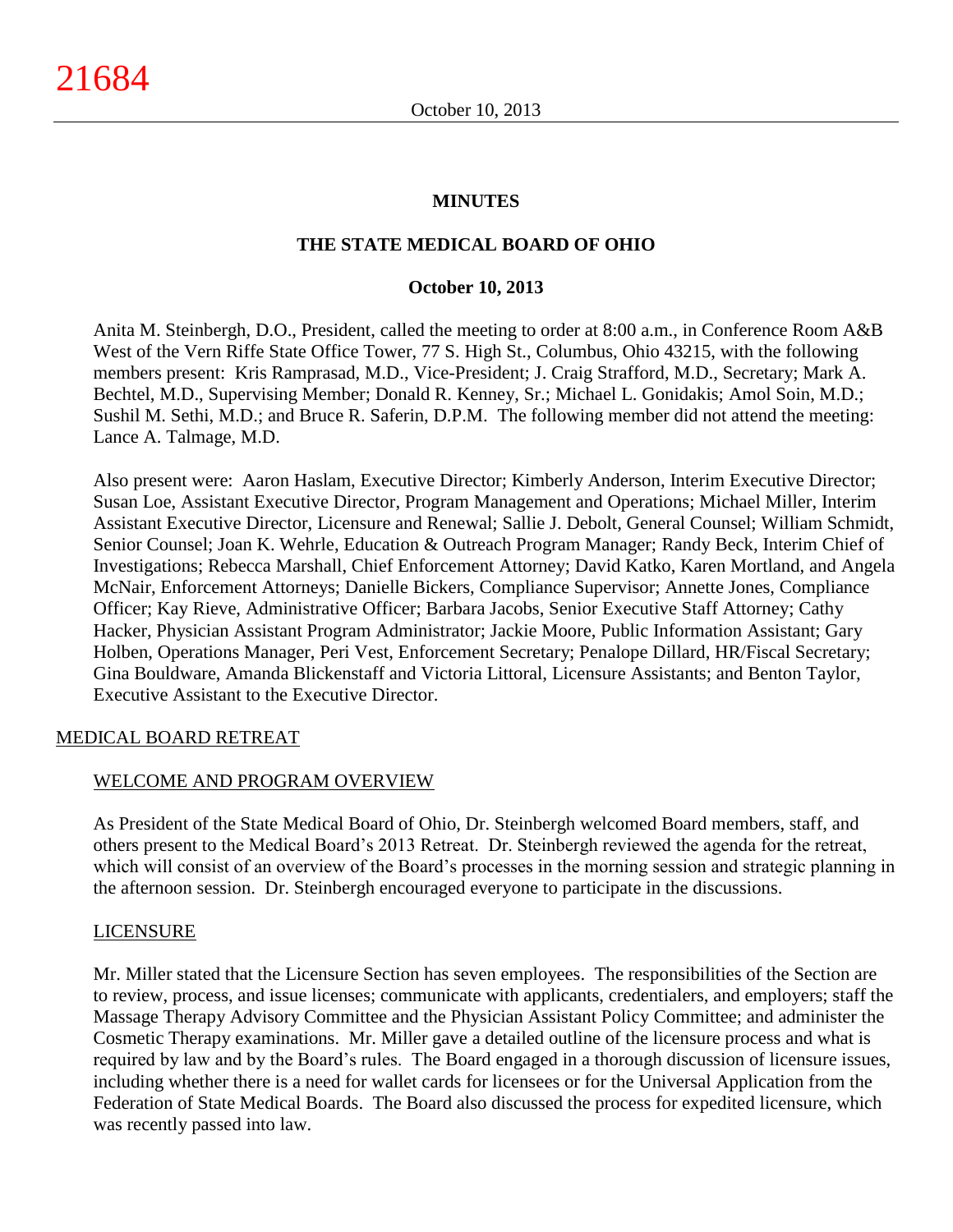# DUTIES AND RESPONSIBILITIES OF THE SECRETARY AND SUPERVISING MEMBER

Dr. Strafford and Dr. Bechtel provided an overview of their duties as Secretary and Supervising Member of the Board. As Secretary and Supervising Member, Dr. Strafford and Dr. Bechtel review all complaints and make decisions about whether to approve subpoenas, refer complaints to one of the Board's Quality Intervention Panels (QIP), approve negotiated settlements, refer the complaint to Enforcement for disciplinary action, or close the complaint, among other options. Dr. Strafford and Dr. Bechtel also discussed the complaint protocols, which supports consistency in Board review of similar complaints.

The Board discussed the QIP panels. Dr. Strafford explained that there are two QIP panels, each made up of physicians of differing specialties and a consumer member. The purpose of the QIP panels is to review complaints involving allegations of minimal standard of care violations and to advise the Secretary and Supervising Member on their disposition. The QIP panels may subpoena medical records and/or invite the subject of the complaint to appear before the panel to answer questions. For each complaint reviewed, the QIP panel may recommend closing the complaint, sending a cautionary letter to the physician, referring the physician to educational courses to bring his or her practice up to standards, or referring the complaint to Enforcement for possible disciplinary action. The Secretary and Supervising Member decide on the disposition of the complaints based on the panels' recommendations. Dr. Strafford noted that all QIP reviews are strictly confidential and are not subject to public disclosure.

Mr. Gonidakis asked what checks and balances exist on the activities of the Secretary and Supervising Member. Dr. Strafford stated that the Board President oversees the Secretary and Supervising Member. Also, the Secretary and Supervising Member are elected each year by the Board. Dr. Steinbergh also noted that the Secretary and Supervising Member are guided by the disciplinary guidelines, which the Board approves and may alter.

# COMPLAINT, INVESTIGATIVE, AND ENFORCEMENT PROCESSES

Ms. Anderson discussed the Board's complaint, investigative, and enforcement processes. Ms. Anderson explained that a complaint is an allegation that one or more of the Board's licensees has violated a provision of law that the Board is charged with enforcing. Ms. Anderson noted that 61% of complaints are received from the public, such as the practitioner's patient or patient's family member; 24% are filed by Board staff or investigators; 8% are filed by other agencies; and 5% are filed by health care practitioners. Ms. Anderson briefly described the triage process and how a complaint moves into the Board's various pathways, under the direction of the Secretary and Supervising Member.

Mr. Beck reviewed the functions of the Board's Investigations Section. Mr. Beck explained that an investigator collects evidence about a case and may conduct interviews. Investigators may also request subpoenas for medical records. After completing an investigation, the investigator will write a Report of Investigation and forward it to the Secretary and Supervising Member.

Mr. Beck dispelled several myths about Medical Board investigators. Mr. Beck stated that investigators usually schedule appointments to speak with practitioners unless the nature of the complaint requires a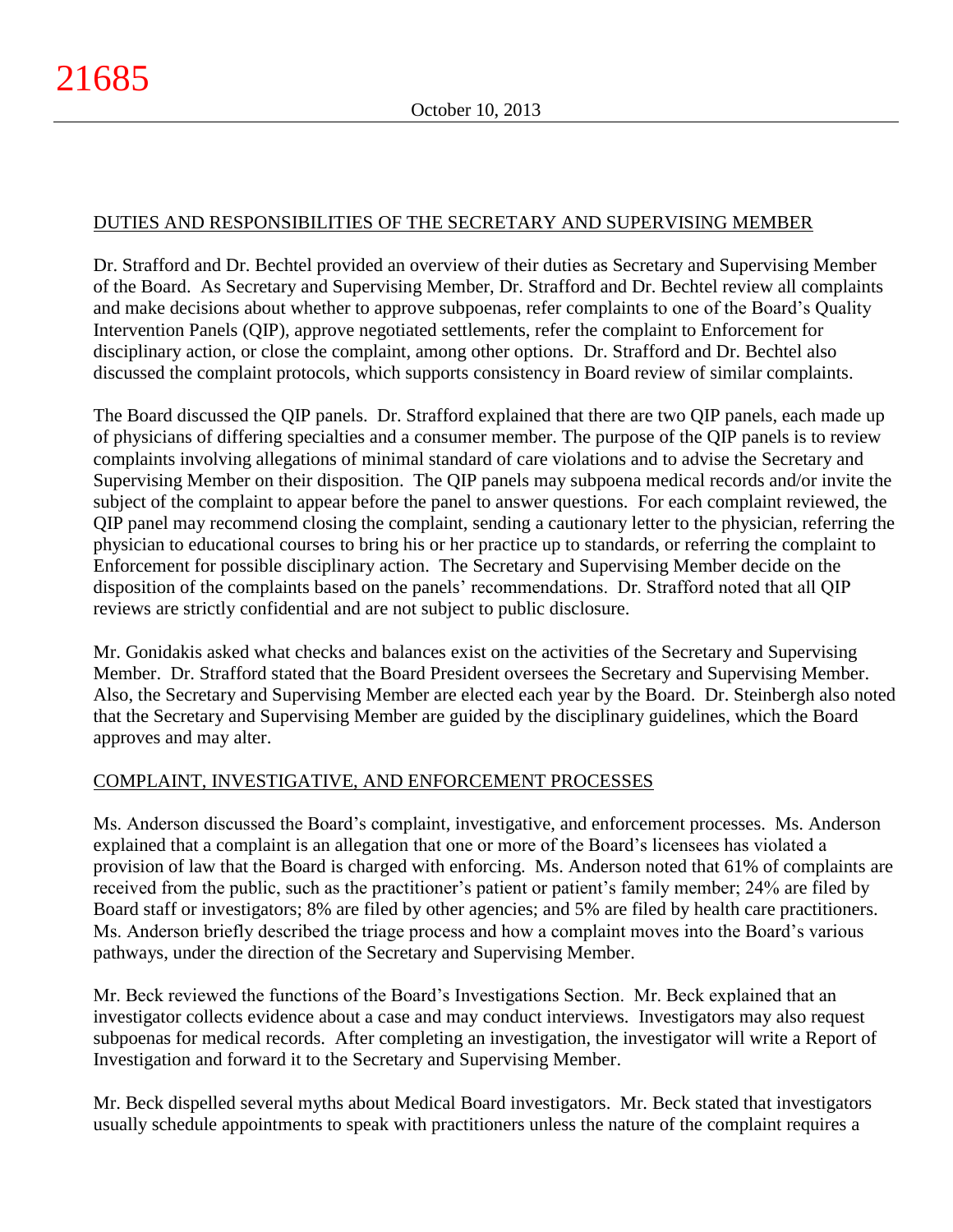surprise visit; investigators are discreet in interactions with licensees and do not disrupt the practitioner's office; and investigators have no authority to arrest a licensee.

Ms. Marshall reviewed the functions of the Board Enforcement Section. Ms. Marshall stated that an enforcement attorney may request further investigation to ensure that a case is sufficient to support charges. The Enforcement Section often utilizes medical experts to offer expert opinions on a case. Enforcement attorneys prepare Notices of Opportunity for Hearing citations and pre-hearing suspensions for the Board's review and approval, as well as negotiate settlement agreements for ratification by the Board.

Ms. Marshall stated that, contrary to common notions, most complaints do not result in disciplinary action. In 2012, 34% of complaints went to the Board for possible action. Ms. Marshall stated enforcement attorneys are required by law to comply with the Ohio Rules of Professional Conduct, which stipulates that an enforcement attorney is forbidden from discussing a case directly with a licensee if that licensee has legal counsel. Ms. Marshall also noted that the Board's enforcement attorneys go head-to-head with the senior attorneys of top law firms on a daily basis.

Ms. Marshall provided some hypothetical case discussions for the Board to discuss and to consider what they would do if they were Secretary or Supervising Member.

# ADMINISTRATIVE HEARINGS

Mr. Porter and Ms. Blue reviewed the functions of the Board's Administrative Hearing Unit. Mr. Porter emphasized that hearing examiners must maintain impartiality in the cases heard, noting that the Administrative Hearing Unit is physically separate from the Board's main office and the hearing examiners cannot engage in *ex parte* communication with either party on substantive issues. The hearing examiner rules on pre-hearing motions and preliminary matters. Ms. Blue described the hearing process, including witnesses and rulings on objections and admissibility of exhibits.

Following a hearing, the hearing examiner will write a Report and Recommendation based on evidence submitted at the Hearing. When drafting a Proposed Order, the hearing examiner will consider the Board's disciplinary guidelines. The Report and Recommendation is then forwarded to the Board for their final decision.

The Board recessed for lunch at 11:50 a.m. and returned at 12:20 p.m.

# STRATEGIC PLANNING

Mr. Haslam led the Board in a discussion of strategic planning. The Board identified the following areas of discussion: The financial stability of the Board; Board staff; Physician assistant scope of practice and related legal issues; Communication and the perception of the Board; Technology; and the Board's rules.

The Board discussed these issues thoroughly, particularly ways in which the Board may achieve financial stability so that it can continue on its mission of public protection. The Board discussed the possibilities